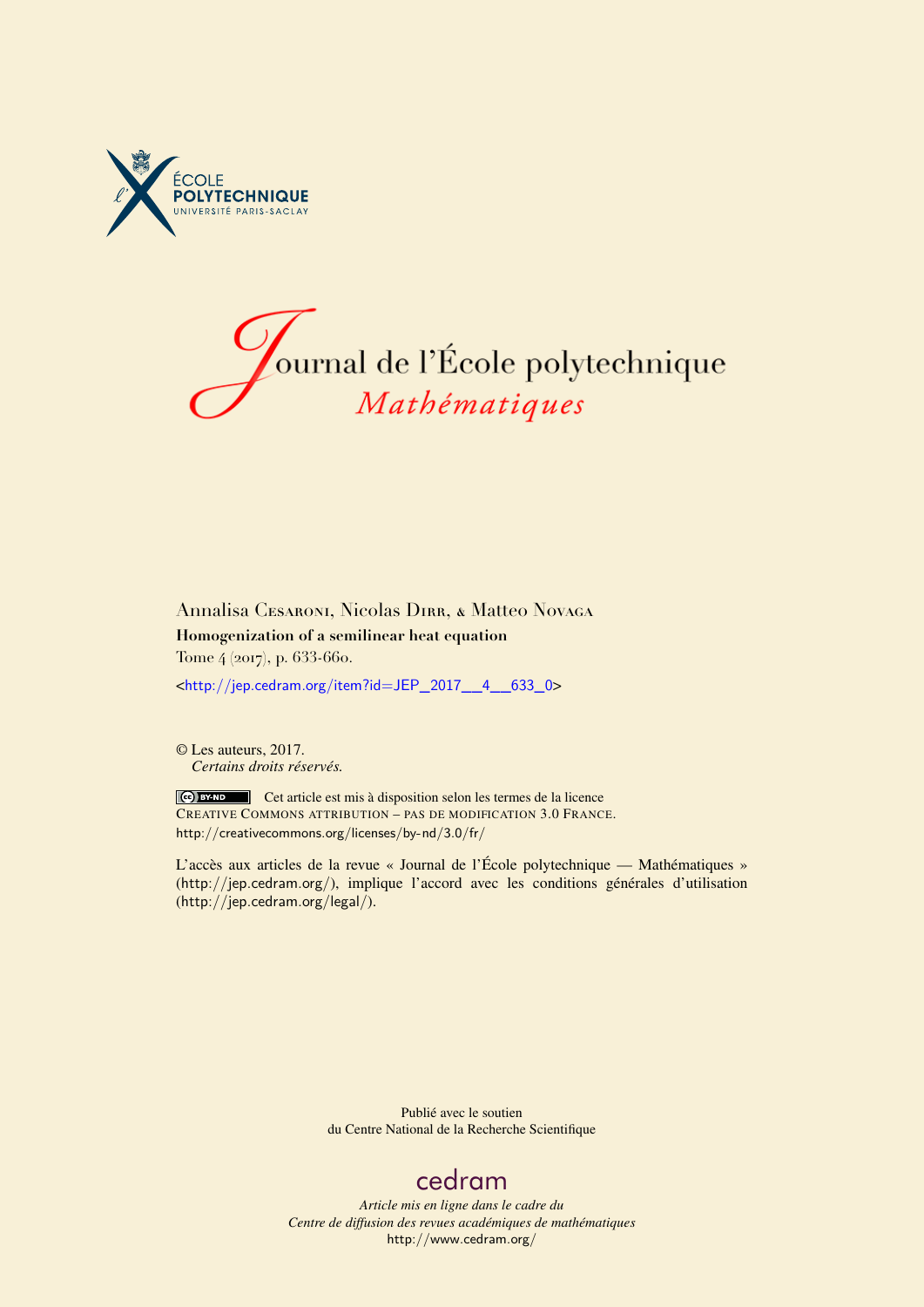## Journal de l'École polytechnique Tome 4, 2017, p. 633–660 **DOI: 10.5802/jep.54**

### HOMOGENIZATION OF A SEMILINEAR HEAT EQUATION

#### by Annalisa Cesaroni, Nicolas Dirr & Matteo Novaga

 $\Lambda_{\text{BSTRACT}}$ . We consider the homogenization of a semilinear heat equation with vanishing viscosity and with oscillating positive potential depending on  $u/\varepsilon$ . According to the rate between the frequency of oscillations in the potential and the vanishing factor in the viscosity, we obtain different regimes in the limit evolution and we discuss the locally uniform convergence of the solutions to the effective problem. The interesting feature of the model is that in the strong diffusion regime the effective operator is discontinuous in the gradient entry. We get a complete characterization of the limit solution in dimension  $n = 1$ , whereas in dimension  $n > 1$  we discuss the main properties of the solutions to the effective problem selected at the limit and we prove uniqueness for some classes of initial data.

Résumé (Homogénéisation d'une équation de la chaleur semi-linéaire). — Nous considérons l'homogénéisation d'une équation de la chaleur semi-linéaire avec viscosité tendant vers 0 et un potentiel positif oscillant dépendant de  $u/\varepsilon$ . Suivant le rapport entre la fréquence des oscillations dans le potentiel et le facteur tendant vers 0 dans la viscosité, nous obtenons différents régimes de l'évolution limite et nous discutons la convergence uniforme locale des solutions du problème effectif. L'aspect intéressant du modèle est que, dans un régime à forte diffusion, l'opérateur effectif est discontinu comme fonction du gradient. Nous obtenons une caractérisation complète de la solution limite en dimension  $n = 1$ , alors qu'en dimension  $n > 1$  nous analysons les propriétés principales des solution du problème effectif sélectionné à la limite, et nous montrons l'unicité pour certaines classes de données initiales.

#### **CONTENTS**

MATHEMATICAL SUBJECT CLASSIFICATION (2010). - 35B27, 74Q10, 35D40.

KEYWORDS. — Homogenization, parabolic equations, vanishing viscosity.

A. C. was partially supported by the GNAMPA Project 2016 "Fenomeni asintotici e omogeneizzazione" and by the research project of the University of Padova "Mean-Field Games and Nonlinear PDEs". N. D. was partially supported by the University of Padova, the Leverhulme Trust RPG-2013- 261 and EPSRC EP/M028607/1. M. N. was partially supported by the University of Pisa via grant PRA 2017 "Problemi di ottimizzazione e di evoluzione in ambito variazionale".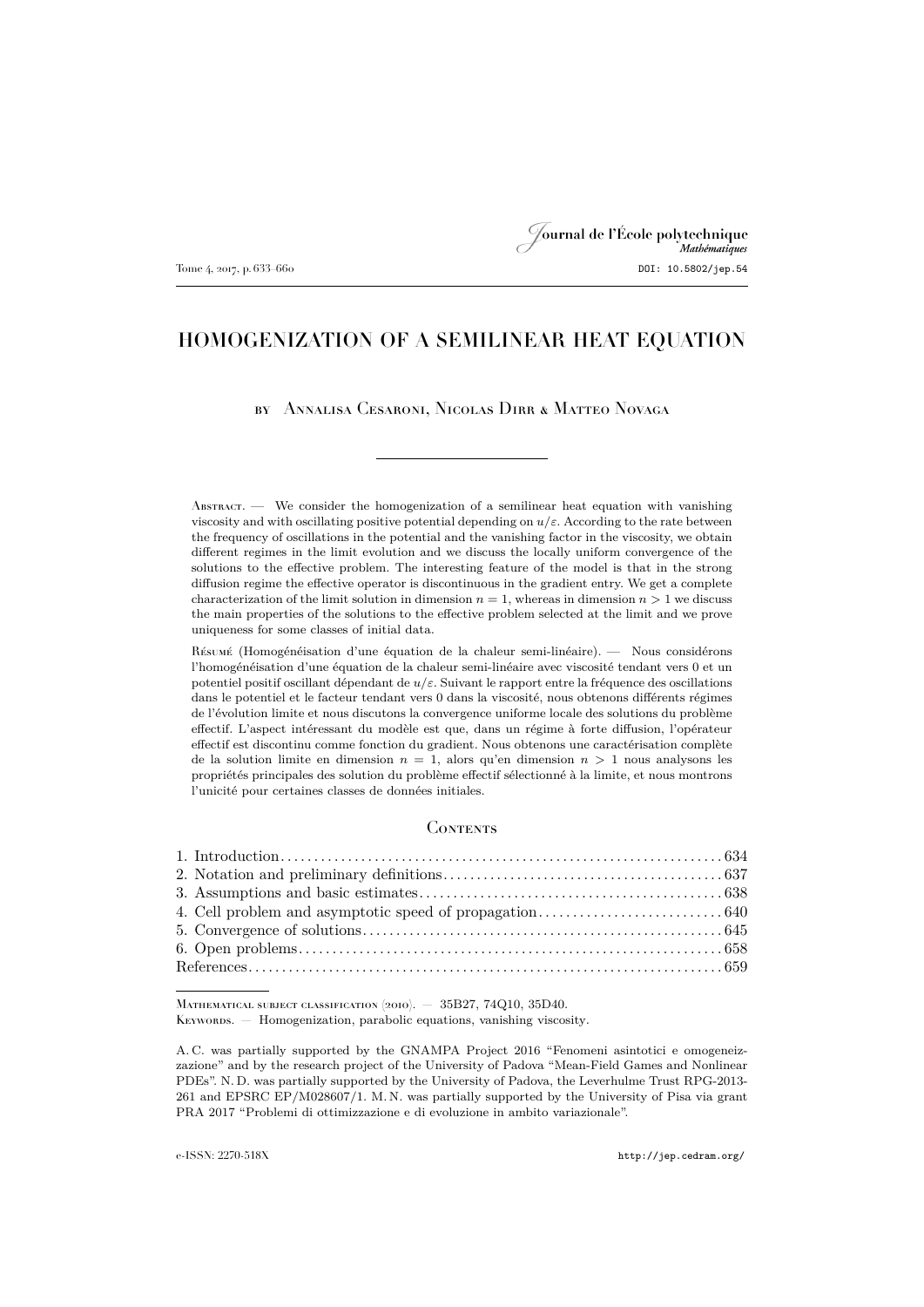#### 1. Introduction

<span id="page-2-2"></span><span id="page-2-0"></span>We consider the following problem:

(1.1) 
$$
\begin{cases} u_t^{\varepsilon} - \varepsilon^{\alpha} \Delta u^{\varepsilon} - g (u^{\varepsilon}/\varepsilon) = 0 & \text{in } \mathbb{R}^n \times (0, +\infty) \\ u^{\varepsilon}(x, 0) = u_0(x) & \text{in } \mathbb{R}^n \end{cases}
$$

where  $\alpha \geq 0$  and the potential g is a periodic, Lipschitz continuous and positive function. This is a simple model for the motion of an interface in a heterogeneous medium, modeled by g. These kind of equations arise e.g. in the study of the propagation of flame fronts in a solid medium having horizontal periodic striations, see the appendix of [\[19\]](#page-28-0) for a survey of the physical background motivating this equation (see also  $[9, 1]$  $[9, 1]$  $[9, 1]$ .

In this paper we show that, depending on the value of  $\alpha$ , different regimes arise in the limit evolution. If  $\alpha = 1$ , then  $u^{\varepsilon}$  converges locally uniformly to the unique Lipschitz continuous viscosity solution to

(1.2) 
$$
\begin{cases} u_t - \overline{c}(|\nabla u|) = 0 & \text{in } \mathbb{R}^n \times (0, +\infty) \\ u(x, 0) = u_0(x), \end{cases}
$$

where  $\bar{c}$  :  $[0, +\infty) \to [0, +\infty)$  is a continuous, nondecreasing and nonnegative function, which satisfies

<span id="page-2-1"></span>
$$
\overline{c}(0) = \left(\int_0^1 \frac{1}{g(s)} ds\right)^{-1} \quad \text{and} \quad \lim_{|p| \to +\infty} \overline{c}(|p|) = \int_0^1 g(s) ds.
$$

In particular,

$$
\left(\int_0^1 g(s)^{-1}ds\right)^{-1} \leqslant \overline{c}(|p|) \leqslant \int_0^1 g(s)\,ds,
$$

and the second inequality is strict if g is nonconstant. Since the solution  $u$  to  $(1.2)$  is Lipschitz in  $x$ , with the same Lipschitz constant of the initial datum, necessarily the average speed is less than  $\overline{c}(\|\nabla u_0\|_{\infty})$ .

In the case  $\alpha > 1$  the limit problem is very simple and reads

(1.3) 
$$
\begin{cases} u_t = \left(\int_0^1 g(s)^{-1} ds\right)^{-1} & \text{in } \mathbb{R}^n \times (0, +\infty) \\ u(x, 0) = u_0(x). \end{cases}
$$

In particular, the solutions to [\(1.1\)](#page-2-2) converge locally uniformly to

<span id="page-2-3"></span>
$$
u_0(x) + t \left( \int_0^1 g(s)^{-1} ds \right)^{-1}.
$$

In the case  $0 < \alpha < 1$ , the limit problem is

(1.4) 
$$
\begin{cases} u_t - \overline{c}_-(|\nabla u|) = 0 & \text{in } \mathbb{R}^n \times (0, +\infty) \\ u(x, 0) = u_0(x), \end{cases}
$$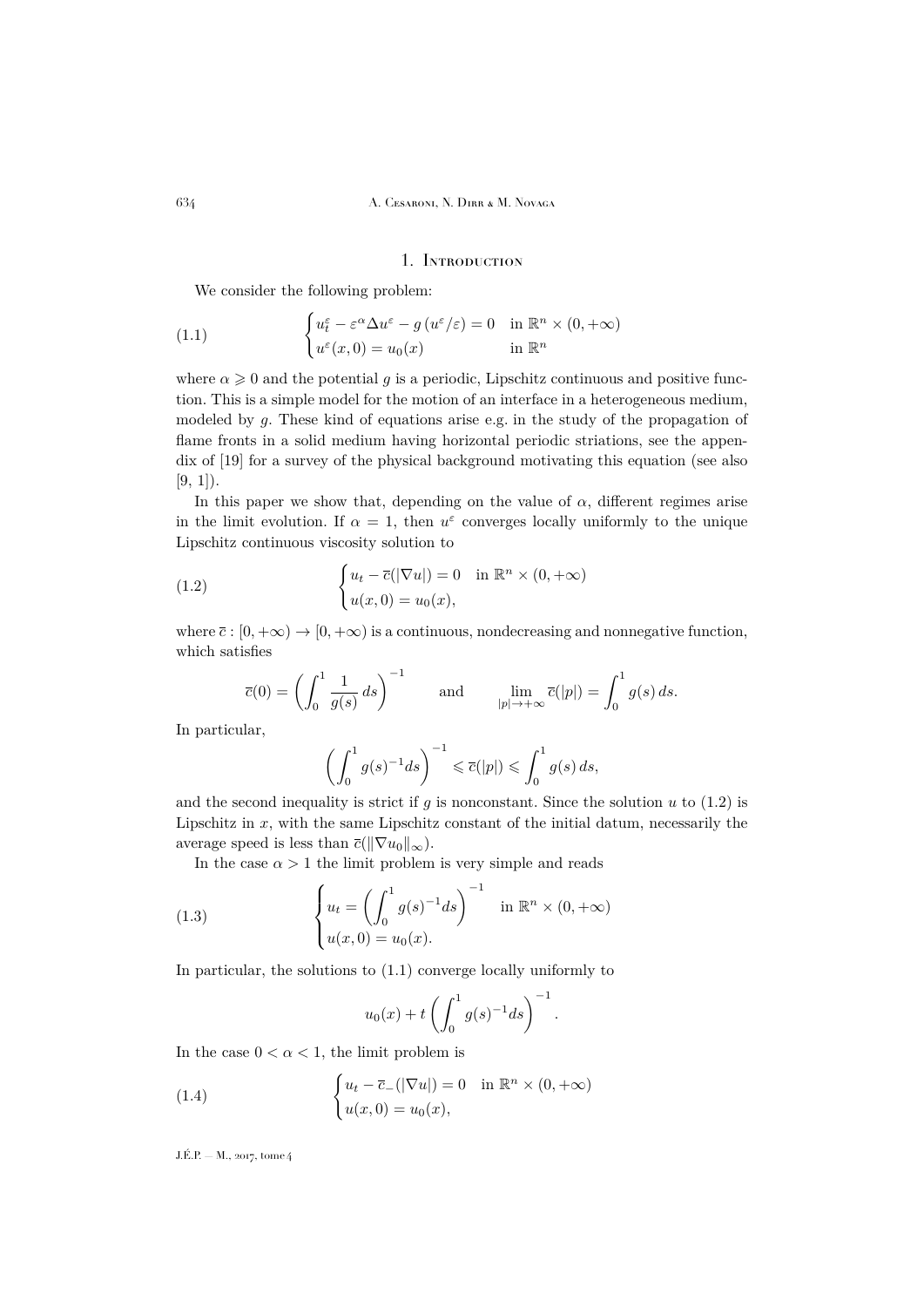where

$$
\overline{c}_{-}(|p|) = \begin{cases} \int_0^1 g(s) \, ds & p \neq 0 \\ \left( \int_0^1 g(s)^{-1} ds \right)^{-1} & p = 0. \end{cases}
$$

In the limiting case  $\alpha = 0$ , the limit problem is given by

(1.5) 
$$
\begin{cases} u_t - \overline{F}(\nabla u, \nabla^2 u) = 0 & \text{in } \mathbb{R}^n \times (0, +\infty) \\ u(x, 0) = u_0(x) \end{cases}
$$

where

<span id="page-3-0"></span>
$$
\overline{F}(p, X) = \begin{cases} \operatorname{tr} X + \int_0^1 g(s) ds & p \neq 0 \\ \min \left( \operatorname{tr} X + \int_0^1 g(s) ds, \left( \int_0^1 g(s)^{-1} ds \right)^{-1} \right) & p = 0. \end{cases}
$$

The functions  $\overline{c}_-$  and  $\overline{F}$  are both *discontinuous* functions. Such a phenomenon is unusual in homogenization problems, and makes the analysis of this limit more challenging.

Due to the lack of uniqueness of solutions to Hamilton-Jacobi equations with discontinuous Hamiltonian, in this case we prove that along subsequences the solution  $u^{\varepsilon}_{\alpha}$ to [\(1.1\)](#page-2-2) converges locally uniformly to a viscosity solution of the limit problem. We also provide a quite detailed description of which are the solutions of the discontinuous problem selected in the limit, and we identify the asymptotic speed of propagation at strict maxima, at strict minima and at saddle points (with respect to  $x$ ) of the limit function. This result enables us to obtain a complete description of the limit function for some classes of initial data. In particular, if the initial data are either monotone in one direction or convex, we prove that the solutions to [\(1.1\)](#page-2-2) converge locally uniformly to  $u_0(x) + t \int_0^1 g(s) ds$  when  $\alpha \in (0, 1)$ , and to the solution of  $u_t - \Delta u = \int_0^1 g(s) ds$ with initial datum  $u_0$  when  $\alpha = 0$ . If, on the other hand, the initial datum is a radially symmetric function, which has a unique maximum point, then the limit function is given, for  $\alpha \in (0,1)$ , by

$$
\min\left(u_0(x) + t\int_0^1 g(s) \, ds, \, \max u_0 + t\left(\int_0^1 g(s)^{-1} ds\right)^{-1}\right).
$$

As a consequence we show further properties of the limit function  $u$ , when the initial datum is bounded from above.

In particular, in the one-dimensional case, we are able to prove the full convergence of the solutions  $u^{\varepsilon}_{\alpha}$  and the uniqueness of the limit function u for  $\alpha \in (0,1)$ , see Theorem [5.12.](#page-24-0)

Our homogenization results are based on maximum principle type arguments. In particular, we provide the effective limit problem through the solution of the so-called cell problem, and then we prove the convergence of solutions by a suitable adaptation of the perturbed test function method proposed by Evans. The cell problem in our case reduces to an ordinary differential equation, see [\(4.3\)](#page-8-1), which permits to define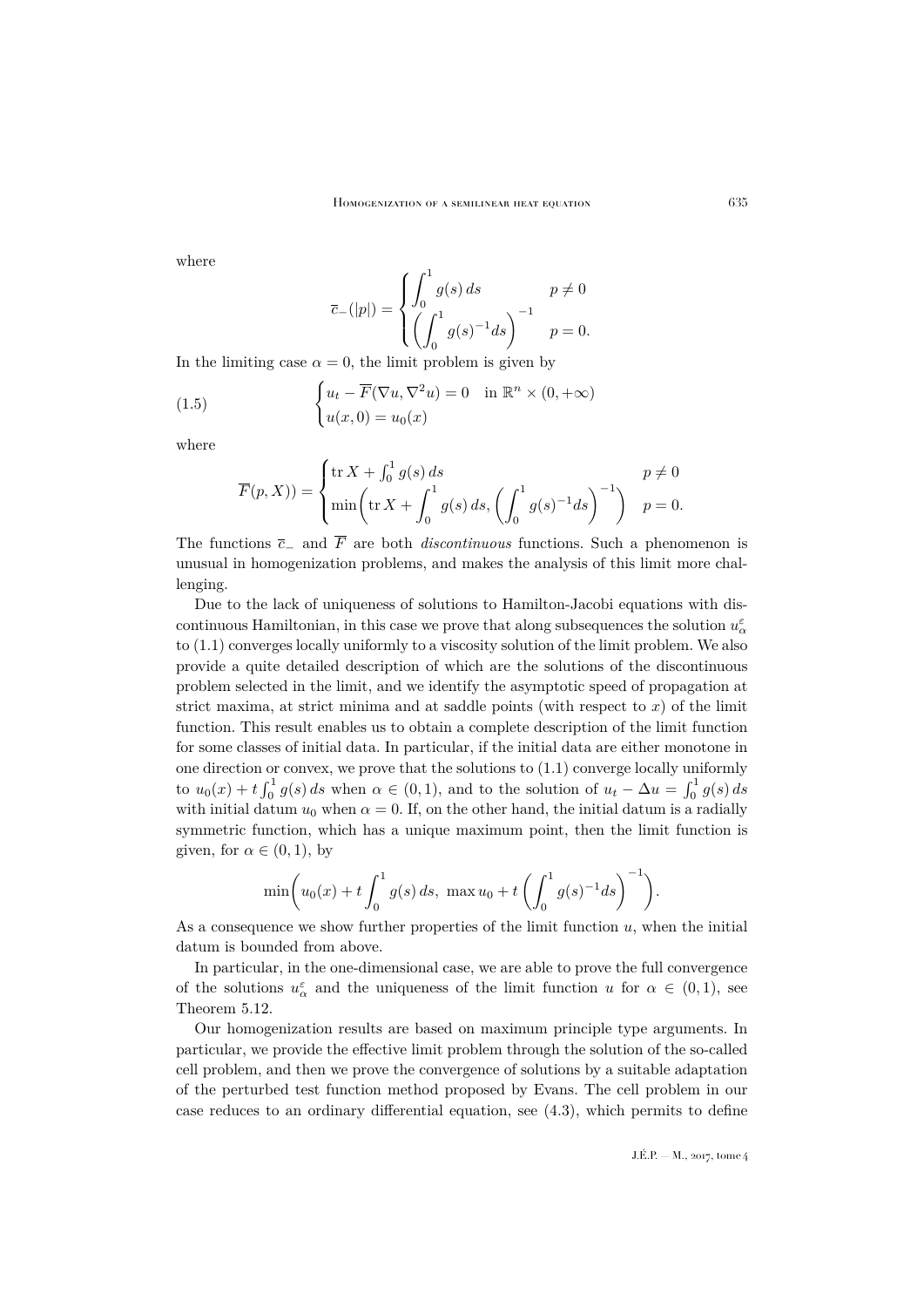the limit differential operator (in terms of the asymptotic speed of propagation of pulsating traveling waves) and to introduce the so-called correctors, which play the role of local barriers for the evolution.

Throughout the paper we shall assume that the potential  $q$  is strictly positive. Nevertheless we expect that similar results hold also in the case of a function  $g$  which possibly changes sign and satisfies  $\int_0^1 g(s) ds > 0$ . In this case, though, the analysis of the cell problem is much more involved. In the limiting case, i.e., when  $\int_0^1 g(s) ds = 0$ , the cell problem has been studied in [\[15\]](#page-28-2) and [\[1\]](#page-27-1), for  $\alpha \geq 1$ , and it is possible to prove that the solution  $u^{\varepsilon}(x,t)$  of [\(1.1\)](#page-2-2) converges locally uniformly to the initial datum  $u_0(x)$ . More precisely, in [\[15\]](#page-28-2) the following long time rescaling of [\(1.1\)](#page-2-2) has been considered:

<span id="page-4-1"></span>(1.6) 
$$
u_t^{\varepsilon} - \Delta u^{\varepsilon} + \frac{1}{\varepsilon^{\alpha}} g(u^{\varepsilon}/\varepsilon) = 0,
$$

showing that  $u^{\varepsilon}$  converge locally uniformly to a solution of a quasilinear parabolic equation, see [\(6.1\)](#page-27-2), which for  $\alpha > 1$  is the level set mean curvature equation. In [\[1\]](#page-27-1), the 1-dimensional case has been considered for  $\alpha = 1$ , in a more general setting.

Homogenization of periodic structures has been studied by viscosity solution methods in a long series of papers, we just recall [\[4,](#page-27-3) [5,](#page-28-3) [8,](#page-28-4) [16\]](#page-28-5) and references therein. However, only few papers deal with homogenization of equations depending (periodically) on  $u/\varepsilon$ , as in our case, besides the already cited works [\[15,](#page-28-2) [1\]](#page-27-1). For first order Hamilton-Jacobi equations we recall [\[14,](#page-28-6) [3\]](#page-27-4). Eventually, in [\[13,](#page-28-7) [20\]](#page-28-8) the homogenization of ordinary differential equations such as  $u'_{\varepsilon}(t) = g(t/\varepsilon, u_{\varepsilon}/\varepsilon)$  have been studied, using respectively viscosity solutions and G-convergence methods.

One of the main step to solve the homogenization problem is the identification of the limit operator, as we already noted. This is done by solving a suitable defined cell problem, or equivalently, by looking to pulsating wave solutions to the equation [\(1.1\)](#page-2-2), at the microscopic scale. Pulsating wave solutions with (average) slope  $p \in \mathbb{R}^n$  are solutions to [\(1.1\)](#page-2-2) with  $\varepsilon = 1$  of the form  $\phi(x, t) - c(p)t$ , where  $\phi(x, t) - p \cdot x$  is a spacetime periodic function and  $c(p)$  is the (average) speed of the solution. Notice that, since  $g$  depends only on  $u$ , these pulsating waves are in fact traveling waves which moves horizontally in the p-direction. Such solutions are related to the correctors used in homogenization problems and are very important in the analysis of long time behavior of the solutions to [\(1.1\)](#page-2-2), with  $\varepsilon = 1$ , since typically they are the long time attractors of such solutions, see for instance  $[7, 6, 10, 11, 9, 19]$  $[7, 6, 10, 11, 9, 19]$  $[7, 6, 10, 11, 9, 19]$  $[7, 6, 10, 11, 9, 19]$  $[7, 6, 10, 11, 9, 19]$  $[7, 6, 10, 11, 9, 19]$  $[7, 6, 10, 11, 9, 19]$  $[7, 6, 10, 11, 9, 19]$  $[7, 6, 10, 11, 9, 19]$  $[7, 6, 10, 11, 9, 19]$  $[7, 6, 10, 11, 9, 19]$ . In particular, in [\[19\]](#page-28-0), the existence of horizontal (e.g. with slope  $p = 0$ ) pulsating wave solutions to  $u_t =$  $\Delta u+g(x, u, \nabla u)$  is proved, where g is a positive function, which is periodic in x, u. The same argument also applies to get existence of pulsating wave solutions for rational slopes  $p \in \mathbb{Q}^n$ . In [\[9\]](#page-28-1) a similar problem has been studied in the plane, that is existence for any slope  $p$  of pulsating wave solutions (which are traveling horizontally) to

<span id="page-4-0"></span>(1.7) 
$$
u_t = \delta u_{xx} + g(u)\sqrt{1 + u_x^2},
$$

with g strictly positive. The authors also provide a complete description of the asymptotic speed of propagation  $c(p)$ , showing that it is increasing with respect to |p| (as in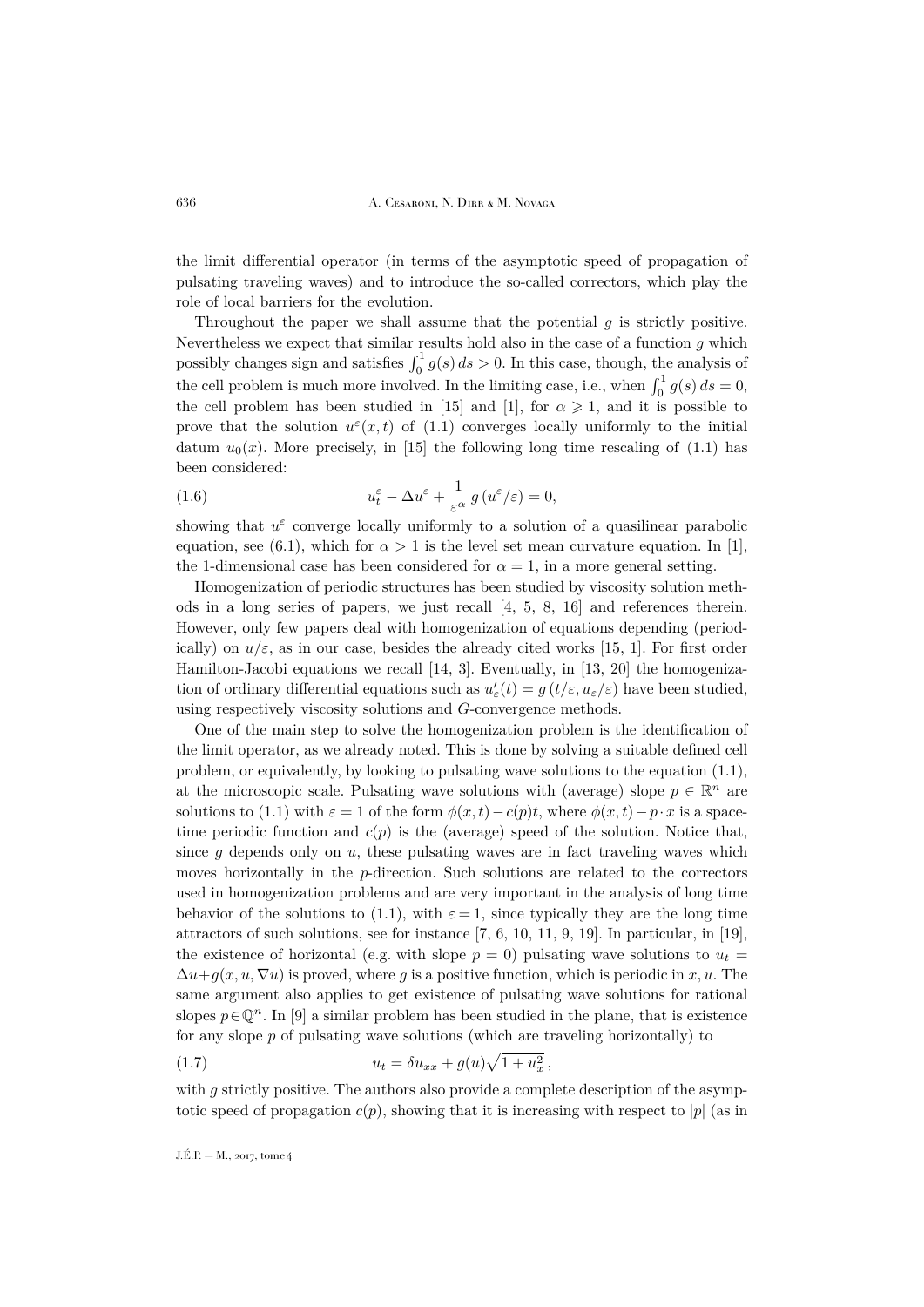our case) and looking also at the limit behavior as the viscosity is vanishing, that is,  $\delta \rightarrow 0$ . Eventually, in [\[17,](#page-28-13) [18\]](#page-28-14) a geometric variant of [\(1.7\)](#page-4-0) has been considered, for which the author is able to construct planar and V-shaped pulsating waves.

The paper is organized as follows. In Section [2](#page-5-0) we recall some notation used in the paper, including the definition of viscosity solutions. In Section [3,](#page-6-0) we introduce the problem and the assumptions and provide a priori estimates on solutions to [\(1.1\)](#page-2-2) and on their uniform limits. Section [4](#page-8-0) is devoted to the solution to the cell problem, in the case  $\alpha = 1$  and then in the case  $\alpha \neq 1$ , and on the analysis of qualitative properties of the limit operators. In Section [5](#page-13-0) we prove the main results, that is the homogenization limits. Eventually in Section [6](#page-26-0) we discuss some open problems, which in our opinion could be interesting to investigate.

*Acknowledgements*. — The second and third authors wish to thank the University of Padova for the kind hospitality during the preparation of this work.

#### 2. Notation and preliminary definitions

<span id="page-5-0"></span>Given  $z \in \mathbb{R}$ , we will denote with [z] the smallest integer bigger than z:

$$
[z]\in\mathbb{Z},\qquad [z]-1
$$

Given a smooth function  $u(x,t) : \mathbb{R}^n \times (0,+\infty) \to \mathbb{R}$ , we will denote with  $u_t$  the partial derivative with respect to t, with  $\nabla u$ ,  $\nabla^2 u$ ,  $\Delta u$  resp. the gradient, the Hessian and the Laplacian of  $u$  with respect to  $x$ .

Given a continuous function  $u:\mathbb{R}^n\times(0,+\infty)\to\mathbb{R},$  we recall the definition of the sub and superjets of u at a point  $(x_0, t_0) \in \mathbb{R}^n \times (0, +\infty)$  (see [\[2\]](#page-27-5), [\[12\]](#page-28-15)):

$$
J^+u(x_0, t_0) := \{ (\nabla \phi(x_0, t_0), \nabla^2 \phi(x_0, t_0), \phi_t(x_0, t_0)) : \n\phi \in C^2, \phi \geq u, \phi(x_0, t_0) = u(x_0, t_0) \},
$$
  
\n
$$
J^-u(x_0, t_0) := \{ (\nabla \phi(x_0, t_0), \nabla_x^2 \phi(x_0, t_0), \phi_t(x_0, t_0)) : \n\phi \in C^2, \phi \leq u, \phi(x_0, t_0) = u(x_0, t_0) \}.
$$

<span id="page-5-1"></span>We recall the definition of viscosity solution for a parabolic system

(2.1) 
$$
\begin{cases} u_t - F(\nabla u, \nabla^2 u) = 0 & \text{in } \mathbb{R}^n \times (0, +\infty) \\ u(x, 0) = u_0(x) & \text{in } \mathbb{R}^n, \end{cases}
$$

where the differential operator  $F$  is possibly discontinuous (see [\[12\]](#page-28-15)). Given a continuous function  $u : \mathbb{R}^n \times [0, +\infty) \to \mathbb{R}$ , then

 $- u$  is a subsolution to [\(2.1\)](#page-5-1) if  $u(x, 0)$  ≤  $u_0(x)$  and  $λ - F<sup>*</sup>(p, X)$  ≤ 0, for every  $(x_0, t_0) \in \mathbb{R}^n \times (0, +\infty)$  and  $(p, X, \lambda) \in J^+u(x_0, t_0)$ ,

 $- u$  is a supersolution to [\(2.1\)](#page-5-1) if  $u(x, 0) \geq u_0(x)$  and  $\lambda - F_*(p, X) \geq 0$ , for every  $(x_0, t_0) \in \mathbb{R}^n \times (0, +\infty)$  and  $(p, X, \lambda) \in J^{-}u(x_0, t_0)$ ,

where  $F^*$  and  $F_*$  denote respectively the upper and lower semicontinuous envelopes of F.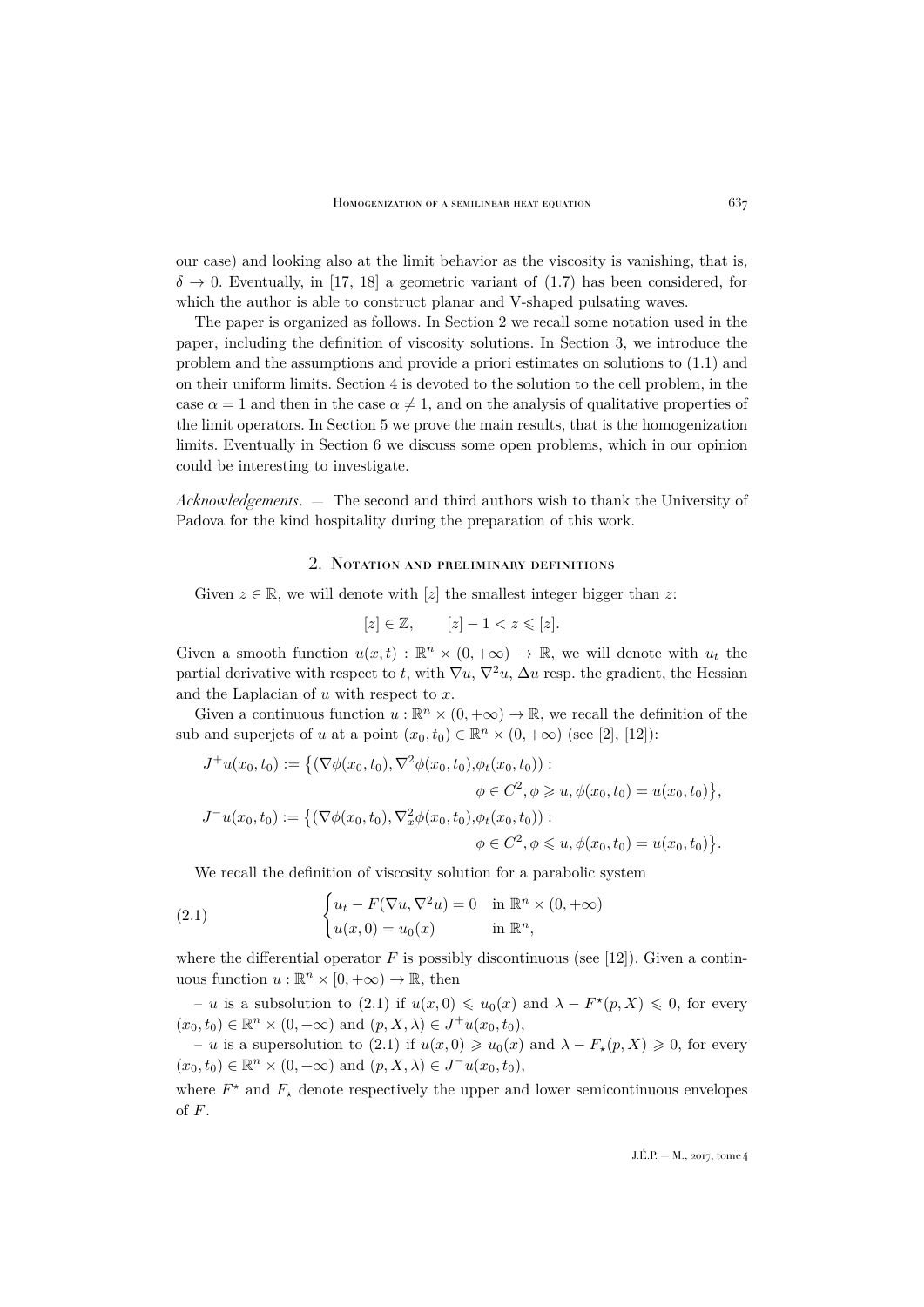#### 3. Assumptions and basic estimates

<span id="page-6-1"></span><span id="page-6-0"></span>We assume the following conditions on the forcing term  $q : \mathbb{R} \to \mathbb{R}$ :

(3.1) g is Lipschitz continuous,  $\mathbb Z$  periodic, and  $g(y) > 0$  for every y.

<span id="page-6-3"></span>We consider the following Cauchy problem

(3.2) 
$$
\begin{cases} u_t^{\varepsilon} - \varepsilon^{\alpha} \Delta u^{\varepsilon} - g (u^{\varepsilon}/\varepsilon) = 0 & \text{in } \mathbb{R}^n \times (0, +\infty) \\ u^{\varepsilon}(x, 0) = u_0(x) & \text{in } \mathbb{R}^n \end{cases}
$$

where  $\alpha \geq 0$  and

<span id="page-6-2"></span> $(3.3)$   $u_0$  is a Lipschitz continuous function, with Lipschitz constant L.

We can assume without loss of generality that  $L \in \mathbb{N}$ . In the case  $\alpha = 0$ , we make the additional assumption that  $u_0 \in C^{1,1}$ .

<span id="page-6-7"></span>PROPOSITION 3.1. - *Assume* [\(3.1\)](#page-6-1) *and* [\(3.3\)](#page-6-2) *and let*  $\alpha \geq 0$ *. Then* [\(3.2\)](#page-6-3) *admits a unique solution*  $u^{\varepsilon}_{\alpha} \in C^{2+\gamma, 1+\gamma/2}$  *for all*  $\gamma \in (0, 1)$ *. Moreover, up to a subsequence,* 

<span id="page-6-4"></span> $u^{\varepsilon}_{\alpha} \longrightarrow u$  *locally uniformly in*  $\mathbb{R}^{n} \times [0, +\infty)$ .

*For*  $\alpha > 0$ *, every limit function u is a Lipschitz continuous function, which satisfies* 

 $(3.4)$   $|u(x,t) - u(y,s)| \le L|x - y| + ||g||_{\infty} |t - s|$   $\forall x, y \in \mathbb{R}^n, t, s \ge 0.$ 

*For*  $\alpha = 0$ *, under the additional assumption that*  $u_0 \in C^{1,1}(\mathbb{R}^n)$ *, every limit function u is a Lipschitz continuous function, which satisfies*

<span id="page-6-5"></span>
$$
(3.5) |u(x,t) - u(y,s)| \le L|x-y| + (||g||_{\infty} + ||\nabla^2 u_0||_{\infty})|t-s| \qquad \forall x, y \in \mathbb{R}^n, t, s \ge 0.
$$

<span id="page-6-6"></span>*Finally, if there exist*  $\eta \in \mathbb{R}^n$ *, with*  $|\eta| = 1$ *, and*  $\delta > 0$  *such that* 

(3.6) 
$$
\nabla u_0(x) \cdot \eta \geq \delta \quad \text{for a.e. } x \in \mathbb{R}^n,
$$

*then*  $\nabla u(x,t) \cdot \eta \geq \delta$  *for a.e.*  $(x,t)$ *.* 

*Proof.* — Due to the Lipschitz regularity of g, a standard comparison principle among sub and supersolutions to  $(3.2)$  holds (see [\[21\]](#page-28-16)). So, existence and uniqueness of solutions to [\(3.2\)](#page-6-3) follow easily, and the regularity comes from standard elliptic regularity theory (see [\[21\]](#page-28-16)).

Assume now that the initial datum  $u_0$  has bounded Hessian. Indeed it is not restrictive, since we can uniformly approximate the initial datum with a sequence of smooth functions with bounded Hessian. The comparison principle implies that the associated sequence of solutions converges locally uniformly to the solution to [\(3.2\)](#page-6-3) in  $\mathbb{R}^n \times [0, +\infty)$ .

Let  $C = ||\nabla^2 u_0||_{\infty}$ . Then for every  $\varepsilon$ , the functions  $u_0(x) \pm (||g||_{\infty} + \varepsilon^{\alpha} C)t$  are respectively super and subsolution to [\(3.2\)](#page-6-3), which implies by the comparison principle that

$$
|u_\alpha^\varepsilon(x,t)-u_\alpha^\varepsilon(x,0)|\leqslant (\|g\|_\infty+C\varepsilon^\alpha)t.
$$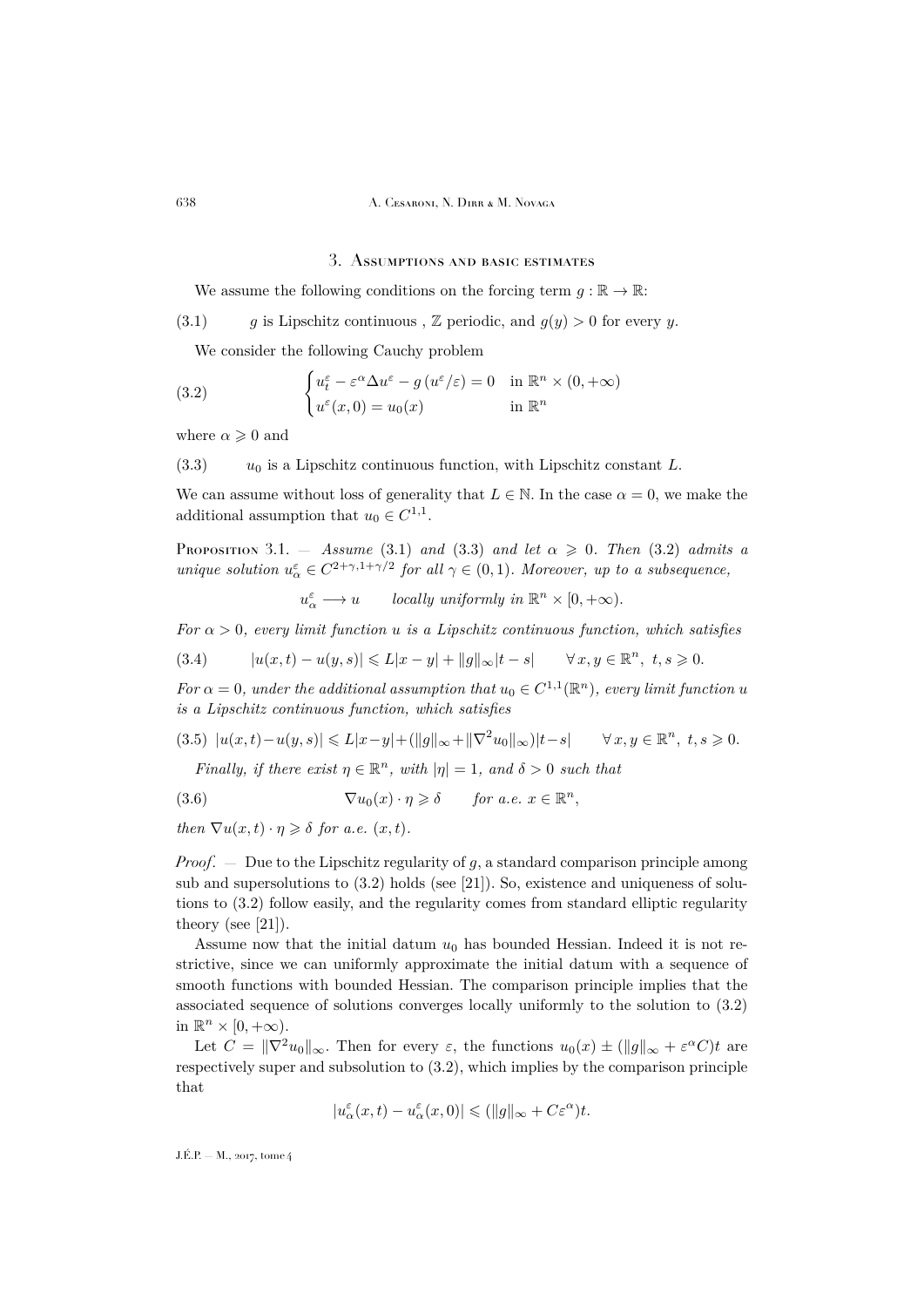Hence, again applying the comparison principle, we get that for every  $t, s \geq 0$ 

<span id="page-7-1"></span>
$$
(3.7) \qquad |u_{\alpha}^{\varepsilon}(x,t+s)-u_{\alpha}^{\varepsilon}(x,t)| \leq \sup_{x}|u_{\alpha}^{\varepsilon}(x,s)-u_{\alpha}^{\varepsilon}(x,0)| \leq (||g||_{\infty}+C\varepsilon^{\alpha})s.
$$

This implies that  $u^{\varepsilon}$  are equi-lipschitz in t.

We prove now uniform equi-continuity in  $x$ . Let us consider the functions

$$
w^\varepsilon_\pm(x,t):=u^\varepsilon_\alpha(x+z,t)\pm\big[L|z|/\varepsilon\big]\varepsilon.
$$

Notice that  $w_{\pm}^{\varepsilon}$  are both solutions to the equation in [\(3.2\)](#page-6-3), due to the periodicity of g. Moreover, we have

$$
w_{+}^{\varepsilon}(x,0) = u_{0}(x+z) + \left[L|z|/\varepsilon\right]\varepsilon \geq u_{0}(x+z) + L|z| \geq u_{0}(x)
$$
  
and  

$$
w_{-}^{\varepsilon}(x,0) = u_{0}(x+z) - \left[L|z|/\varepsilon\right]\varepsilon \leq u_{0}(x+z) - L|z| \leq u_{0}(x).
$$

By the comparison principle this implies that

(3.8) 
$$
|u_{\alpha}^{\varepsilon}(x+z,t)-u_{\alpha}^{\varepsilon}(x,t)| \leq |L|z|/\varepsilon \leq L|z| + \varepsilon \quad \forall x, z \in \mathbb{R}^{n}, t \geq 0.
$$

In particular, if we take  $z = \varepsilon \overline{z}$  where  $\overline{z} \in \mathbb{Z}^n$ , then  $(3.8)$  gives

<span id="page-7-0"></span>
$$
\frac{|u_\alpha^\varepsilon(x+\varepsilon\overline{z},t)-u_\alpha^\varepsilon(x,t)|}{\varepsilon|\overline{z}|}\leqslant L\qquad\forall\,x\in\mathbb{R}^n,\,\,\overline{z}\in\mathbb{Z}^n,\,\,t\geqslant 0.
$$

For every  $\varepsilon > 0$  we consider a Lipschitz continuous function  $\tilde{u}_{\varepsilon}^{\varepsilon}$ , which satisfies [\(3.7\)](#page-7-1),  $|\widetilde{u}_{\alpha}^{\varepsilon}(x,t) - \widetilde{u}_{\alpha}^{\varepsilon}(y,t)| \le L|x-y|$  for every  $x, y \in \mathbb{R}^{n}$  and  $t \ge 0$ , and such that  $u_{\alpha}^{\varepsilon} \equiv \widetilde{u}_{\alpha}^{\varepsilon}$ on the lattice  $\epsilon \mathbb{Z}^n \times (0, +\infty)$ . This implies that  $||u_{\epsilon}^{\epsilon} - \tilde{u}_{\epsilon}^{\epsilon}||_{\infty} \leq K\epsilon$ . Indeed, let  $x \in \mathbb{R}^n$ and  $t \geq 0$ . Fix  $y_{\varepsilon} \in \varepsilon \mathbb{Z}^n$  such that  $|x - y_{\varepsilon}| \leq \varepsilon$ . Then, using [\(3.8\)](#page-7-0) and the definition of  $\widetilde{u}_{\alpha}^{\varepsilon}$ , we get

$$
\begin{aligned} |u_\alpha^\varepsilon(x,t)-\widetilde u_\alpha^\varepsilon(x,t)|&\leqslant |u_\alpha^\varepsilon(x,t)-u_\alpha^\varepsilon(y_\varepsilon,t)|+|\widetilde u_\alpha^\varepsilon(x,t)-\widetilde u_\alpha^\varepsilon(y_\varepsilon,t)|\\ &\leqslant L|x-y_\varepsilon|+\varepsilon+L|x-y_\varepsilon|\leqslant (2L+1)\varepsilon.\end{aligned}
$$

By Ascoli-Arzelá Theorem, up to subsequences  $\widetilde{u}_{\alpha}^{\varepsilon} \to u$  uniformly, then also  $u_{\alpha}^{\varepsilon}$  con-<br>regress uniformly to the same function, which hy (2.8) and (2.7) satisfies (2.4) if verges uniformly to the same function, which, by  $(3.8)$  and  $(3.7)$ , satisfies  $(3.4)$  if  $\alpha > 0$  and [\(3.5\)](#page-6-5) if  $\alpha = 0$ .

Finally, Condition [\(3.6\)](#page-6-6) is equivalent to require that  $u_0(x + \eta r) - \delta r \geq u_0(x)$  for all  $x \in \mathbb{R}^n$  and every  $r > 0$ . Let us fix  $r > 0$  and define, for all  $\varepsilon > 0$ , the function

$$
v^{\varepsilon}(x,t):=u^{\varepsilon}_{\alpha}(x+\eta r,t)-\big[\delta r/\varepsilon\big]\varepsilon.
$$

Then

$$
v^\varepsilon(x,0)=u_0(x+\eta r)-\big[\delta r/\varepsilon\big]\varepsilon\geqslant u_0(x+\eta r)-\delta r\geqslant u_0(x)
$$

for every  $x \in \mathbb{R}^n$ . Moreover, by the periodicity of  $g, v^{\varepsilon}$  it is also a solution to equation in [\(3.2\)](#page-6-3). So, by the comparison principle we get

$$
v^\varepsilon(x,t)=u^\varepsilon_\alpha(x+\eta r,t)-\big[\delta r/\varepsilon\big]\varepsilon\geqslant u^\varepsilon_\alpha(x,t)\qquad\forall\,(x,t).
$$

Passing to the limit as  $\varepsilon \to 0$ , we obtain that

$$
u(x + \eta r, t) - \delta r \geqslant u(x, t) \qquad \forall (x, t),
$$

which gives the thesis.  $\Box$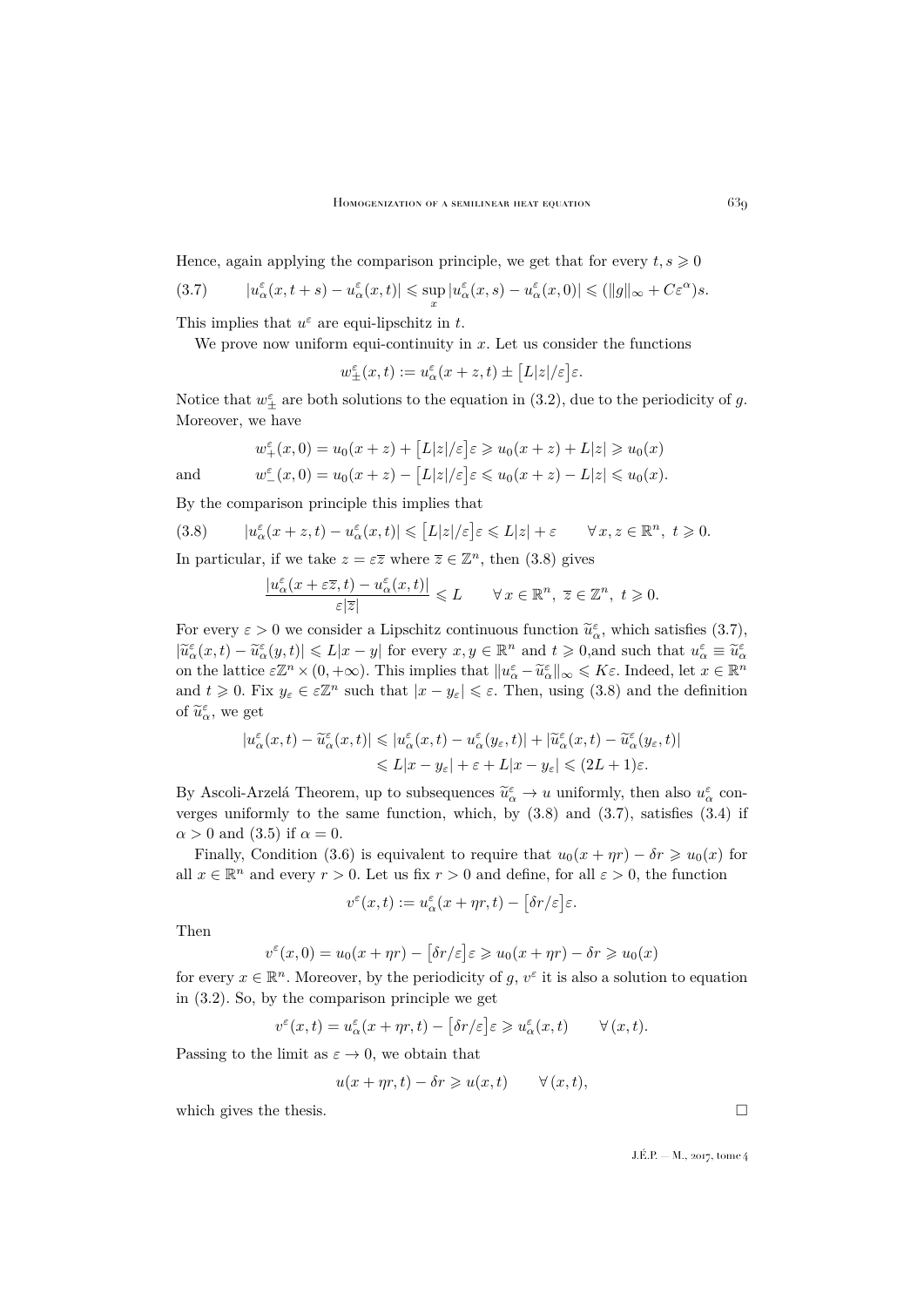We now recall a well-known result of the theory of viscosity solutions (see [\[2\]](#page-27-5)).

<span id="page-8-4"></span>**Proposition** 3.2. — Let  $\bar{c}$  :  $[0, +\infty) \rightarrow [0, +\infty)$  be a continuous function, and let  $u_0$ *as in* [\(3.3\)](#page-6-2)*. Then there exists a unique Lipschitz continuous viscosity solution to*

$$
\begin{cases} u_t - \overline{c}(|\nabla u|) = 0 & \text{in } \mathbb{R}^n \times (0, +\infty) \\ u(x, 0) = u_0(x) & \text{in } \mathbb{R}^n. \end{cases}
$$

#### 4. Cell problem and asymptotic speed of propagation

<span id="page-8-0"></span>To study the homogenized limit of solutions to [\(3.2\)](#page-6-3), first of all we look for special solutions governing the behavior of the equation on a rescaled framework, that is almost linear pulsating wave solutions (see [\[10,](#page-28-11) [19\]](#page-28-0)). In particular, for every vector  $p \in \mathbb{R}^n$  we look for a function  $v_p(x, t)$  moving with average speed c in the vertical direction, which has average slope p, which means that  $v_p(x, t)-ct-p \cdot x$  is space-time periodic. Since the equation is homogeneous (it does not depend on  $x$ ) we look for functions  $v_p$  of the following form:

<span id="page-8-2"></span>(4.1) 
$$
v_p(x,t) = \varepsilon \chi_p^{\varepsilon} \left( \frac{p \cdot x + ct}{\varepsilon} \right)
$$

where the function  $\chi_p : \mathbb{R} \to \mathbb{R}$  is such that

(4.2) 
$$
\lim_{z \to \pm \infty} \frac{\chi_p(z)}{z} = 1.
$$

Finding a pulsating wave of the form [\(4.1\)](#page-8-2) for Equation [\(3.2\)](#page-6-3) reduces to showing that, for every  $p \in \mathbb{R}^n$ , there exists a unique constant  $\bar{c}_{\alpha}^{\varepsilon}(p) = \bar{c}_{\alpha}^{\varepsilon}(|p|)$  such that the following problem has a solution  $\chi = \chi_p^{\varepsilon}$ :

<span id="page-8-1"></span>(4.3) 
$$
\begin{cases} \varepsilon^{\alpha-1} \chi''(z)|p|^2 - \overline{c}_{\alpha}^{\varepsilon}(|p|) \chi'(z) + g(\chi(z)) = 0 & z \in (0,1) \\ \chi(1) = \chi(0) + 1 \\ \chi'(0) = \chi'(1). \end{cases}
$$

Observe that, if g is constant, that is,  $g \equiv \overline{g}$ , then  $\overline{c}_{\varepsilon}(|p|) = \overline{g}$  for every p and every  $\varepsilon$  and  $\chi^{\varepsilon}_{p}(z) = z$ . Note that the cell problem [\(4.3\)](#page-8-1) can be reformulated in a more standard way as follows. Given  $p \in \mathbb{R}^n$ ,  $\alpha \geqslant 0$ ,  $\varepsilon > 0$ , find the constant  $\bar{c}_{\alpha}^{\varepsilon}(|p|)$  for which the equation

(4.4) 
$$
- |p|^2 \varepsilon^{\alpha - 1} w''(z) + \overline{c}_{\alpha}^{\varepsilon}(|p|)(w'(z) + 1) - g(w(z) + z) = 0
$$

admits a periodic solution  $w_p^{\varepsilon}$ . Therefore, once we have a solution  $\chi$  to [\(4.3\)](#page-8-1), we can extend it to the whole R in the following way:  $w(z) = \chi(z) - z$  can be extended by periodicity to the whole space R, and then  $\chi(z) = w(z) + z : \mathbb{R} \to \mathbb{R}$  is a function such that

<span id="page-8-3"></span>(4.5) 
$$
\begin{cases} \varepsilon^{\alpha-1} \chi''(z)|p|^2 - \overline{c}_{\alpha}^{\varepsilon}(|p|) \chi'(z) + g(\chi(z)) = 0 & z \in \mathbb{R} \\ \lim_{z \to \pm \infty} \chi_p(z)/z = 1. \end{cases}
$$

We say that the solution to  $(4.3)$  is unique up to horizontal translations if every solution to  $(4.3)$  is the restriction in the interval  $(0, 1)$  to a solution to  $(4.5)$ .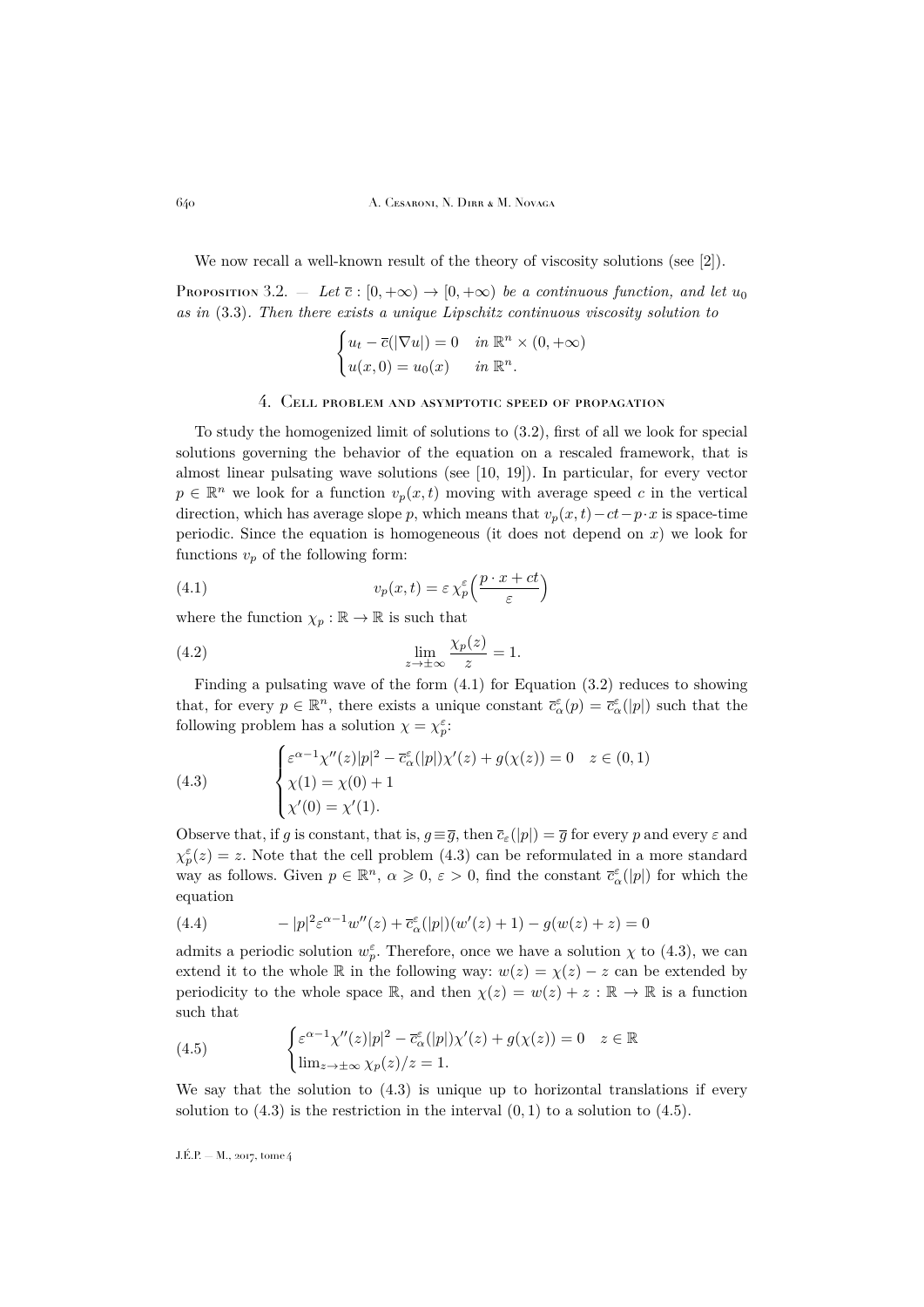4.1. Case  $\alpha = 1$ , EFFECTIVE HAMILTONIAN.  $-$  In this section we consider the case  $\alpha = 1$ . Under this assumption, the cell problem reads as follows: for every  $p \in \mathbb{R}^n$ , show that there exists a unique constant  $\bar{c}(|p|)$  such that there exists a solution  $\chi = \chi_p(\cdot)$ 

<span id="page-9-0"></span>(4.6) 
$$
\begin{cases} \chi''(z)|p|^2 - \overline{c}(|p|)\chi'(z) + g(\chi(z)) = 0 & z \in (0,1) \\ \chi(1) = \chi(0) + 1 \\ \chi'(0) = \chi'(1). \end{cases}
$$

We can also state the cell problem using the equivalent formulation: given  $p \in \mathbb{R}^n$ , find the constant  $\bar{c}(|p|)$  for which there exists a periodic solution  $w_p$  to

(4.7) 
$$
- |p|^2 w''(z) + \overline{c}(|p|)(w'(z) + 1) - g(w(z) + z) = 0.
$$

<span id="page-9-2"></span>In the following theorem we show that the cell problem has a (unique) solution.

<span id="page-9-6"></span>THEOREM 4.1. - For every p there exists a unique  $\overline{c}(|p|)$  such that there exists a mono*tone increasing solution*  $\chi_p$  *to* [\(4.6\)](#page-9-0)*, which is also unique up to horizontal translations. Moreover, the map*  $|p| \mapsto \overline{c}(|p|)$  *is continuous, increasing and positive,* 

<span id="page-9-1"></span>(4.8) 
$$
\overline{c}(|p|) = \begin{cases} \int_0^1 g(\chi_p(z))dz = \frac{\int_0^1 g(s) ds}{\int_0^1 (\chi_p'(z))^2 dz} & p \neq 0\\ \left(\int_0^1 \frac{1}{g(s)} ds\right)^{-1} & p = 0. \end{cases}
$$

*In particular,*

<span id="page-9-4"></span>(4.9) 
$$
\lim_{|p| \to 0} \overline{c}(|p|) = \left(\int_0^1 \frac{1}{g(s)} ds\right)^{-1} \quad \text{and} \quad \lim_{|p| \to 0} \chi_p(z) = \chi_0(z) \text{ in } C(\mathbb{R})
$$

<span id="page-9-5"></span>(4.10) 
$$
\lim_{|p| \to +\infty} \overline{c}(|p|) = \int_0^1 g(s) ds \qquad \text{and} \quad \lim_{|p| \to +\infty} \chi_p(z) = z \text{ in } C^1(\mathbb{R}),
$$

with  $c(|p|) < \int_0^1 g(s) ds$  if g is nonconstant.

*Proof*. — The proof is divided in several steps.

*Step 1: construction of a solution for*  $p = 0$ . — For  $p = 0$ , we rewrite [\(4.6\)](#page-9-0) as follows

(4.11) 
$$
\begin{cases} \overline{c}(0)\chi'(z) - g(\chi(z)) = 0 & z \in (0,1) \\ \chi(1) = 1, \ \chi(0) = 0 \\ \chi'(0) = \chi'(1). \end{cases}
$$

We integrate the equation between 0 and 1 and we get

<span id="page-9-3"></span>
$$
\int_0^1 \frac{d\chi}{g(\chi)} = \frac{1}{\overline{c}(0)}
$$

which gives the representation formula [\(4.8\)](#page-9-1), and the uniqueness of  $\bar{c}(0)$ . The solution  $\chi_0$  is defined implicitly by the formula

$$
\int_0^{\chi_0(z)} \frac{ds}{g(s)} = z \int_0^1 \frac{ds}{g(s)}.
$$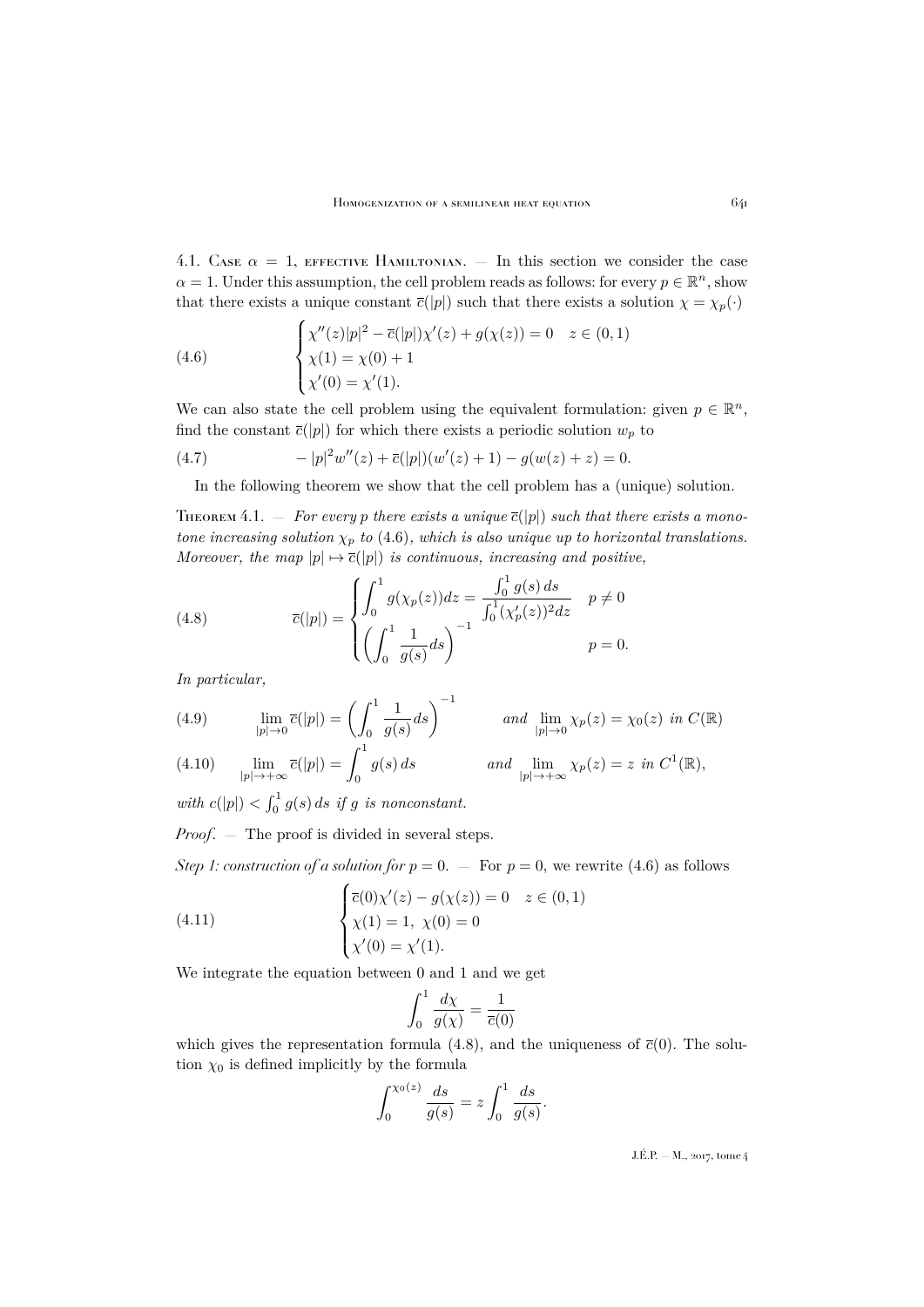*Step 2: construction of a solution for*  $p \neq 0$ . — For  $|p| \neq 0$ , we perform the change of variable  $\chi_p(z) = -h\left(-z/|p|\right)$ , so the cell problem [\(4.6\)](#page-9-0) reads

$$
\begin{cases}\nh''(z) + c(|p|)h'(z) - g(h(z)) = 0 & z \in (-1/|p|, 0) \\
h(0) = 0, \quad h(-1/|p|) = -1 \\
h'(-1/|p|) = h'(0),\n\end{cases}
$$

where  $c(|p|) = \overline{c}(|p|)/|p|$ , which is equivalent to

(4.12) 
$$
\begin{cases} h''(z) + c(|p|)h'(z) - g(h(z)) = 0 & z \in (0, 1/|p|) \\ h(0) = 0, & h(1/|p|) = 1 \\ h'(1/|p|) = h'(0). \end{cases}
$$

<span id="page-10-4"></span><span id="page-10-0"></span>Given  $c > 0$  and  $a > 0$ , let  $h_{a,c}$  be the unique solution to the ODE:

(4.13) 
$$
\begin{cases} h_{a,c}''(z) + ch_{a,c}'(z) - g(h_{a,c}(z)) = 0 & z > 0 \\ h_{a,c}(0) = 0 & \\ h_{a,c}'(0) = a. \end{cases}
$$

We multiply [\(4.13\)](#page-10-0) by  $e^{cz}$  and we estimate g from above and below with max g and min g respectively. Integrating in  $(0, z)$  the two inequalities

$$
h''_{a,c}(z)e^{cz} + ch'_{a,c}(z)e^{cz} \ge e^{cz} \min g, \qquad h''_{a,c}(z)e^{cz} + ch'_{a,c}(z)e^{cz} \le e^{cz} \max g
$$

we get the estimate

<span id="page-10-1"></span>(4.14) 
$$
0 < a e^{-cz} + \frac{\min g}{c} \left( 1 - e^{-cz} \right) \leq h'_{a,c}(z) \leq a e^{-cz} + \frac{\max g}{c} \left( 1 - e^{-cz} \right).
$$

Let  $\overline{z} := \sup\{z : h_{a,c}(z) < 1\} \in (0, +\infty)$ . Notice that from [\(4.14\)](#page-10-1) it follows that for c small enough there holds  $h'_{a,c}(z) > a$  for all  $z > 0$ , whereas for c big enough we have  $h'_{a,c}(z) < a$  for all  $z > 0$ . As a consequence, for all  $a > 0$  there exists  $c(a) > 0$  such that

(4.15) 
$$
\frac{\min g}{a} \leqslant c(a) \leqslant \frac{\max g}{a} \qquad h'_{a,c(a)}(\overline{z}(a)) = a.
$$

<span id="page-10-2"></span>From [\(4.14\)](#page-10-1) and [\(4.15\)](#page-10-2) it also follows that

(4.16) 
$$
\frac{\min g}{c(a)} \leqslant h'_{a,c(a)}(z) \leqslant \frac{\max g}{c(a)} \qquad \forall z.
$$

Since  $\int_0^{\bar{z}(a)} h'_{a,c(a)}(z)dz = 1$ , [\(4.16\)](#page-10-3) yields

<span id="page-10-3"></span>
$$
\frac{c(a)}{\max g} \leqslant \overline{z}(a) \leqslant \frac{c(a)}{\min g},
$$

which gives

(4.17) 
$$
\frac{\min g}{\max g} \frac{1}{a} \leq \overline{z}(a) \leq \frac{\max g}{\min g} \frac{1}{a}.
$$

In particular, there holds

$$
\lim_{a \to 0} \overline{z}(a) = +\infty \quad \text{and} \quad \lim_{a \to +\infty} \overline{z}(a) = 0.
$$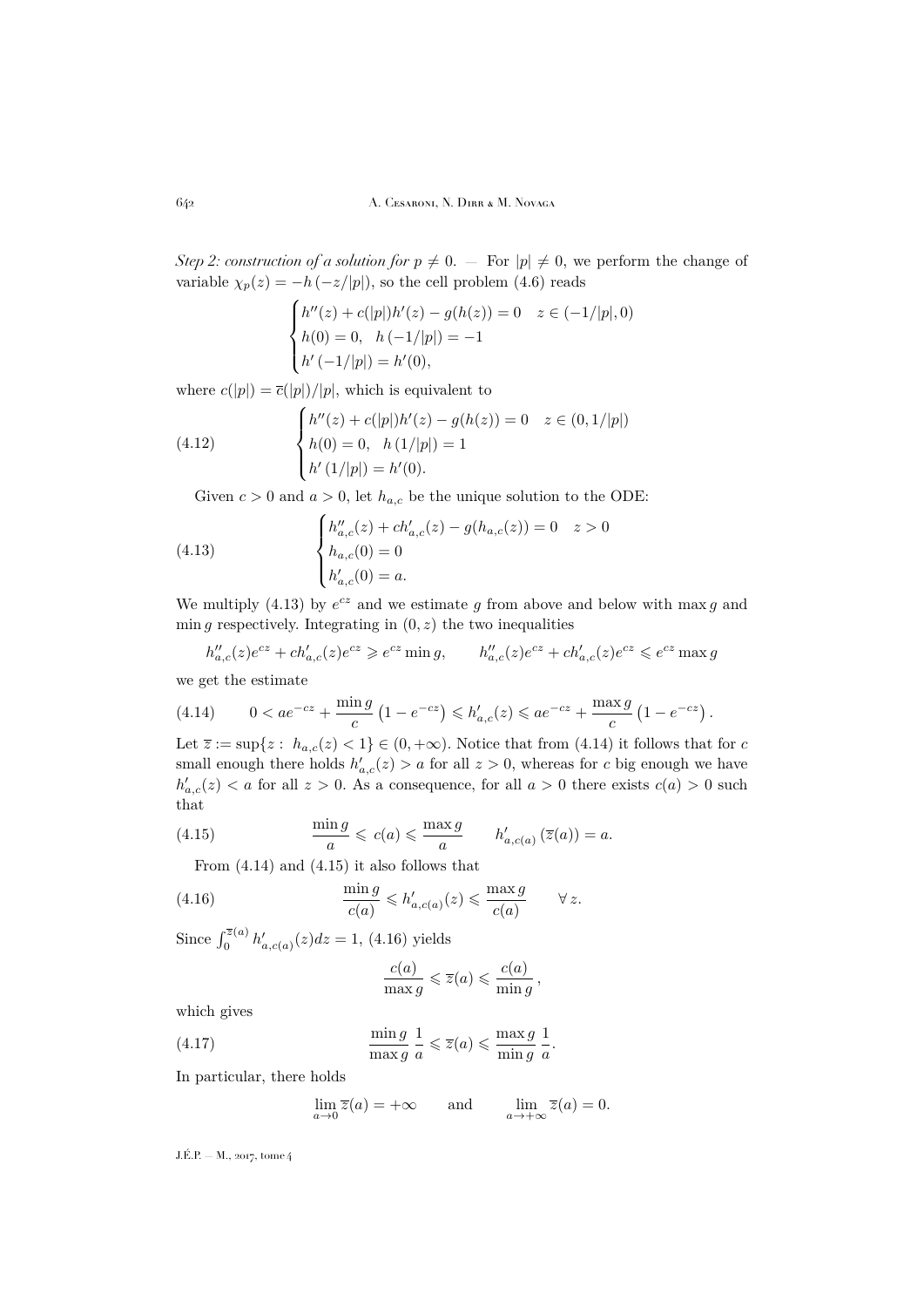Hence for all  $|p| > 0$  there exists at least one  $a(|p|)$  such that  $\overline{z}(a(|p|)) = 1/|p|$ , and the solution of [\(4.13\)](#page-10-0) with  $a = a(|p|)$  and  $c = c(a(|p|))$  is also a solution of [\(4.12\)](#page-10-4).

*Step 3: uniqueness of*  $\bar{c}(|p|)$  *and*  $\chi_p$ . — The case  $p = 0$  has already been considered in Step 1. Assume by contradiction that there exists  $p \in \mathbb{R}^n$ ,  $p \neq 0$ , such that the problem [\(4.7\)](#page-9-2) admits two periodic solutions  $w_1, w_2$ , with constants  $c_1 < c_2$ . Let  $\overline{z}$ a minimum point of  $w_1 - w_2$ . Note that if w is a periodic solution to [\(4.7\)](#page-9-2), then  $\widetilde{w}(z) = w(z + k) + k$  is still a periodic solution of the same equation for all  $k \in \mathbb{R}$ . So we can assume that  $w_1(\overline{z}) = w_2(\overline{z})$  and  $w'_1(\overline{z}) = w'_2(\overline{z})$ .

At this minimum point, recalling that  $\chi'(z) = w'(z) + 1 > 0$ , we have

$$
0 = -|p|^2 w_1''(\overline{z}) + c_1(w_1'(\overline{z}) + 1) - g(w_1(\overline{z}) + \overline{z})
$$
  
\$\leq -|p|^2 w\_2''(\overline{z}) + c\_1(w\_2'(\overline{z}) + 1) - g(w\_2(\overline{z}) + \overline{z})\$  
\$\leq -|p|^2 w\_2''(\overline{z}) + c\_2(w\_2'(\overline{z}) + 1) - g(w\_2(\overline{z}) + \overline{z}) = 0\$

which gives a contradiction and proves the uniqueness of  $\bar{c}(|p|)$ .

Let now  $w_1, w_2$  be two solutions to [\(4.7\)](#page-9-2), as above, with  $w_1(\overline{z}) = w_2(\overline{z})$  and  $w'_1(\overline{z}) =$  $w_2'(\overline{z})$  for some  $\overline{z}$ . By uniqueness of solutions to the Cauchy problem associated to [\(4.7\)](#page-9-2), it follows that  $w_1 = w_2$ , which yields the uniqueness of  $\chi_p$  up to horizontal translations.

*Step 4: properties of*  $\bar{c}(|p|)$ . — Note that integrating the equation [\(4.6\)](#page-9-0) in (0,1) we get  $\bar{c}(|p|) = \int_0^1 g(\chi_p(z))dz$  and from integrating [\(4.6\)](#page-9-0) multiplied by  $\chi'_p$  we get  $\bar{c}(|p|)\int_0^1 (\chi_p'(z))^2 dz = \int_0^1 g(s) ds$ , and then the representation formulas [\(4.8\)](#page-9-1). In particular, from  $\bar{c}(p) = \int_0^1 g(\chi_p(z))dz$  we deduce that  $\bar{c}(p) \geqslant \min g > 0$ . Moreover, note that, if g is nonconstant, then  $\chi'_p(z)$  cannot be constant and

$$
\int_0^1 (\chi_p'(z))^2 dz > \left(\int_0^1 \chi_p'(z) dz\right)^2 = 1.
$$

So, by [\(4.8\)](#page-9-1), we deduce that  $\overline{c}(p) < \int_0^1 g(s) ds$  for every p.

We prove continuity in 0, since continuity in  $p \neq 0$  is much simpler and follows the same argument. Let  $|p_n| \to 0$ , with  $|p_n| \neq 0$  for every n. So  $\bar{c}(p_n)$  is a bounded sequence and, by [\(4.8\)](#page-9-1),

$$
\int_0^1 |\chi_{p_n}'(z)|^2 dz \leqslant \frac{\int_0^1 g(s) ds}{\min g}.
$$

We recall that  $\chi_{p_n}(z) \in [0,1]$  for  $z \in [0,1]$ , so these estimates give an apriori bound in  $H^1(0,1)$  for  $\chi_{p_n}$ . So, up to passing to a subsequence, we get that  $\overline{c}(p_n) \to \widetilde{c}$  and  $\chi_{p_n} \to \chi$  locally uniformly. Then, by stability of viscosity solutions,  $\chi$  is a solution to [\(4.11\)](#page-9-3), and by uniqueness  $\tilde{c} = \bar{c}(0)$  and  $\chi = \chi_0$ . Moreover, since both  $\chi_{p_n}(z) - z$  and  $\chi_0(z) - z$  are periodic functions such that their difference converges locally uniformly to 0, then we can conclude using periodicity that the convergence is uniform on R. This gives [\(4.9\)](#page-9-4).

Now we prove [\(4.10\)](#page-9-5). Reasoning as above, we get that  $\bar{c}(|p|)$  and  $\chi'_p$  are equibounded respectively in  $\mathbb R$  and in  $L^2(0,1)$ , uniformly with respect to |p|. By Equation [\(4.6\)](#page-9-0) we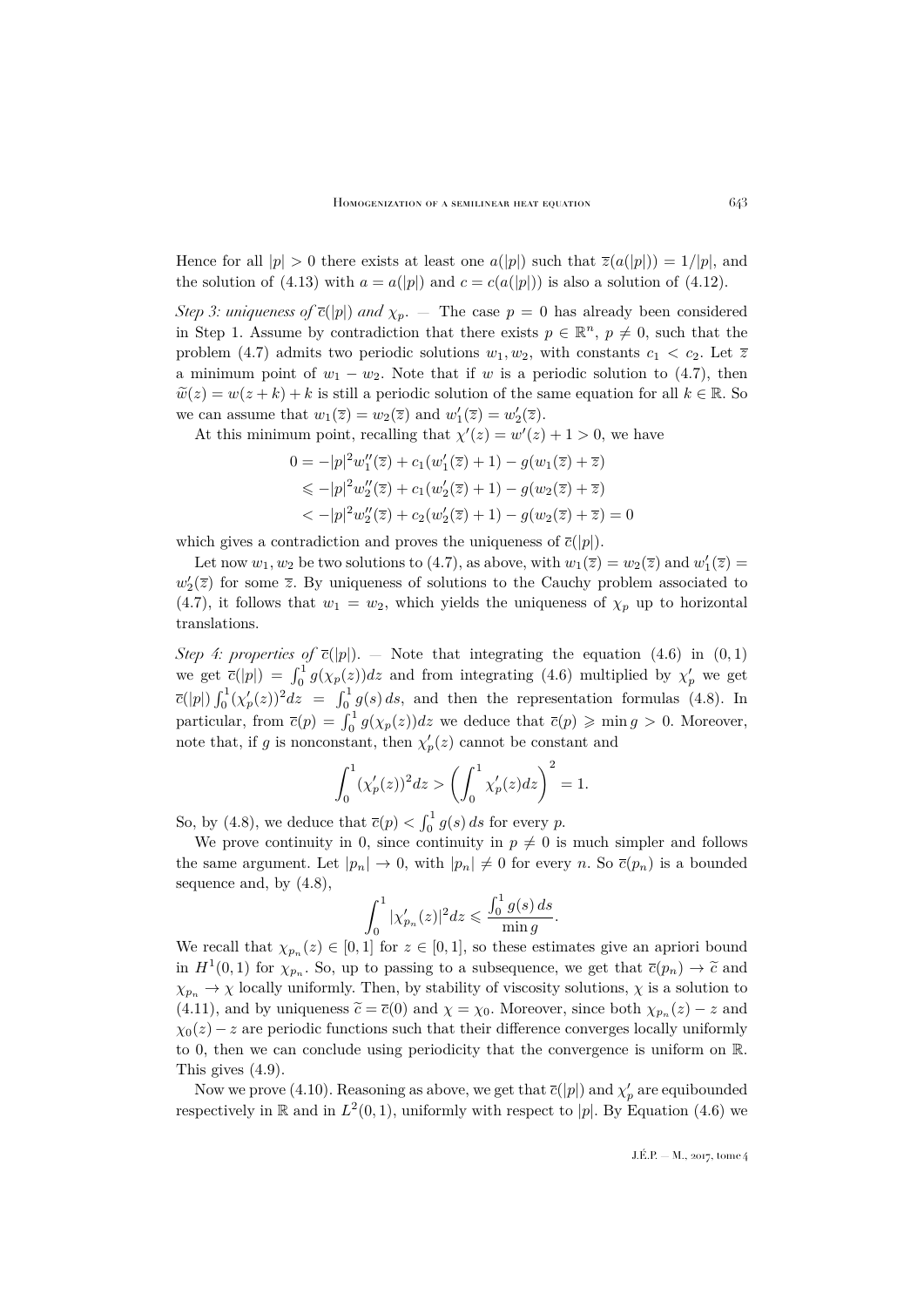get  $\chi''_p = (\bar{c}(|p|)\chi' - g(\chi))/|p|^2$ , so the uniform  $L^2$  bound on  $\chi'_p$  implies a uniform  $L^2$ bound on  $\chi_p''$ , uniform in  $|p| > 1$ . Eventually passing to a subsequence,  $\bar{c}(|p|) \to c$ ,  $\chi_p \to \chi$  and  $\chi'_p \to \chi'$  locally uniformly as  $|p| \to +\infty$ . By stability of viscosity solutions, we get that  $\chi$  solves  $\chi''(z) = 0$ , with  $\chi(0) = 0$ ,  $\chi(1) = 1$ . So  $\chi(z) = z$ . Moreover, since  $\chi_p(z) - z$  is a periodic function converging locally uniformly in  $C^1$  to 0, we get that actually it converges uniformly in  $C^1$  to 0 in the whole  $\mathbb R$ . Therefore  $g(\chi_p(z)) \to g(z)$ uniformly and then we conclude, using [\(4.8\)](#page-9-1), that

$$
\lim_{|p| \to +\infty} \overline{c}(|p|) = \lim_{|p| \to +\infty} \int_0^1 g(\chi_p(z))dz = \int_0^1 g(s) ds.
$$

Finally we prove monotonicity of  $\bar{c}(|p|)$ . Assume by contradiction that there exist  $p_1, p_2 \in \mathbb{R}^n$ ,  $|p_1| > |p_2|$ , such that  $\bar{c}(|p_1|) < \bar{c}(|p_2|)$ . Let  $w_1, w_2$  two solutions to  $(4.7)$ associated to  $p_1, p_2$ . Let  $\overline{z}$  a minimum point of  $w_1 - w_2$ , reasoning as in Step 3, we can assume  $w_1(\overline{z}) = w_2(\overline{z})$ . Then, at this minimum point,

$$
0 = -|p_1|^2 w_1''(\overline{z}) + \overline{c}(|p_1|)(w_1'(\overline{z}) + 1) - g(w_1(\overline{z}) + \overline{z})
$$
  
< 
$$
< -|p_2|^2 w_2''(\overline{z}) + \overline{c}(|p_2|)(w_2'(\overline{z}) + 1) - g(w_2(\overline{z}) + \overline{z}) = 0,
$$

which gives a contradiction. Therefore  $c(|p_1|) \geqslant c(|p_2|)$ .

REMARK 4.2. – We expect that the same result holds also for  $\int_0^1 g(s) ds > 0$ . In this case though, the ODE arguments are much more involved. Observe that, if  $g$  changes sign, then necessarily we have  $\bar{c}(0) = 0$  and  $\chi_0(z) \equiv s_0$  for  $z \in (0,1)$ , where  $s_0 \in [0,1]$ is such that  $g(s_0) = 0$ .

In the limiting case that  $\int_0^1 g(s) ds = 0$ , the same cell problem has been solved in [\[15\]](#page-28-2), see also [\[1,](#page-27-1) Prop. 1.3], showing that there exists a solution to [\(4.6\)](#page-9-0) with  $\overline{c}(|p|) \equiv 0$  for every p.

4.2. CASE  $\alpha \neq 1$ , the weak and strong diffusion regimes.  $-$  In this section we analyze the solution of the cell problem [\(4.6\)](#page-9-0) in the case  $\alpha \neq 1$ .

The solution to the cell problem is an easy corollary to Theorem [4.1.](#page-9-6) Moreover, we can also compute the asymptotic behavior as  $\varepsilon \to 0$  to the solutions to the cell problem.

<span id="page-12-0"></span>Proposition 4.3.  $-$  *Let*  $\alpha \neq 1$  *and*  $\varepsilon > 0$ *. Then there exists a unique constant*  $\bar{c}_{\alpha}^{\varepsilon}(|p|)$ such that [\(4.3\)](#page-8-1) admits a solution  $\chi_p^{\varepsilon}$ , which is monotone increasing, and unique up to *horizontal translations. Moreover,*

(i) *if*  $\alpha > 1$  *then we have that* 

$$
\lim_{\varepsilon \to 0^+} \overline{c}_{\alpha}^{\varepsilon}(|p|) = \overline{c}_{+}(|p|) := \left(\int_0^1 g^{-1}(s)ds\right)^{-1} \qquad \forall \, p \in \mathbb{R}^n
$$

and  $\chi_p^{\varepsilon} \to \chi_0$  *uniformly in*  $C(\mathbb{R})$ *, for every* p*, where*  $\chi_0$  *is the solution to* [\(4.11\)](#page-9-3)*;*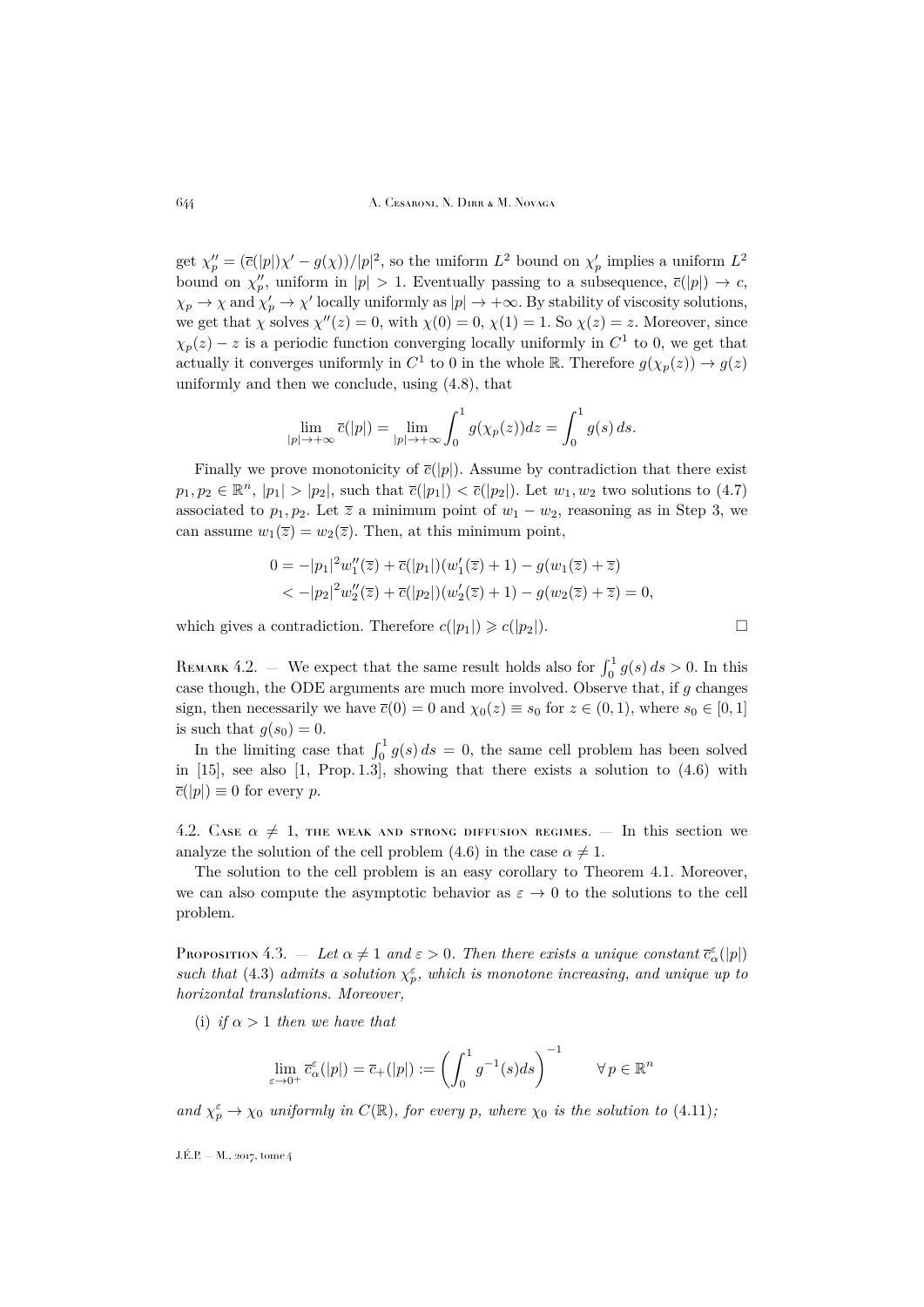(ii) *if*  $\alpha < 1$  *then we have that* 

$$
\lim_{\varepsilon \to 0^+} \overline{c}_{\alpha}^{\varepsilon}(|p|) = \overline{c}_{-}(|p|) := \begin{cases} \left(\int_0^1 g^{-1}(s)ds\right)^{-1} & p = 0\\ \int_0^1 g(s) \, ds & p \neq 0 \end{cases}
$$

 $and, for p \neq 0, \ \chi_p^{\varepsilon}(z) \to z \ \text{uniformly in } C^1(\mathbb{R}), \text{ whereas } \chi_0^{\varepsilon} = \chi_0.$ 

*Proof.* – Note that [\(4.3\)](#page-8-1) coincides with the cell problem [\(4.6\)](#page-9-0) associated to  $p_{\varepsilon}$  =  $p\varepsilon^{(\alpha-1)/2}$ . Therefore by uniqueness of  $\bar{c}$  proved in Theorem [4.1,](#page-9-6) for every  $\varepsilon > 0$  and every  $\alpha \neq 1$ , there exists a unique  $\bar{c}_{\alpha}^{\varepsilon}(|p|) = \bar{c}(|p|\varepsilon^{(\alpha-1)/2})$ , such that there exists a solution  $\chi_p^{\varepsilon}$  to [\(4.3\)](#page-8-1). Note that  $\chi_p^{\varepsilon} = \chi_{p\varepsilon^{(\alpha-1)/2}}$ .

Moreover, if  $\alpha > 1$ , since  $|p| \varepsilon^{(\alpha-1)/2} \to 0$  for every p, then by  $(4.9)$ ,  $\bar{c}_{\alpha}^{\varepsilon}(|p|) \to \bar{c}(0)$ and  $\chi_p^{\varepsilon} \to \chi_0$  uniformly.

If  $\alpha < 1$ , then for  $p \neq 0$ ,  $|p|\varepsilon^{(1-\alpha)/2} \to +\infty$  and then, by  $(4.10)$ ,  $\bar{c}_{\alpha}^{\varepsilon}(|p|) \to \int_0^1 g(s) ds$ and  $\chi_p^{\varepsilon}(z) \to z$  uniformly in  $C^1$  for  $p \neq 0$  as  $\varepsilon \to 0$ .

#### 5. Convergence of solutions

<span id="page-13-0"></span>In this section we study the asymptotic limit as  $\varepsilon \to 0$  of the solutions to [\(3.2\)](#page-6-3) in the different regimes,  $\alpha = 1, \alpha > 1, 0 < \alpha < 1$  and  $\alpha = 0$ .

According to Proposition [3.1,](#page-6-7) the solutions  $u_{\alpha}^{\varepsilon}$  to [\(3.2\)](#page-6-3) converge locally uniformly, up to subsequences, to a Lipschitz function  $u$ . Our aim is to show that the limit  $u$  is a viscosity solution of an effective equation, given by  $u_t - c(|\nabla u|) = 0$ . The effective operator has been defined in Theorem [4.1](#page-9-6) for  $\alpha = 1$ , and it coincides with the continuous function  $\bar{c}(|p|)$ . In the case  $\alpha \neq 1$ , the effective operator has been defined in Proposition [4.3.](#page-12-0) It coincides in the case  $\alpha > 1$  with the constant value

$$
\overline{c}_{+}(|p|) \equiv \left(\int_0^1 (g(s))^{-1} ds\right)^{-1},
$$

whereas in the case  $0 < \alpha < 1$ , it is  $\bar{c}_-(|p|)$ , which coincides with  $\int_0^1 g$  for  $p \neq 0$ , and with  $\left(\int_0^1 (g(s))^{-1} ds\right)^{-1}$  for  $p = 0$ . We consider also the limiting case  $\alpha = 0$ , where the effective equation is given by  $u_t - \overline{F}(\nabla u, \nabla^2 u) = 0$ .

We start with a preliminary estimate which follows from the comparison principle for [\(3.2\)](#page-6-3) .

<span id="page-13-1"></span>Proposition 5.1.  $-$  *Let*  $u^{\varepsilon}_{\alpha}$  *be the solution to* [\(3.2\)](#page-6-3) *with*  $\alpha \geqslant 0$ *. Then every uniform limit* u of  $u^{\varepsilon}_{\alpha}$  *satisfies* 

$$
\inf_{\mathbb{R}^n} u_0 + t \left( \int_0^1 \frac{1}{g(s)} ds \right)^{-1} \leq u(x, t) \leq \sup_{\mathbb{R}^n} u_0 + t \left( \int_0^1 \frac{1}{g(s)} ds \right)^{-1}
$$

*where*  $\inf_{\mathbb{R}^n} u_0 = -\infty$  *if*  $u_0$  *is not bounded from below and*  $\sup_{\mathbb{R}^n} u_0 = +\infty$  *if*  $u_0$  *is not bounded from above.*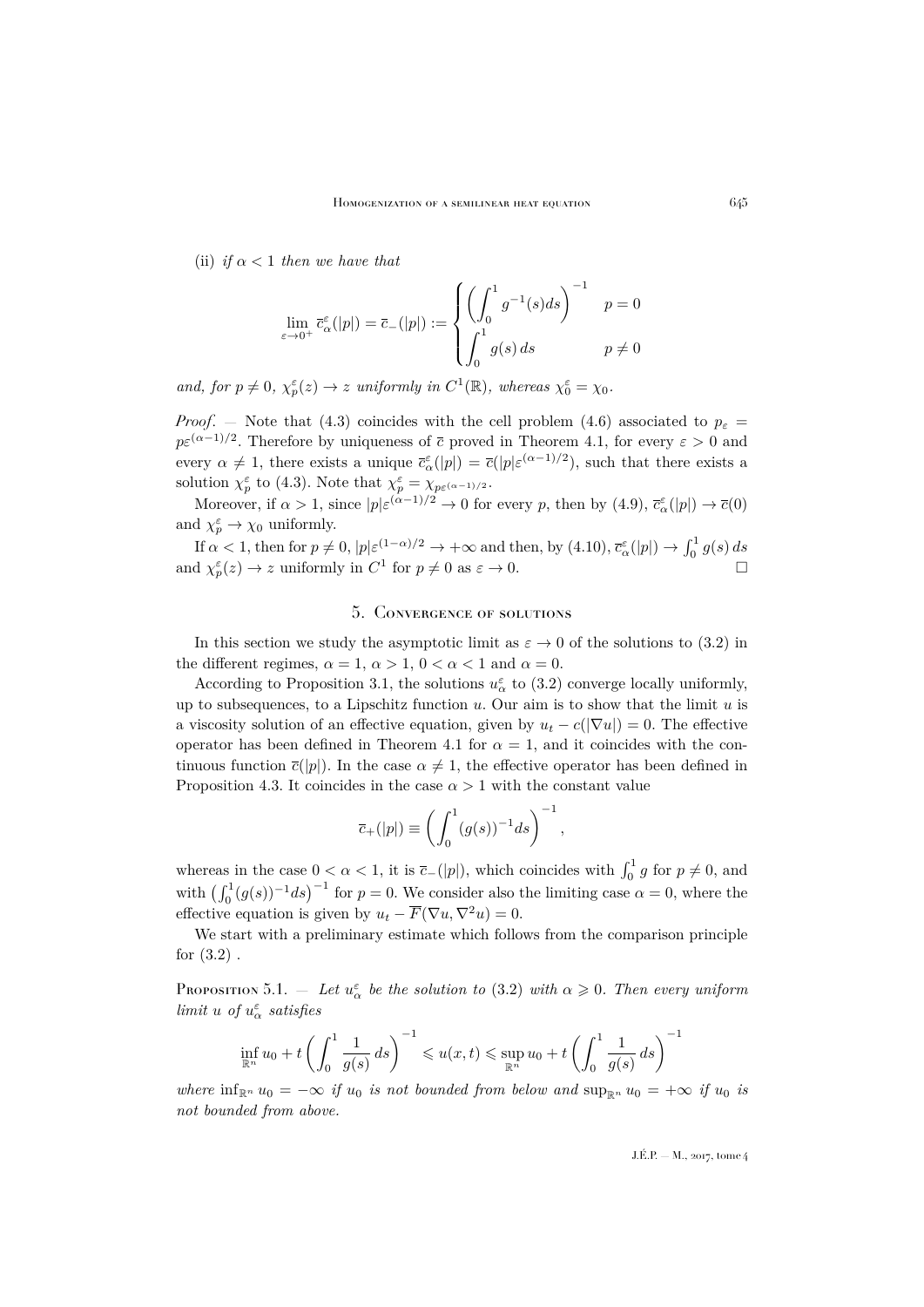*Proof.* — It is enough to prove the result when  $u_0 \equiv k$ , for some constant  $k \in \mathbb{R}$ . The thesis then follows by the comparison principle for [\(3.2\)](#page-6-3).

Recall that  $\bar{c}(0) = \left(\int_0^1 \frac{1}{g(s)} ds\right)^{-1}$  and observe that, if  $\chi_0$  is the solutions to [\(4.11\)](#page-9-3), the functions

$$
v^{\varepsilon}(x,t) = \varepsilon \chi_0(t\overline{c}(0)/\varepsilon) + \varepsilon [k/\varepsilon] - \varepsilon \quad \text{and} \quad V^{\varepsilon}(x,t) = \varepsilon \chi_0(t\overline{c}(0)/\varepsilon) + \varepsilon [k/\varepsilon]
$$

are respectively a sub and a supersolution to [\(3.2\)](#page-6-3), for every  $\alpha \geq 0$ . So, by comparison

<span id="page-14-0"></span>
$$
v^\varepsilon(x,t)\leqslant u^\varepsilon_\alpha(x,t)\leqslant V^\varepsilon(x,t).
$$

Letting  $\varepsilon \to 0$  and recalling that  $\chi_0(z)/z \to 1$  as  $z \to +\infty$ , we get the conclusion.  $\square$ 

5.1. Case  $\alpha = 1$ 

<span id="page-14-1"></span>THEOREM 5.2. – Let  $u^{\varepsilon}$  be the solution to [\(3.2\)](#page-6-3) for  $\varepsilon > 0$  and  $\alpha = 1$ . Then  $u^{\varepsilon}$ *converges as*  $\varepsilon \to 0$  *locally uniformly to the unique Lipschitz continuous viscosity solution to*

(5.1) 
$$
\begin{cases} u_t - \overline{c}(|\nabla u|) = 0, \\ u(x, 0) = u_0(x). \end{cases}
$$

*Proof.* – By Proposition [3.1,](#page-6-7) up to passing to subsequences  $u^{\varepsilon} \to u$  locally uniformly, where  $u$  is a Lipschitz continuous function which satisfies  $(3.4)$ . So, if we prove that  $u$ is a solution to  $(5.1)$ , we conclude using uniqueness of solutions to  $(5.1)$  as stated in Proposition [3.2](#page-8-4) the convergence of the whole sequence  $u^{\varepsilon}$  to u.

We show that  $u$  is a subsolution to the effective equation in  $(5.1)$ , the proof of the supersolution property being completely analogous.

Let  $(x_0, t_0)$  and  $\phi$  a smooth function such that  $u - \phi$  has a strict maximum at  $(x_0, t_0)$  and  $u(x_0, t_0) = \phi(x_0, t_0)$ . Let  $R > 0$  and let  $\overline{B}$  the closed ball centered at  $(x_0, t_0)$  and with radius R. Define a family of perturbed test functions, parametrized by a parameter  $s \in \mathbb{R}$ , as follows:

$$
\phi_s^{\varepsilon}(x,t) = \varepsilon \chi_p \left( \frac{\phi(x,t)}{\varepsilon} + s \right)
$$

where  $\chi_p$  is a solution to [\(4.6\)](#page-9-0) with  $p = \nabla \phi(x_0, t_0)$ . By the properties of  $\chi_p$ ,  $\phi_{s+1}^{\varepsilon}(x,t) = \phi_s^{\varepsilon}(x,t) + \varepsilon$ . Note that  $\phi_s^{\varepsilon} \to \phi$  as  $\varepsilon \to 0$ , locally uniformly in  $x, t, s$ . So for every s there exists a sequence  $(x_s^{\varepsilon}, t_s^{\varepsilon}) \to (x_0, t_0)$  as  $\varepsilon \to 0$  such that  $(x_s^{\varepsilon}, t_s^{\varepsilon})$  is a maximum point for  $u^{\varepsilon} - \phi^{\varepsilon}_s$  in  $\overline{B}$  and  $(u^{\varepsilon} - \phi^{\varepsilon}_s)(x^{\varepsilon}_s, t^{\varepsilon}_s) \to u(x_0, t_0) - \phi(x_0, t_0) = 0$ . We claim that for every  $\varepsilon > 0$  we can choose  $s^{\varepsilon}$  such that  $(u^{\varepsilon} - \phi_{s^{\varepsilon}}^{\varepsilon})(x_{s^{\varepsilon}}^{\varepsilon}, t_{s^{\varepsilon}}^{\varepsilon}) = 0$ . Indeed, let  $m(s) = \max_{\overline{B}} (u^{\varepsilon} - \phi_s^{\varepsilon})$ . Note that  $m(s)$  is continuous and  $m(s+k) = m(s) - \varepsilon k$ for every  $k \in \mathbb{Z}$ . Therefore by continuity there exists  $s^{\varepsilon}$  such that  $m(s^{\varepsilon}) = 0$ .

From now on we fix the test function  $\phi^{\varepsilon} = \phi_{s^{\varepsilon}}^{\varepsilon}$  and the maximum point  $(x_{s^{\varepsilon}}^{\varepsilon}, t_{s^{\varepsilon}}^{\varepsilon}) =$  $(x^{\varepsilon}, t^{\varepsilon})$ . So,  $u^{\varepsilon}(x^{\varepsilon}, t^{\varepsilon}) = \phi^{\varepsilon}(x^{\varepsilon}, t^{\varepsilon})$ ,  $u^{\varepsilon} \leq \phi^{\varepsilon}$  in  $\overline{B}$  and  $(x^{\varepsilon}, t^{\varepsilon}) \to (x_0, t_0)$  as  $\varepsilon \to 0$ . Indeed, let  $\tilde{s}_{\varepsilon} \in [0,1)$  be the fractional part of  $s^{\varepsilon}$ , then by the properties of  $\chi_p$ we get that  $(x_{\tilde{s}\varepsilon}^{\varepsilon}, t_{\tilde{s}\varepsilon}^{\varepsilon}) = (x_{s\varepsilon}^{\varepsilon}, t_{s\varepsilon}^{\varepsilon})$ . So the conclusion follows by the locally uniform convergence of  $\phi_{s^{\varepsilon}}^{\varepsilon}$  to  $\phi$ .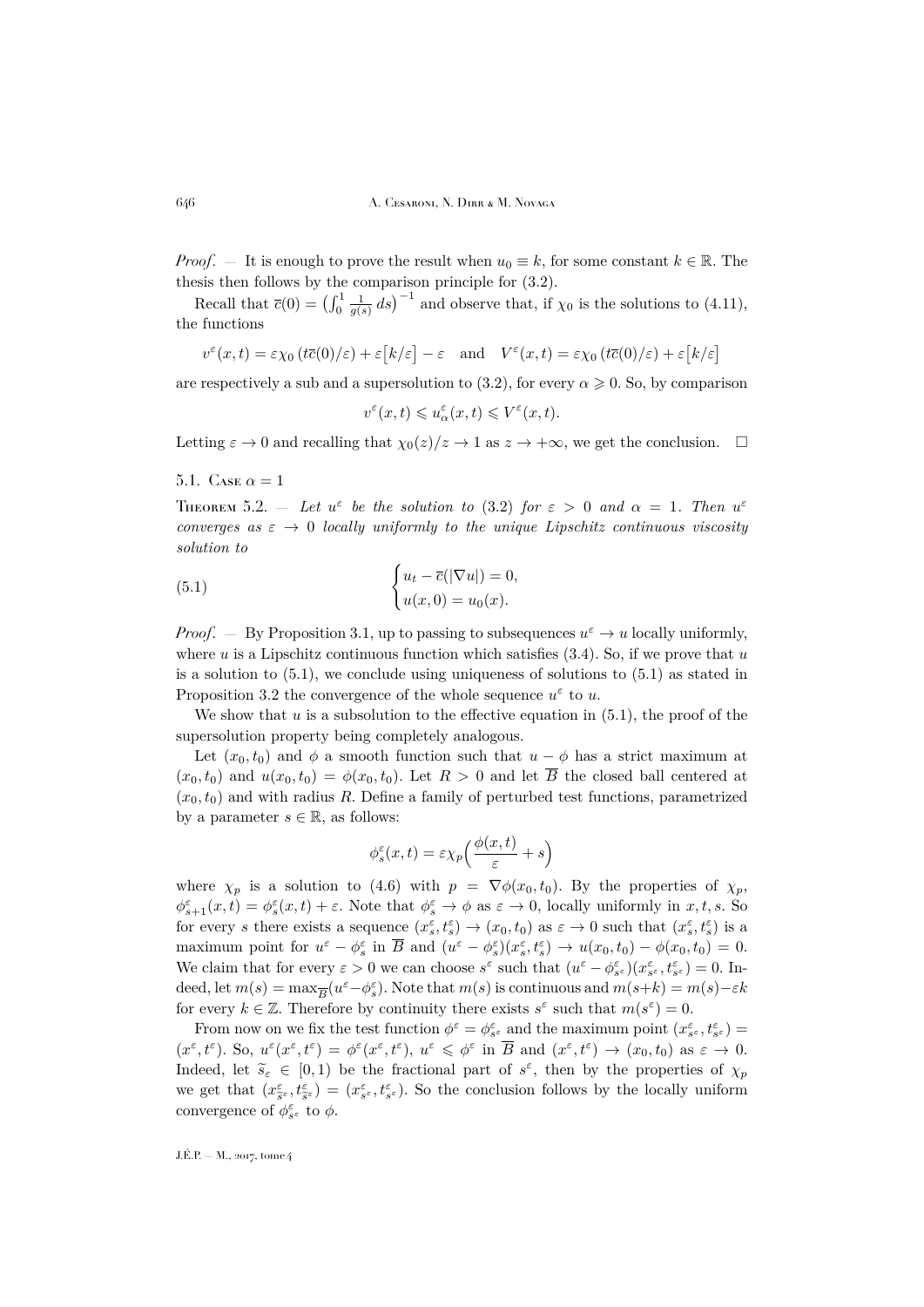Let us denote  $z^{\varepsilon} = (\phi(x^{\varepsilon}, t^{\varepsilon})/\varepsilon) + s^{\varepsilon}$ , so that  $u^{\varepsilon}(x^{\varepsilon}, t^{\varepsilon}) = \varepsilon \chi_p(z^{\varepsilon})$ . We compute  $u_t^{\varepsilon}(x^{\varepsilon},t^{\varepsilon})=\phi_t^{\varepsilon}(x^{\varepsilon},t^{\varepsilon})=\chi_p'(z_{\varepsilon})\phi_t(x^{\varepsilon},t^{\varepsilon})$ 

and

$$
-\varepsilon \Delta u^{\varepsilon}(x^{\varepsilon},t^{\varepsilon}) \geqslant -\varepsilon \Delta \phi^{\varepsilon}(x^{\varepsilon},t^{\varepsilon}) = -\varepsilon \chi_{p}'(z_{\varepsilon}) \Delta \phi(x^{\varepsilon},t^{\varepsilon}) - \chi_{p}''(z^{\varepsilon}) |\nabla \phi(x^{\varepsilon},t^{\varepsilon})|^{2}.
$$

Plugging these quantities into Equation [\(3.2\)](#page-6-3) computed at  $(x^{\varepsilon}, t^{\varepsilon})$ , we obtain

$$
\begin{split} 0 = u_t^\varepsilon - \varepsilon \Delta u^\varepsilon - g \left( u^\varepsilon / \varepsilon \right) &\ge \chi_p'(z^\varepsilon) \phi_t(x^\varepsilon, t^\varepsilon) - \varepsilon \chi_p'(z^\varepsilon) \Delta \phi(x^\varepsilon, t^\varepsilon) \\ &- \chi_p''(z^\varepsilon) |\nabla \phi(x^\varepsilon, t^\varepsilon)|^2 - g(\chi_p(z^\varepsilon)). \end{split}
$$

Using the fact that  $\chi_p$  solves [\(4.6\)](#page-9-0), we get

$$
0 \geqslant \chi_p'(z_\varepsilon)(\phi_t(x_0,t_0)-\overline{c}(|\nabla \phi(x_0,t_0)|))
$$

<span id="page-15-0"></span>(5.2) 
$$
-\chi_p'(z_{\varepsilon})\left(\phi_t(x_0,t_0)-\phi_t(x^{\varepsilon},t^{\varepsilon})+\varepsilon\Delta\phi(x^{\varepsilon},t^{\varepsilon})\right)
$$

<span id="page-15-1"></span>(5.3) 
$$
-\chi_p''(z^{\varepsilon}) \left( |\nabla \phi(x^{\varepsilon}, t^{\varepsilon})|^2 - |\nabla \phi(x_0, t_0)|^2 \right).
$$

<span id="page-15-2"></span>Computing [\(4.6\)](#page-9-0) at minima and maxima of  $\chi'_p$  we deduce that

(5.4) 
$$
\chi_p'(z) \in \left[\frac{\min g}{\int_0^1 g(s) ds}, \frac{\max g}{\min g}\right] \qquad \forall p, \quad \forall z.
$$

Moreover, from Equation [\(4.6\)](#page-9-0), we deduce that also

<span id="page-15-3"></span>(5.5) 
$$
\|\chi''_p\|_{\infty} \le \frac{\max g - \min g}{|p|^2}
$$
 if  $p \ne 0$  and  $\|\chi''_0\|_{\infty} \le \frac{\|g\|_{\infty} \|g'\|_{\infty}}{\bar{c}(0)^2}$ .

Therefore, as  $\varepsilon \to 0$ , we get that the terms in [\(5.2\)](#page-15-0), [\(5.3\)](#page-15-1) go to zero by the smoothness of  $\phi$  and we are left with  $\phi_t(r_0, t_0) - \overline{c}(|\nabla \phi(r_0, t_0)|) \leq 0$ of  $\phi$ , and we are left with  $\phi_t(x_0, t_0) - \overline{c}(|\nabla \phi(x_0, t_0)|) \leq 0$ .

5.2. CASE  $\alpha > 1$ 

THEOREM 5.3.  $-$  Let  $u^{\varepsilon}_{\alpha}$  be the solution to [\(3.2\)](#page-6-3) with  $\alpha > 1$ . Then

$$
\lim_{\varepsilon \to 0} u_{\alpha}^{\varepsilon}(x, t) = u_0(x) + t \left( \int_0^1 \frac{1}{g(s)} ds \right)^{-1} \qquad locally \text{ uniformly.}
$$

*Proof.* — The argument is similar (in fact easier) of that in the proof of Theorem [5.2.](#page-14-1) We sketch it briefly. Up to subsequences, we know that  $u^{\varepsilon}_{\alpha}$  is converging locally uniformly to some function u (eventually depending on the subsequence).

We show that  $u_t \leq ( \int_0^1 \frac{1}{g(s)} ds )^{-1}$  in the viscosity sense. A completely analogous argument shows that  $u_t \geqslant (\int_0^1 \frac{1}{g(s)} ds)^{-1}$  in the viscosity sense. Recalling that  $u(x, 0) = u_0(x)$ , we conclude that therefore  $u(x,t) = u_0(x) + t(\int_0^1 \frac{1}{g(s)} ds)^{-1}$ .

Let  $(x_0, t_0)$  and  $\phi$  a smooth function such that  $u - \phi$  has a strict maximum at  $(x_0, t_0)$  and  $u(x_0, t_0) = \phi(x_0, t_0)$ . Let  $R > 0$  and let  $\overline{B}$  the closed ball centered at  $(x_0, t_0)$  and with radius R. We define a perturbed test function as follows:

$$
\phi^{\varepsilon}(x,t) = \varepsilon \chi_0 \left( \frac{\phi(x,t)}{\varepsilon} + s \right)
$$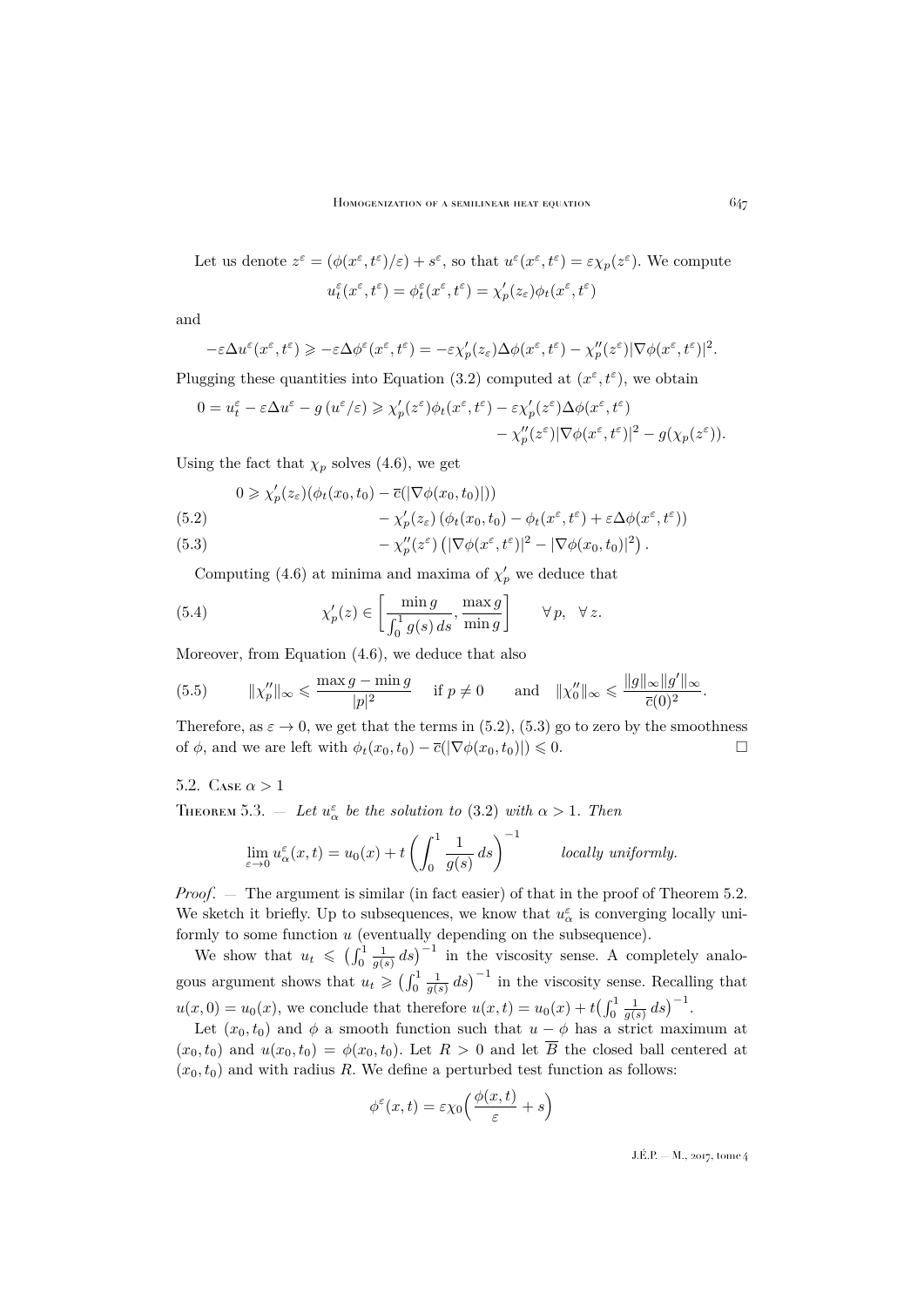where  $\chi_0$  is the solution to [\(4.11\)](#page-9-3) and the parameter s is chosen as in the proof of Theorem [5.2.](#page-14-1) So,  $(\underline{x}^{\varepsilon}, t^{\varepsilon})$  is a maximum point for  $u^{\varepsilon} - \phi^{\varepsilon}$  in  $\overline{B}$  and  $u^{\varepsilon}(x^{\varepsilon}, t^{\varepsilon}) =$  $\phi^{\varepsilon}(x^{\varepsilon}, t^{\varepsilon}), u^{\varepsilon} \leqslant \phi^{\varepsilon}$  in  $\overline{B}$  and  $(x^{\varepsilon}, t^{\varepsilon}) \to (x_0, t_0)$  as  $\varepsilon \to 0$ .

Let us denote  $z^{\varepsilon} = (\phi(x^{\varepsilon}, t^{\varepsilon})/\varepsilon) + s$ , so that  $u^{\varepsilon}(x^{\varepsilon}, t^{\varepsilon}) = \varepsilon \chi_0(z^{\varepsilon})$ . So, using the fact that  $(x^{\varepsilon}, t^{\varepsilon})$  is a maximum point for  $u^{\varepsilon} - \phi^{\varepsilon}$ , we plug  $\phi^{\varepsilon}$  into [\(3.2\)](#page-6-3) and we obtain

$$
0 = u_t^{\varepsilon} - \varepsilon^{\alpha} \Delta u^{\varepsilon} - g(u^{\varepsilon}/\varepsilon)
$$
  
\$\ge \chi'\_0 \phi\_t(x^{\varepsilon}, t^{\varepsilon}) - \varepsilon^{\alpha} \chi'\_0 \Delta \phi(x^{\varepsilon}, t^{\varepsilon}) - \varepsilon^{\alpha - 1} \chi''\_0 |\nabla \phi(x^{\varepsilon}, t^{\varepsilon})|^2 - g(\chi\_0)\$.

By regularity of  $\phi$  and using the estimates [\(5.4\)](#page-15-2), [\(5.5\)](#page-15-3), we get that, as  $\varepsilon \to 0$ ,  $\varepsilon^{\alpha}\chi_0'\Delta\phi(x^{\varepsilon},t^{\varepsilon}) \to 0$  and  $\varepsilon^{\alpha-1}\chi_0''|\nabla\phi(x^{\varepsilon},t^{\varepsilon})|^2 \to 0$ . So, we conclude recalling that  $\chi'_0 > 0$  and that  $\chi_0$  solves [\(4.11\)](#page-9-3) that

$$
0 \geqslant \phi_t(x_0, t_0) - \overline{c}(0) + O(\varepsilon).
$$

5.3. Case  $0 < \alpha < 1$ . — In this case, the limit differential operator  $\bar{c}_-(|p|)$  is not continuous, but just lower semicontinuous. In particular, the lower semicontinuous envelope of  $\bar{c}_-$  coincides with the function itself, whereas the upper semicontinuous envelope is the constant function  $\overline{c}_-(|p|)^* \equiv \int_0^1 g(s) ds$ .

We now show that every limit of  $u^{\varepsilon}_{\alpha}$  is a viscosity solution of the limit problem [\(1.4\)](#page-2-3). According to the definition recalled in Section [2,](#page-5-0) this means the following. If  $\phi$ is a smooth test function such that  $u(x_0, t_0) = \phi(x_0, t_0)$  and  $u \le \phi$ , then  $\phi_t(x_0, t_0) \le$  $\int_0^1 g(s) ds$ . If, on the other hand,  $u \geqslant \phi$ , then  $\phi_t(x_0, t_0) \geqslant \overline{c}_-(|\nabla \phi(x_0, t_0)|)$ , so in particular  $\phi_t(x_0, t_0) \geqslant \int_0^1 g(s) ds$  at points where  $\nabla \phi(x_0, t_0) \neq 0$  and  $\phi_t(x_0, t_0) \geqslant$  $\overline{c}_-(0) = \left(\int_0^1 g^{-1}(s)ds\right)^{-1}$  at points where  $\nabla \phi(x_0, t_0) = 0$ .

We recall that, due to the discontinuity of the operator, differently to the case  $\alpha \geq 1$ , viscosity solutions to [\(1.4\)](#page-2-3) are in general not unique.

<span id="page-16-0"></span>THEOREM 5.4.  $-$  Let  $u^{\varepsilon}_{\alpha}$  be the solution to [\(3.2\)](#page-6-3) with  $0 < \alpha < 1$ . Every locally uniform *limit* u of  $u^{\varepsilon}_{\alpha}$  is a Lipschitz continuous function, which satisfies [\(3.4\)](#page-6-4), and solves in *the viscosity sense the problem*

$$
\begin{cases} u_t - \overline{c}_-(\nabla u) = 0 & \text{in } \mathbb{R}^n \times (0 + \infty) \\ u(x, 0) = u_0(x) & \text{in } \mathbb{R}^n. \end{cases}
$$

*Moreover,*

(i) u *satisfies in the viscosity sense*

$$
u_t = \int_0^1 g(s) \, ds
$$

*in every open set*  $\Omega \subset \mathbb{R}^n \times [0, +\infty)$ *, such that*  $\nabla u \neq 0$  *a.e. in*  $\Omega$ *.* 

(ii) u *is a viscosity subsolution to*

$$
u_t = \left(\int_0^1 \frac{1}{g(s)} ds\right)^{-1}
$$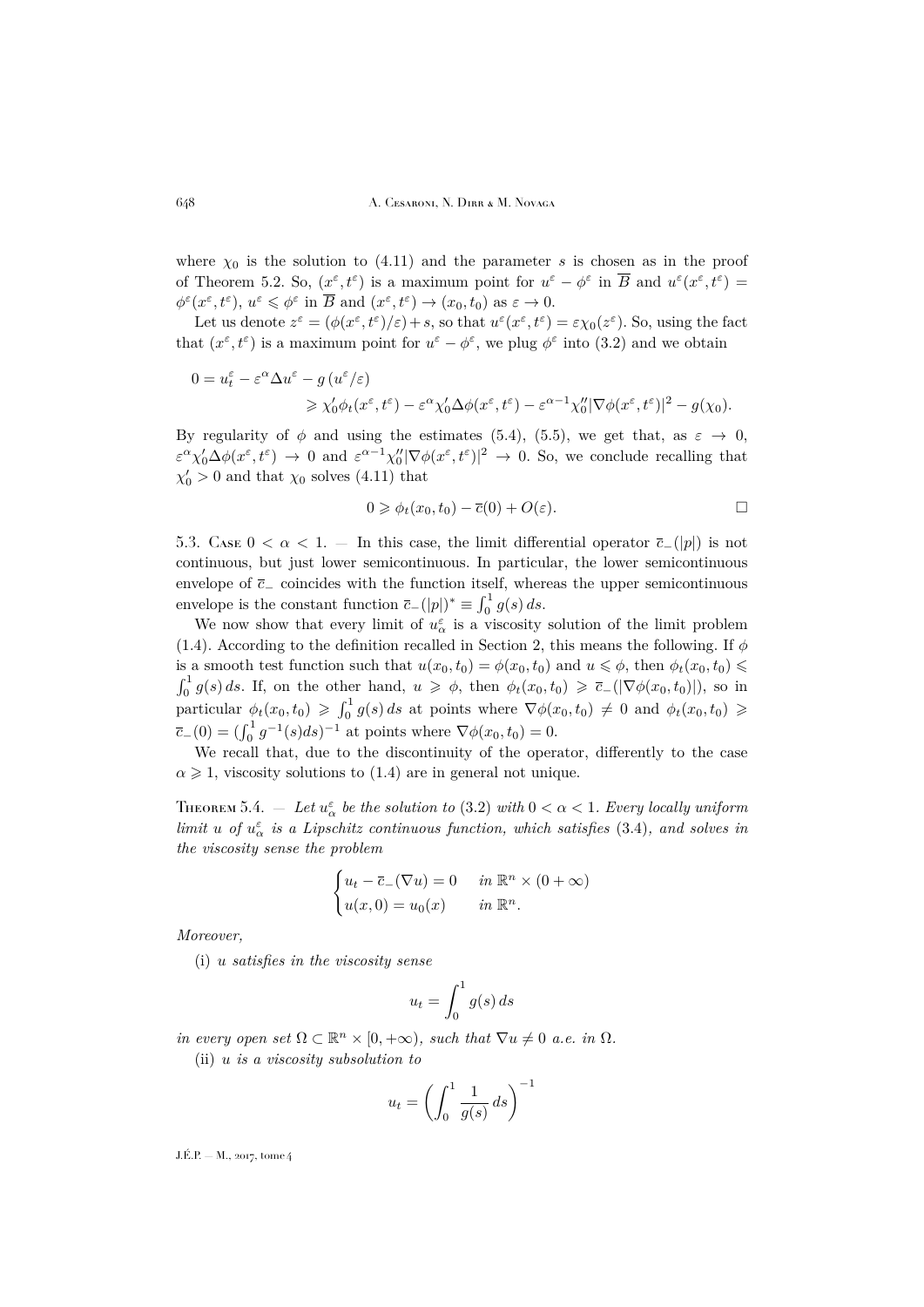*at every point*  $(x_0, t_0)$  *such that*  $(0, X, \lambda) \in J^+u(x_0, t_0)$  *with*  $X < 0$  *in the sense of matrices.*

(iii) u *is a viscosity supersolution to*

$$
u_t = \int_0^1 g(s) \, ds
$$

*at every point*  $(x_0, t_0)$  *such that*  $(0, X, \lambda) \in J^-u(x_0, t_0)$ *, and there exist*  $\eta \in \mathbb{R}^n \setminus \{0\}$ *,*  $\delta > 0$ , such that  $\eta^t X \eta \geqslant \delta |\eta|^2$ .

*Proof.* – The fact that, up to a subsequence,  $u^{\varepsilon}_{\alpha}$  converges locally uniformly to a Lipschitz function  $u$  is proved in Proposition [3.1.](#page-6-7) Since  $u$  is Lipschitz continuous, then it is differentiable almost everywhere.

We prove now that  $u$  is a viscosity solution to the limit problem. We show the statement for supersolutions, since for subsolutions is completely analogous.

Fix  $\phi$  a smooth test function such that  $u(x_0, t_0) = \phi(x_0, t_0)$  and  $u < \phi$  elsewhere. We consider two cases, depending on the value of  $\nabla \phi(x_0, t_0)$ .

*Case 1*:  $\nabla \phi(x_0, t_0) = p \neq 0.$  — In this case we shall prove that  $\phi_t(x_0, t_0) \geqslant \int_0^1 g(s) ds$ .

Define  $p^{\varepsilon} = \varepsilon^{(\alpha-1)/2} p$  and  $\chi_{p^{\varepsilon}}$  the solution to [\(4.6\)](#page-9-0), with  $\overline{c}(\varepsilon^{(\alpha-1)/2}|p|)$ . We define the perturbed test function as in the proof of Theorem [5.2:](#page-14-1)

$$
\phi^{\varepsilon}(x,t) = \varepsilon \chi_{p^{\varepsilon}} \left( \frac{\phi(x,t)}{\varepsilon} + s \right).
$$

Since  $\chi_{p^{\varepsilon}}(z)$  converges uniformly to  $z$  as  $\varepsilon \to 0$  by Proposition [4.3,](#page-12-0) we get that  $\phi^{\varepsilon} \to \phi$ locally uniformly for every s. Reasoning as in the proof of Theorem [5.2,](#page-14-1) we get that there exist  $s^{\varepsilon}$ ,  $x^{\varepsilon}$  t<sup> $\varepsilon$ </sup> such that  $u^{\varepsilon}(x^{\varepsilon}, t^{\varepsilon}) = \phi^{\varepsilon}(x^{\varepsilon}, t^{\varepsilon})$ ,  $u^{\varepsilon} \geq \phi^{\varepsilon}$  and  $(x^{\varepsilon}, t^{\varepsilon}) \to (x_0, t_0)$ as  $\varepsilon \to 0$ . So, plugging  $\phi^{\varepsilon}$  into Equation [\(3.2\)](#page-6-3) computed at  $(x^{\varepsilon}, t^{\varepsilon})$  we obtain

$$
0 = u_t^{\varepsilon} - \varepsilon^{\alpha} \Delta u^{\varepsilon} - g(u^{\varepsilon}/\varepsilon) \leqslant \chi'_{p^{\varepsilon}} \phi_t - \varepsilon^{\alpha} \chi'_{p^{\varepsilon}} \Delta \phi - \chi''_{p^{\varepsilon}} \varepsilon^{\alpha-1} |\nabla \phi|^2 - g(\chi_{p^{\varepsilon}}).
$$

Using the fact that  $\chi_{p^{\varepsilon}}$  solves [\(4.6\)](#page-9-0), we get

$$
0 \leq \chi'_{p^{\varepsilon}} \left( \phi_t(x_0, t_0) - \int_0^1 g(s) \, ds \right) - \chi'_{p^{\varepsilon}} \left( \overline{c} \left( \varepsilon^{(\alpha - 1)/2} |p| \right) - \int_0^1 g(s) \, ds \right) - \chi'_{p^{\varepsilon}} \left( \phi_t(x_0, t_0) - \phi_t(x^{\varepsilon}, t^{\varepsilon}) + \varepsilon^{\alpha} \Delta \phi(x^{\varepsilon}, t^{\varepsilon}) \right) - \chi''_{p^{\varepsilon}} \varepsilon^{\alpha - 1} \left( |\nabla \phi(x^{\varepsilon}, t^{\varepsilon})|^2 - |\nabla \phi(x_0, t_0)|^2 \right).
$$

Using [\(5.4\)](#page-15-2), [\(5.5\)](#page-15-3), [\(4.10\)](#page-9-5) and the regularity of  $\phi$ , letting  $\varepsilon \to 0$  we conclude that  $\phi_t(x_0, t_0) \geqslant \int_0^1 g(s) \, ds.$ 

*Case 2*:  $\nabla \phi(x_0, t_0) = 0.$  — In this case we shall prove that  $\phi_t(x_0, t_0) \geq (\int_0^1 g^{-1}(s) ds)^{-1}$ . As in Case 1, we let

$$
\phi^{\varepsilon}(x,t) = \varepsilon \chi_p \Big( \frac{\phi(x,t)}{\varepsilon} + s^{\varepsilon} \Big),
$$

where  $p \in \mathbb{R}^n$  will be determined later. As above, there exist  $s^{\varepsilon}$ ,  $x^{\varepsilon}$   $t^{\varepsilon}$ , depending continuously on p, such that  $u^{\varepsilon}(x^{\varepsilon}, t^{\varepsilon}) = \phi^{\varepsilon}(x^{\varepsilon}, t^{\varepsilon}), u^{\varepsilon} \geq \phi^{\varepsilon}$  and  $(x^{\varepsilon}, t^{\varepsilon}) \to (x_0, t_0)$  as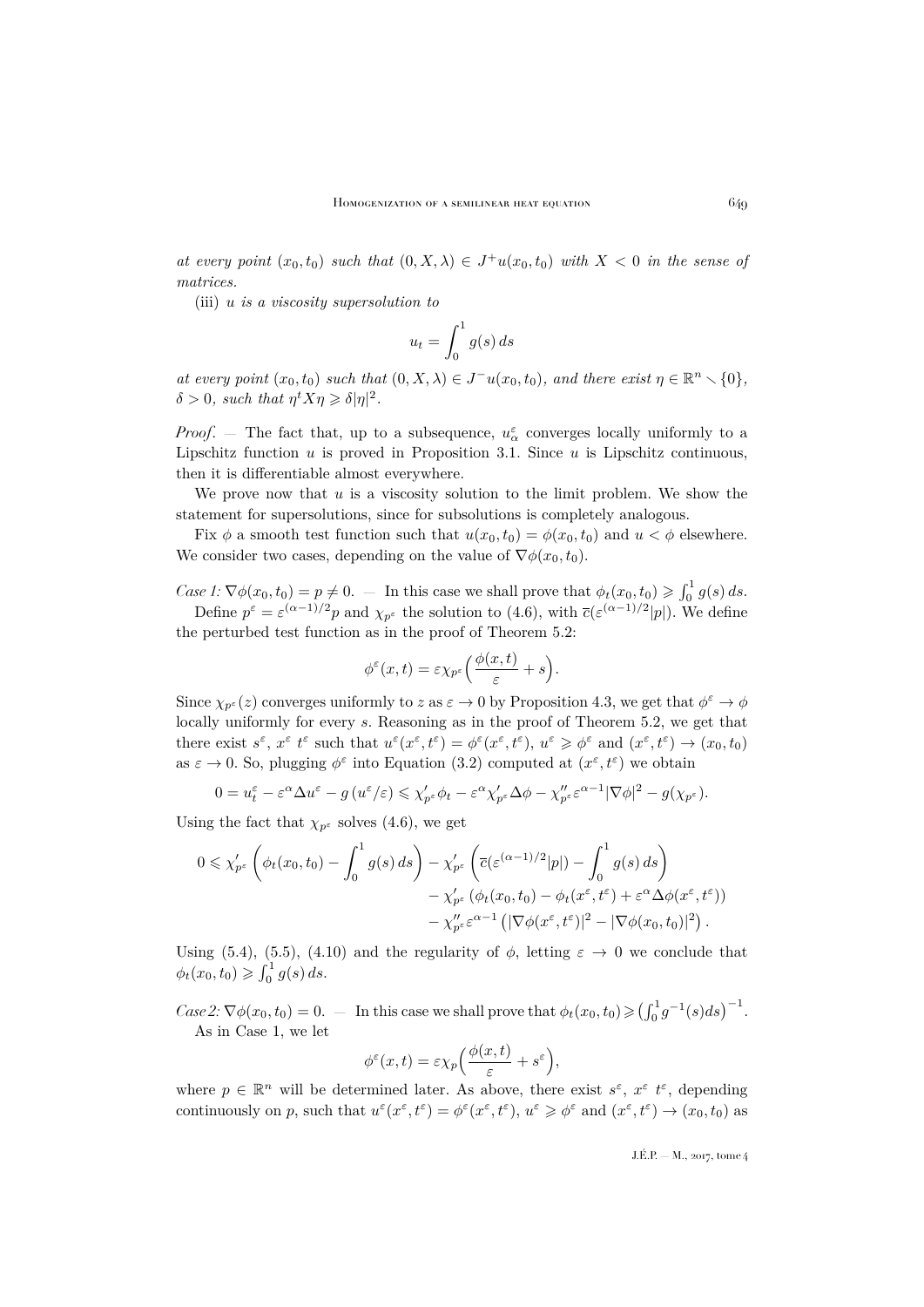$\varepsilon \to 0$ . Plugging  $\phi^{\varepsilon}$  into [\(3.2\)](#page-6-3), evaluating the equation at  $(x^{\varepsilon}, t^{\varepsilon})$ , and recalling [\(4.6\)](#page-9-0) we obtain

$$
0 \leq \chi'_p \phi_t(x^{\varepsilon}, t^{\varepsilon}) - \varepsilon^{\alpha} \chi'_p \Delta \phi(x^{\varepsilon}, t^{\varepsilon}) - \chi''_p \varepsilon^{\alpha-1} |\nabla \phi(x^{\varepsilon}, t^{\varepsilon})|^2 - g(\chi_p)
$$
  
=  $\chi'_p (\phi_t(x^{\varepsilon}, t^{\varepsilon}) - \overline{c}(|p|)) - \varepsilon^{\alpha} \chi'_p \Delta \phi(x^{\varepsilon}, t^{\varepsilon}) - \chi''_p (\varepsilon^{\alpha-1} |\nabla \phi(x^{\varepsilon}, t^{\varepsilon})|^2 - |p|^2).$ 

We now consider two subcases:

*Case 2 a: for*  $p = 0$  we have  $\varepsilon^{\alpha-1} |\nabla \phi(x^{\varepsilon}, t^{\varepsilon})|^2 \to 0$ , up to a subsequence as  $\varepsilon \to 0$ 

We choose  $p = 0$  and we get

$$
0 \leq \chi_0' \left( \phi_t(x^{\varepsilon}, t^{\varepsilon}) - \overline{c}(0) \right) - \varepsilon^{\alpha} \chi_0' \Delta \phi(x^{\varepsilon}, t^{\varepsilon}) - \chi_0'' \varepsilon^{\alpha - 1} |\nabla \phi(x^{\varepsilon}, t^{\varepsilon})|^2.
$$

Using the assumption and passing to the limit as  $\varepsilon \to 0$ , we then get  $\phi_t(x_0, t_0) \geq \overline{c}(0)$ .

*Case 2 b: for*  $p = 0$  we have  $\varepsilon^{\alpha-1} |\nabla \phi(x^{\varepsilon}, t^{\varepsilon})|^2 \geqslant \delta$ , for some  $\delta > 0$  and  $\varepsilon$  small enough

For  $p \neq 0$  we have

$$
0 \leq \chi'_p(\phi_t(x^{\varepsilon}, t^{\varepsilon}) - \overline{c}(|p|)) - \varepsilon^{\alpha} \chi'_p \Delta \phi(x^{\varepsilon}, t^{\varepsilon}) - \chi''_p |p|^2 \Big( \frac{\varepsilon^{\alpha-1} |\nabla \phi(x^{\varepsilon}, t^{\varepsilon})|^2}{|p|^2} - 1 \Big).
$$

Notice that, recalling our assumption, we have

$$
\lim_{|p| \to 0} \frac{\varepsilon^{\alpha-1} |\nabla \phi(x^{\varepsilon}, t^{\varepsilon})|^2}{|p|^2} = +\infty \quad \text{and} \quad \lim_{|p| \to \infty} \frac{\varepsilon^{\alpha-1} |\nabla \phi(x^{\varepsilon}, t^{\varepsilon})|^2}{|p|^2} = 0.
$$

Then, by a continuity argument, there exists  $p^{\varepsilon} \neq 0$  such that  $\varepsilon^{\alpha-1} |\nabla \phi(x^{\varepsilon}, t^{\varepsilon})|^2 = |p^{\varepsilon}|^2$ . For  $p = p^{\varepsilon}$  it then follows

$$
0 \leq \chi'_p \left( \phi_t(x^{\varepsilon}, t^{\varepsilon}) - \overline{c}(|p^{\varepsilon}|) \right) - \varepsilon^{\alpha} \chi'_p \Delta \phi(x^{\varepsilon}, t^{\varepsilon}),
$$

which gives  $\phi_t(x_0, t_0) \geq \overline{c}(0)$ , in the limit  $\varepsilon \to 0$ , recalling that  $\overline{c}(|p|) \geq \overline{c}(0)$  for any  $p \in \mathbb{R}^n$ .

We now prove assertions (i), (ii), (iii).

*Proof of* (i)*.* First of all observe that repeating the proof of Case 1, we get that that  $u_t = \int_0^1 g(s) ds$  almost everywhere in  $\Omega$ . If this is true, then  $u_t = \int_0^1 g(s) ds$ in the viscosity sense in  $\Omega$ . Indeed, let  $\rho_{\delta}$  be a sequence of standard mollifiers. So  $u_{\delta} = u * \rho_{\delta} \to u$  uniformly and  $(u_{\delta})_t = \int (u_t * \rho_{\delta}) = \int_0^1 g(s) ds$  everywhere in  $\Omega$ . The conclusion then follows from the stability of viscosity solutions.

*Proof of* (ii). — Let  $\phi$  such that  $u - \phi$  has a strict maximum at  $(x_0, t_0)$ , with  $\nabla \phi(x_0, t_0) = 0$ , and  $\nabla^2 \phi(x_0, t_0) < 0$  in the sense of matrices. Then we show that  $\phi_t(x_0, t_0) \leqslant (\int_0^1 1/g)^{-1}.$ 

We define the function

$$
\widetilde{\phi}(t) = u(x_0, t_0) + \phi_t(x_0, t_0)(t - t_0) + C(t - t_0)^2.
$$

Choosing appropriately C and using the fact that  $\nabla^2 \phi(x_0, t_0) < 0$ , there exists  $r, \tau > 0$ such that  $u(x,t) \leq \phi(x,t) \leq \widetilde{\phi}(t)$  for every  $(x,t) \in B(x_0,r) \times (t_0 - \tau, t_0 + \tau)$ . Observe also that  $u(x_0, t_0) = \widetilde{\phi}(t_0)$  and  $\widetilde{\phi}_t(t_0) = \phi_t(x_0, t_0)$ .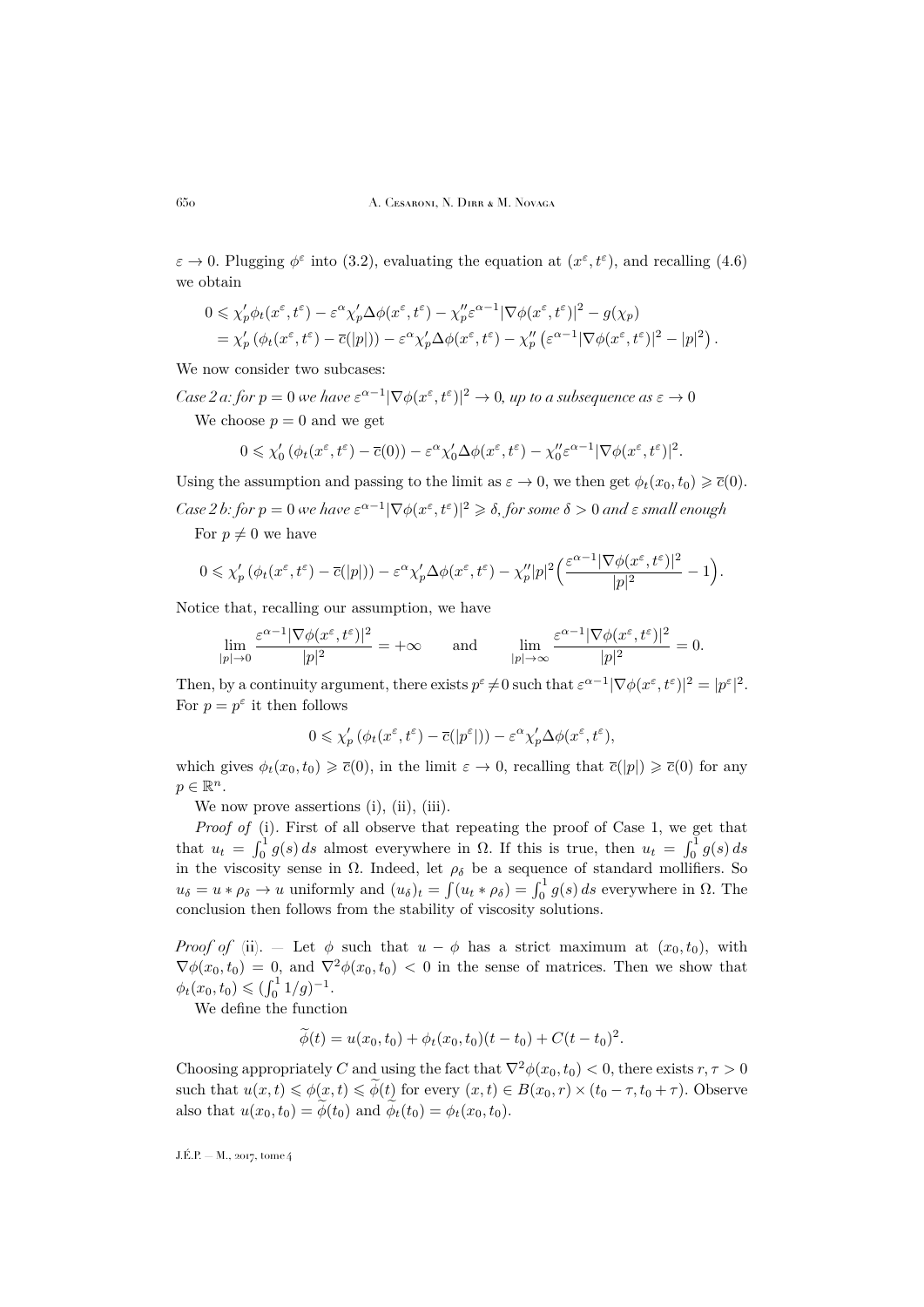As above, we let

$$
\phi^{\varepsilon}(t) = \varepsilon \chi_0 \Big( \frac{\widetilde{\phi}(t)}{\varepsilon} + s \Big),
$$

where  $\chi_0$  is the solution to [\(4.11\)](#page-9-3). Note that by the properties of  $\chi_0$ , we have  $\phi^{\varepsilon}(t) \to \phi(t)$  locally uniformly as  $\varepsilon \to 0$ . As in the proof of Theorem [5.2,](#page-14-1) we choose s such that there exists  $(x^{\varepsilon}, t^{\varepsilon}) \to (x_0, t_0)$ , with  $u^{\varepsilon}(x^{\varepsilon}, t^{\varepsilon}) = \phi^{\varepsilon}(t^{\varepsilon})$  and  $u^{\varepsilon} \leq \phi^{\varepsilon}$ .

Plugging  $\phi_{\varepsilon}$  into Equation [\(3.2\)](#page-6-3) computed at  $(x^{\varepsilon}, t^{\varepsilon})$ , we get

 $0 = u_t^{\varepsilon} - \varepsilon^{\alpha} \Delta u^{\varepsilon} - g(u^{\varepsilon}/\varepsilon) \geq (\phi^{\varepsilon})_t - g(\phi^{\varepsilon}/\varepsilon) = \widetilde{\phi}_t(t_0)\chi'_0 - g(\chi_0) = \chi'_0(\widetilde{\phi}_t(t_0) - \overline{c}(0))$ from which we conclude.

*Proof of* (iii). — Let  $\phi$  such that  $u - \phi$  has a strict minimum at  $(x_0, t_0)$ , with  $\nabla \phi(x_0, t_0) = 0$ , and  $\eta^t \nabla^2 \phi(x_0, t_0) \eta \geq \delta |\eta|^2$ . We shall show that  $\phi_t(x_0, t_0) \geq \int_0^1 g(s) ds$ .

Let V be a neighborhood of  $(x_0, t_0)$  such that  $\eta^t \nabla^2 \phi(x, t) \eta > \delta > 0$  for every  $(x,t) \in V$ . Let  $\phi^h(x,t) = \phi(x + h\eta, t)$ . Observe that  $\phi^h \to \phi$  uniformly as  $h \to 0$ . Let  $(x_h, t_h)$  a minimum point of  $u - \phi^h$  in V. Then, eventually passing to a subsequence, we have  $(x_h, t_h) \rightarrow (x_0, t_0)$ .

Observe that at points  $(x, t)$  where  $\nabla \phi^h(x, t) = \nabla \phi(x + h\eta, t) = 0$ , then  $u(x, t)$  $\phi^h(x,t) > 0$ . Indeed

$$
u(x,t) - \phi^h(x,t) \ge \phi(x,t) - \phi(x+h\eta,t) = \frac{1}{2}h^2\eta^t \nabla^2 \phi(x+h\eta,t)\eta + o(h^2) > 0.
$$

Since for h sufficiently small

$$
(u - \phi^h)(x_h, t_h) \leq u(x_0, t_0) - \phi^h(x_0, t_0) = \phi(x_0, t_0) - \phi(x_0 + h\eta, t_0)
$$
  
=  $-\frac{1}{2}h^2\eta^t\nabla^2\phi(x_0, t_0)\eta + o(h^2) < 0,$ 

it follows that  $\nabla \phi^h(x_h, t_h) \neq 0$  and  $u - \phi^h$  has a minimum at  $(x_h, t_h)$ . Repeating the proof of Case 1, we get that  $\phi_t^h(x_h, t_h) = \phi_t(x_h + h\eta, t_h) \geq \int_0^1 g$ . Letting  $h \to 0$  we obtain the result.  $\Box$ 

From Theorem [5.4](#page-16-0) and Corollary [5.1](#page-13-1) we deduce immediately the following estimates.

<span id="page-19-1"></span>COROLLARY 5.5.  $-$  *Every uniform limit u of*  $u^{\varepsilon}_{\alpha}$  *satisfies* 

$$
u_0(x) + t \left( \int_0^1 \frac{1}{g(s)} ds \right)^{-1} \leq u(x, t) \leq \min \left( u_0(x) + t \int_0^1 g(s) ds, \sup_{\mathbb{R}^n} u_0 + t \left( \int_0^1 \frac{1}{g(s)} ds \right)^{-1} \right).
$$

We now analyze more in detail the behavior of the limit function for some classes of initial data.

<span id="page-19-2"></span>COROLLARY 5.6.  $-$  *Assume that either*  $u_0$  *is convex and nonconstant or*  $u_0$  *is unbounded from above and there exists*  $\eta \in \mathbb{R}^n$ *, with*  $|\eta| = 1$ *, such that* 

<span id="page-19-0"></span>(5.6) 
$$
\nabla u_0(x) \cdot \eta \geq \delta \quad \text{for some } \delta > 0, \text{ and for a.e. } x \in \mathbb{R}^n.
$$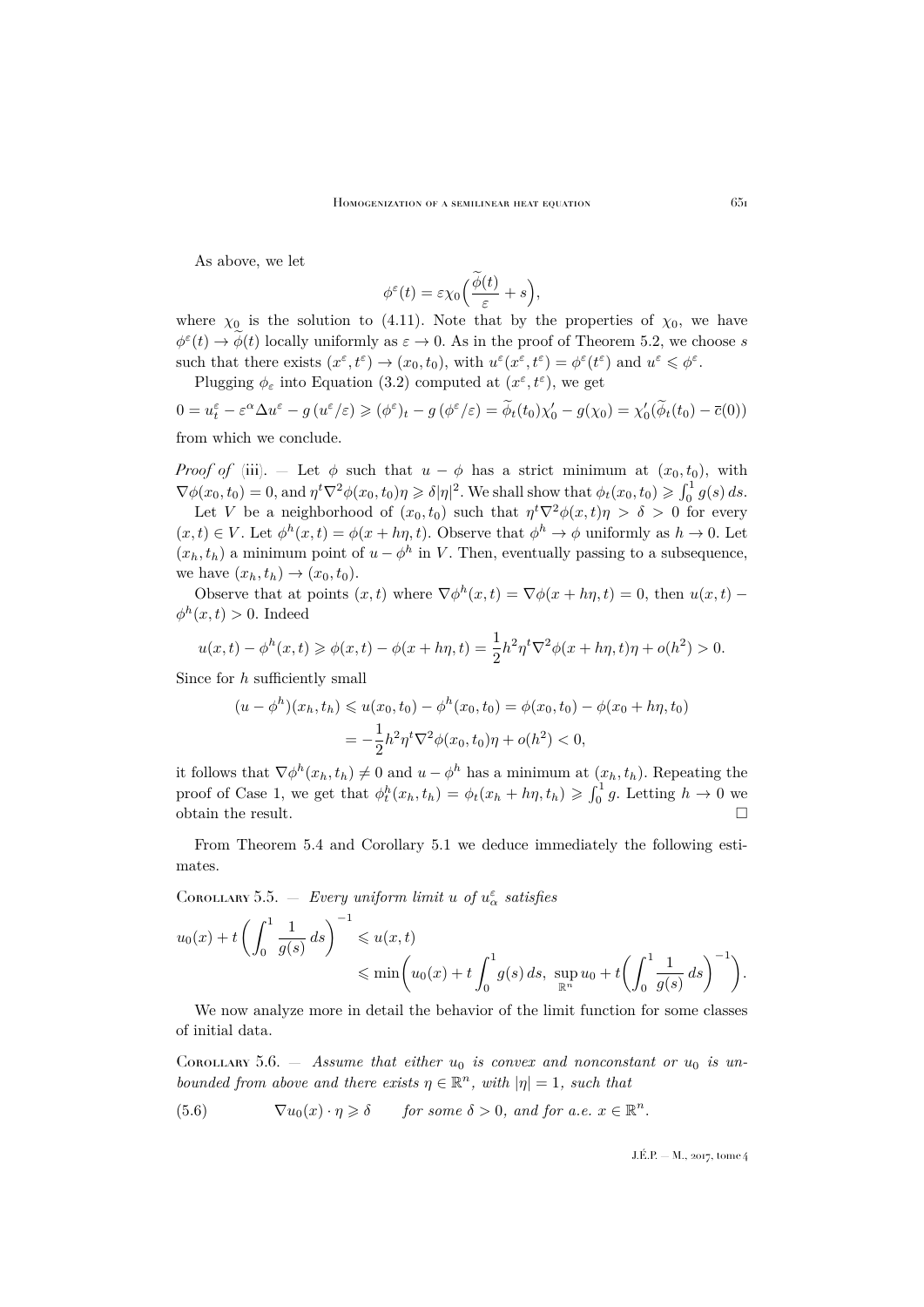*Then the solutions*  $u^{\varepsilon}_{\alpha}$  *converge (locally) uniformly to the function* 

<span id="page-20-0"></span>(5.7) 
$$
u(x,t) = u_0(x) + t \int_0^1 g(s) ds.
$$

*Proof.* — Assume first that  $u_0$  satisfies [\(5.6\)](#page-19-0). By Proposition [3.1,](#page-6-7) every uniform limit u to  $u_{\alpha}^{\varepsilon}$  satisfies [\(5.6\)](#page-19-0). In particular,  $\overline{\{(x,t) | \nabla u(x,t) \neq 0\}} = \mathbb{R}^n$ , so that by Theorem  $5.4$  (i), we get  $(5.7)$ .

If  $u_0$  is convex and nonconstant then it is the supremum of all the linear functions  $v_{a,b}(x) = a \cdot x + b$  such that  $v_{a,b} \leq u_0$  and  $a \neq 0$ . Notice that, letting  $u_{a,b}$  be the a uniform limit of the solutions to [\(3.2\)](#page-6-3) with initial datum  $v_{a,b}$  with  $a \neq 0$ , by the previous discussion we know that  $u_{a,b}(x,t) = a \cdot x + b + t \int_0^1 g(s) ds$ , for all  $x \in \mathbb{R}^n$ and  $t > 0$ . As a consequence, by the comparison principle we get

$$
u(x,t) \geqslant \sup_{a,b:\,v_{a,b}\leqslant u_0} u_{a,b}(x,t) = \sup_{a,b:\,v_{a,b}\leqslant u_0} (a\cdot x+b) + t \int_0^1 g(s) \, ds = u_0(x) + t \int_0^1 g(s) \, ds.
$$

The opposite inequality follows from Corollary [5.5.](#page-19-1)

<span id="page-20-1"></span>PROPOSITION 5.7. — Let  $u_0(x) = -C|x|$  with  $C > 0$  and let  $u_\alpha^{\varepsilon}$  be the solutions to [\(3.2\)](#page-6-3). Then  $u^{\varepsilon}_{\alpha}$  converges locally uniformly to the function

(5.8) 
$$
v(x,t) := \min \left[ u_0(x) + t \int_0^1 g(s) \, ds, \ t \left( \int_0^1 \frac{1}{g(s)} \, ds \right)^{-1} \right].
$$

*Proof.* – Letting u be a limit of  $u^{\varepsilon}_{\alpha}$  given by Proposition [3.1,](#page-6-7) we want to show that  $u = v$ . By Corollary [5.5](#page-19-1) we know that  $u \leq v$ , so we are left to prove the opposite inequality.

First of all, we observe that, since  $u_0$  is radially symmetric, then also  $u_\alpha^\varepsilon(\cdot,t)$  is radially symmetric for every t, and then also  $u(\cdot, t)$ . So, we can write  $u(x, t) = f(|x|, t)$ , where  $f(r, t) : [0, +\infty) \times [0, +\infty) \to \mathbb{R}$  is a Lipschitz continuous function, with Lipschitz constant in  $r$  less or equal to  $C$ . By Theorem [5.4,](#page-16-0)

$$
f_t \in \left[ \left( \int_0^1 \frac{1}{g(s)} ds \right)^{-1}, \int_0^1 g(s) ds \right] \text{ for a.e. } (r, t) \text{ and } f_t = \int_0^1 g(s) ds \text{ if } f_r \neq 0.
$$
  
By Corollary 5.5 we also have that

By Corollary [5.5](#page-19-1) we also have that

$$
f(0, t) = u(0, t) = t \left( \int_0^1 \frac{1}{g(s)} ds \right)^{-1}
$$
 for every  $t \ge 0$ .

Let  $\tilde{f}(r,t) := \min_{\substack{r' \leq r}} f(r',t)$  be the largest nonincreasing function less or equal to f. Notice that  $\tilde{f}(r, 0) = -Cr$ , and moreover  $\tilde{f}$  satisfies the same conditions as f, that is, there holds

$$
\widetilde{f}_r \in [-C, 0], \quad \widetilde{f}_t \in \left[ \left( \int_0^1 \frac{1}{g(s)} ds \right)^{-1}, \int_0^1 g(s) ds \right] \text{ for a.e. } (r, t)
$$
\n
$$
\text{and} \quad \widetilde{f}_t = \int_0^1 g(s) ds \text{ if } \widetilde{f}_r < 0, \text{ and } \widetilde{f}(0, t) = t \left( \int_0^1 \frac{1}{g(s)} ds \right)^{-1} \text{ for every } t \ge 0.
$$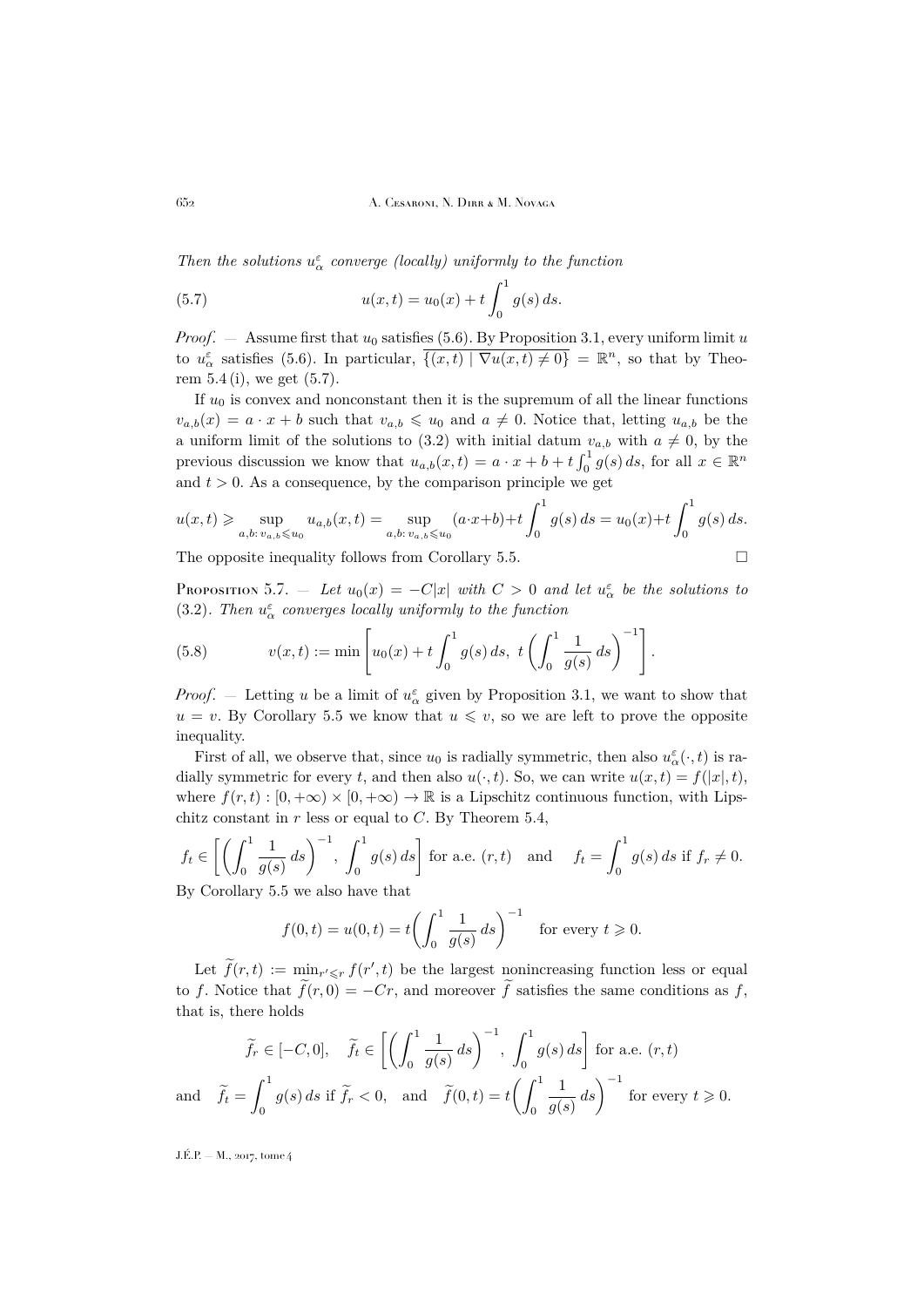Since  $\widetilde{f} \leqslant f$  it is enough to show that

<span id="page-21-0"></span>(5.9) 
$$
\widetilde{f}(r,t) \ge \min\left[-Cr + t\int_0^1 g(s) \, ds, \ t\left(\int_0^1 \frac{1}{g(s)} \, ds\right)^{-1}\right] \qquad \forall \, r, t \ge 0.
$$

For  $t \geqslant 0$  we let

$$
h(\cdot, t) : \left(-\infty, t\left(\int_0^1 \frac{1}{g(s)} ds\right)^{-1}\right] \longrightarrow [0, +\infty)
$$

be the inverse of  $\tilde{f}(\cdot, t)$ , that is,

$$
\widetilde{f}(h(u,t),t) = u \quad \text{ for a.e. } u \in \left(-\infty, t\left(\int_0^1 \frac{1}{g(s)} ds\right)^{-1}\right].
$$

In particular,  $h(u, 0) = -u/C$ . Then h is nonincreasing in u,  $h_u(u, t) \le -1/C$  a.e., and

$$
h_t(u,t) = -\left(\int_0^1 g(s) \, ds\right) h_u(u,t) \geqslant \left(\int_0^1 g(s) \, ds\right) \Big/ C \quad \text{for a.e. } (u,t).
$$

Let also  $\tilde{h}(u, t) : (-\infty, 0] \times [0, +\infty) \to [0, +\infty)$  be defined as

$$
\widetilde{h}(u,t) := h\bigg(u+t\bigg(\int_0^1 \frac{1}{g(s)} ds\bigg)^{-1}, t\bigg),\,
$$

so that there holds  $\widetilde{h}(u, 0) = -u/C$ ,  $\widetilde{h}_u(u, t) \le -1/C$  and

$$
\widetilde{h}_t(u,t) = \left[ \left( \int_0^1 \frac{1}{g(s)} ds \right)^{-1} - \int_0^1 g(s) ds \right] h_u(u,t)
$$

$$
\geq \frac{1}{C} \left[ \int_0^1 g(s) ds - \left( \int_0^1 \frac{1}{g(s)} ds \right)^{-1} \right]
$$

for a.e.  $(u, t)$ . As a consequence, we get

$$
\widetilde{h}(u,t) \geqslant -\frac{u}{C} + \frac{t}{C} \left[ \int_0^1 g(s) \, ds - \left( \int_0^1 \frac{1}{g(s)} \, ds \right)^{-1} \right] \qquad \forall \, u, t \geqslant 0.
$$

This, by definition, reads

$$
Ch(u,t) \ge -u+t \int_0^1 g(s) \, ds = -\widetilde{f}(h(u,t),t) + t \int_0^1 g(s) \, ds,
$$

which is equivalent to  $(5.9)$ . This concludes the proof.

<span id="page-21-1"></span>REMARK 5.8.  $-$  It is easy to check that the same conclusion of Proposition [5.7](#page-20-1) applies to the case in which  $u_0(x) = \phi(|x-x_0|)$ , for some  $x_0 \in \mathbb{R}^n$ , with  $\phi : [0, +\infty) \to$  $[0, +\infty)$  is a Lipschitz nonincreasing function. When  $n = 1$ , it also applies to any Lipschitz initial datum such that  $u_0$  is nondecreasing on  $(-\infty, x_0]$  and nonincreasing on  $[x_0, +\infty)$ , for some  $x_0 \in \mathbb{R}$ .

From Proposition [5.7,](#page-20-1) Corollary [5.5](#page-19-1) and the comparison principle, we get the following convergence result.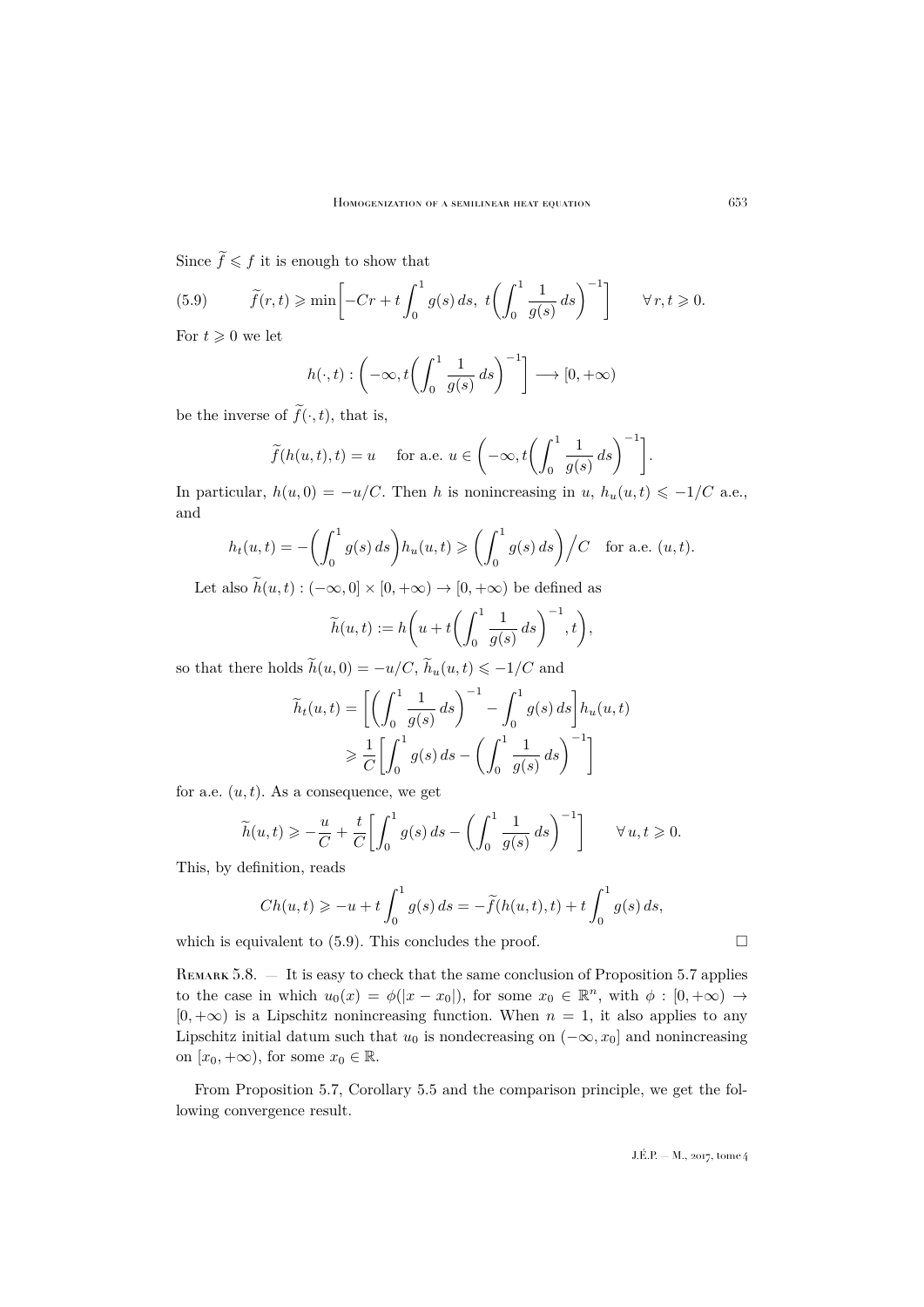COROLLARY 5.9. – Let  $u_0(x)$  be a Lipschitz function bounded from above, let  $u_\alpha^{\varepsilon}$  be *the solutions to* [\(3.2\)](#page-6-3) *and let u be a limit of*  $u^{\varepsilon}_{\alpha}$ *. Then* 

$$
\lim_{t \to +\infty} \left[ u(x,t) - \sup_{\mathbb{R}^n} u_0 - t \left( \int_0^1 \frac{1}{g(s)} ds \right)^{-1} \right] = 0 \quad \text{locally uniformly.}
$$

*Proof.* – Let  $C = ||\nabla u_0||_{\infty}$ . Fix  $\delta > 0$  and choose  $x_{\delta} \in \mathbb{R}^n$  such that  $u_0(x_{\delta}) \geq$  $\sup_{\mathbb{R}^n} u_0 - \delta$ . Up to a translation, we can assume  $x_\delta = 0$ . Then  $u_0(x) \geq \sup u_0 - \delta$  $C|x|$ , therefore by Proposition [5.7](#page-20-1) and by the comparison principle we get that

$$
u(x,t) \geq \min \biggl[ \sup_{\mathbb{R}^n} u_0 - \delta - C|x| + t \int_0^1 g(s) \, ds, \, \sup_{\mathbb{R}^n} u_0 - \delta + t \biggl( \int_0^1 \frac{1}{g(s)} \, ds \biggr)^{-1} \biggr].
$$

From this we deduce that for every compact set  $K \subset \mathbb{R}^n$ , there exists  $t_K$  such that

<span id="page-22-0"></span>(5.10) 
$$
u(x,t) \geq \sup_{\mathbb{R}^n} u_0 - \delta + t \left( \int_0^1 \frac{1}{g(s)} ds \right)^{-1} \quad \forall x \in K, \ t \geq t_K.
$$

Recall that by Corollary [5.5,](#page-19-1) we have that

$$
u(x,t) \leqslant \sup_{\mathbb{R}^n} u_0 + t \left( \int_0^1 \frac{1}{g(s)} ds \right)^{-1}
$$

.

So, we conclude by [\(5.10\)](#page-22-0) and the arbitrariness of  $\delta > 0$ .

*The one-dimensional case.*  $-$  In the one-dimensional case  $n = 1$ , we provide a complete convergence result.

We first introduce the following class of initial data, which we will denote by  $\mathscr{L}$ . A Lipschitz function  $u_0$  belongs to  $\mathscr L$  if there exists a sequence of points  $\{x_i\}_{i\in I}$ , with  $I \subset \mathbb{Z}$ , such that  $x_i < x_{i+1}$  for all  $i \in I$ , the sequence  $x_i$  has no accumulation points in  $\mathbb{R}$ , and  $u_0$  is monotone on all the segments of the form  $[x_i, x_{i+1}]$ , with  $u(x_i) \neq u(x_{i+1})$ . Moreover, if  $u_0$  is nonincreasing on  $[x_i, x_{i+1}]$ , then it is nondecreasing on  $[x_{i+1}, x_{i+2}]$ , and viceversa. If I is bounded from below (resp. from above), we also require that  $u_0$  is monotone on the half-line  $(-\infty, \min I]$  (resp.  $[\max I, +\infty)$ ).

We start by proving the whole convergence for solutions  $u^{\varepsilon}_{\alpha}$  to [\(3.2\)](#page-6-3) with initial data belonging to L. Given  $u_0 \in \mathcal{L}$ , we let  $M \subset \mathbb{R} \cup \{\pm \infty\}$  be the set of points  $x_i$ such that  $u_0(x_i) > \max(u_0(x_{i-1}), u_0(x_{i+1}))$ . If I is bounded from below (resp. from above) and  $u_0$  is decreasing on  $(-\infty, \min I]$  (resp. increasing on  $[\max I, +\infty)$ ), we also add  $-\infty$  (resp. + $\infty$ ) to M, and we set  $u_0(-\infty) := \sup_{(-\infty, \min I)} u_0$  (resp.  $u_0(+\infty) :=$  $\sup_{(\max I,+\infty)} u_0$ .

Setting for simplicity  $x_{\min I-1} := -\infty$  and  $x_{\max I+1} := +\infty$ , for  $x \in M$  we let

$$
I_x := \begin{cases} [x_{i-1}, x_{i+1}] & \text{if } x = x_i \text{ for some } i \in I, \\ (-\infty, x_{\min I}] & \text{if } x = -\infty, \\ [x_{\max I}, +\infty) & \text{if } x = +\infty. \end{cases}
$$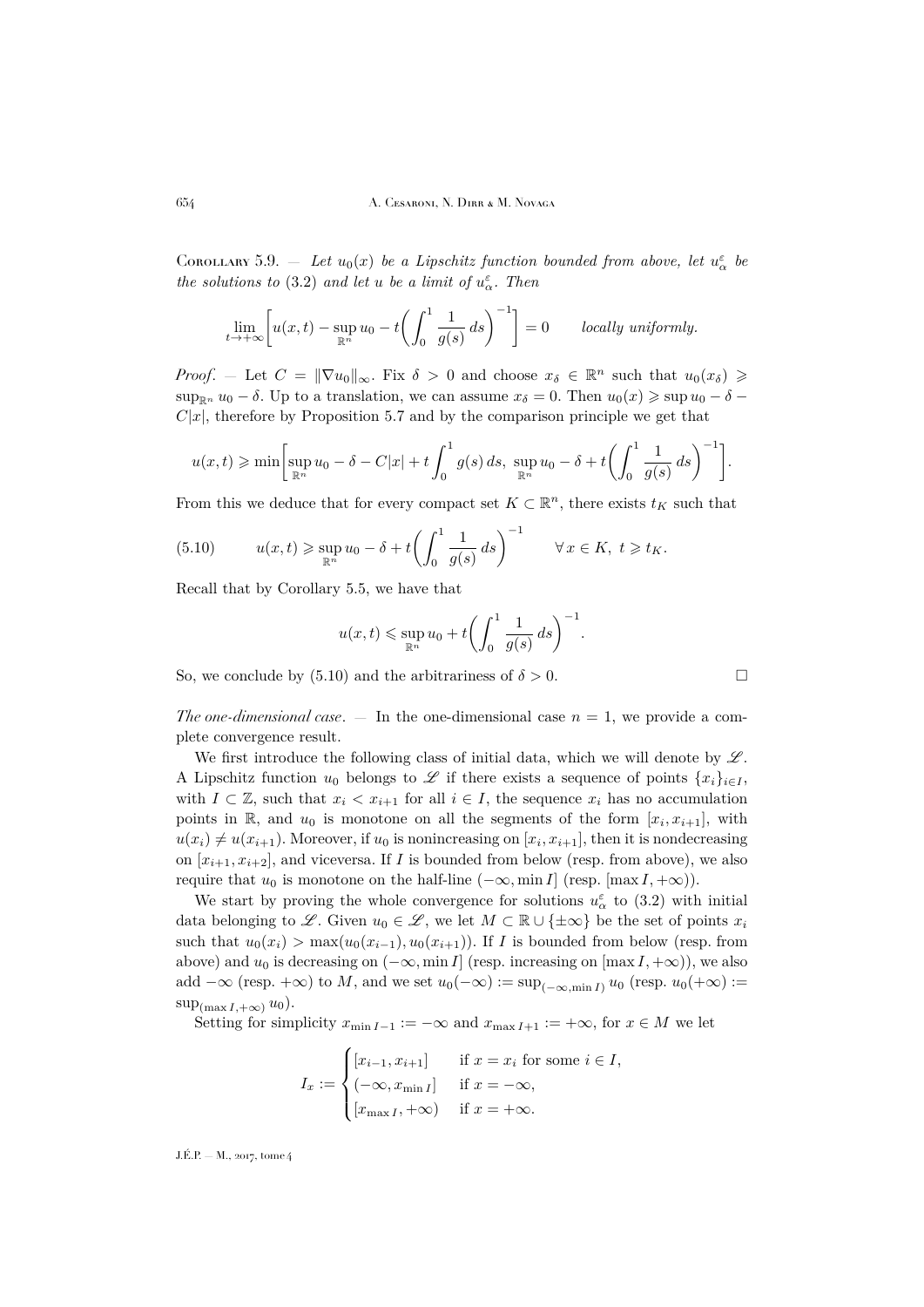For  $x \in M$  we also let

$$
T_x := \begin{cases} \frac{u_0(x_i) - \max(u_0(x_{i-1}), u_0(x_{i+1}))}{\int_0^1 g(s) ds - (\int_0^1 1/g(s) ds)^{-1}} & \text{if } x = x_i \text{ for some } i \in I, \\ \frac{u_0(-\infty) - u_0(x_{\min I})}{\int_0^1 g(s) ds - (\int_0^1 1/g(s) ds)^{-1}} & \text{if } x = -\infty, \\ \frac{u_0(+\infty) - u_0(x_{\max I})}{\int_0^1 g(s) ds - (\int_0^1 1/g(s) ds)^{-1}} & \text{if } x = +\infty. \end{cases}
$$

Notice that  $T_x > 0$  for all  $x \in M$ .

<span id="page-23-2"></span>PROPOSITION 5.10.  $-$  *Let*  $n = 1$  *and let*  $u_0 \in \mathscr{L}$ *. Then*  $u_{\alpha}^{\varepsilon}$  *converges locally uniformly to a function* u *satisfying*

<span id="page-23-0"></span>(5.11) 
$$
u(x,t) = \min\left[u_0(x) + t \int_0^1 g(s) ds, u_0(\overline{x}) + t \left(\int_0^1 \frac{1}{g(s)} ds\right)^{-1}\right]
$$
  
for  $(x,t) \in I_{\overline{x}} \times [0, T_{\overline{x}}]$  and for all  $\overline{x} \in M$ .

*Proof.* – Let C be the Lipschitz constant of  $u_0$ . For  $\overline{x} \in M$  we let  $u_{0,\overline{x}}$  be defined as

$$
u_{0,\overline{x}}(x) := \begin{cases} u_0(x_{i-1}) - Cx_{i-1} + Cx & \text{for } x \leq x_{i-1} \\ u_0(x) & \text{for } x \in [x_{i-1}, x_{i+1}] \\ u_0(x_{i+1}) + Cx_{i+1} - Cx & \text{for } x \geq x_{i+1} \end{cases} \text{ if } \overline{x} = x_i \text{ for some } i,
$$
  

$$
u_{0,\overline{x}}(x) := \begin{cases} u_0(x) & \text{for } x \in (-\infty, x_{\text{min } I}] \\ u_0(x_{\text{min } I}) + Cx_{\text{min } I} - Cx & \text{for } x \geq x_{\text{min } I} \\ u_{0,\overline{x}}(x) := \begin{cases} u_0(x_{\text{max } I}) - Cx_{\text{max } I} + Cx & \text{for } x \leq x_{\text{max } I} \\ u_0(x) & \text{for } x \in [x_{\text{max } I}, +\infty) \end{cases} \text{ if } \overline{x} = +\infty. \end{cases}
$$

By construction,  $u_{0,\overline{x}} \leq u_0$  for every  $\overline{x} \in M$ , and  $u_0(x) = \sup_{\overline{x} \in M} u_{0,\overline{x}}(x)$ . Then by comparison we get that  $u_{\alpha}^{\varepsilon} \geq u_{\alpha,\overline{x}}^{\varepsilon}$ , where  $u_{\alpha,\overline{x}}^{\varepsilon}$  is the solution to [\(3.2\)](#page-6-3) with initial datum  $u_{0,\overline{x}}$ . By Proposition [5.7](#page-20-1) and Remark [5.8](#page-21-1) we know that

$$
\lim_{\varepsilon \to 0} u_{\alpha, \overline{x}}^{\varepsilon}(x, t) = \min \left[ u_{0, \overline{x}}(x) + t \int_0^1 g(s) ds, u_0(\overline{x}) + t \left( \int_0^1 \frac{1}{g(s)} ds \right)^{-1} \right]
$$

locally uniformly. Therefore, letting u be a limit of  $u^{\varepsilon}_{\alpha}$ , we conclude that

(5.12)  $u(x,t) \ge \max_{\overline{x} \in M} u_{\alpha,\overline{x}}^{\varepsilon} \quad \forall (x,t) \in \mathbb{R} \times [0,+\infty).$ 

<span id="page-23-1"></span>On the other hand, reasoning as in Corollary [5.5,](#page-19-1) for all  $\overline{x} \in M$  we also get

(5.13) 
$$
u(x,t) \le \min\left[u_{0,\overline{x}}(x) + t\int_0^1 g(s) ds, u_0(\overline{x}) + t\left(\int_0^1 \frac{1}{g(s)} ds\right)^{-1}\right]
$$
for all  $(x, t) \in I$ ,  $\times$  [0, T] which gives (5.11).

for all  $(x, t) \in I_{\overline{x}} \times [0, T_{\overline{x}}],$  which gives  $(5.11).$  $(5.11).$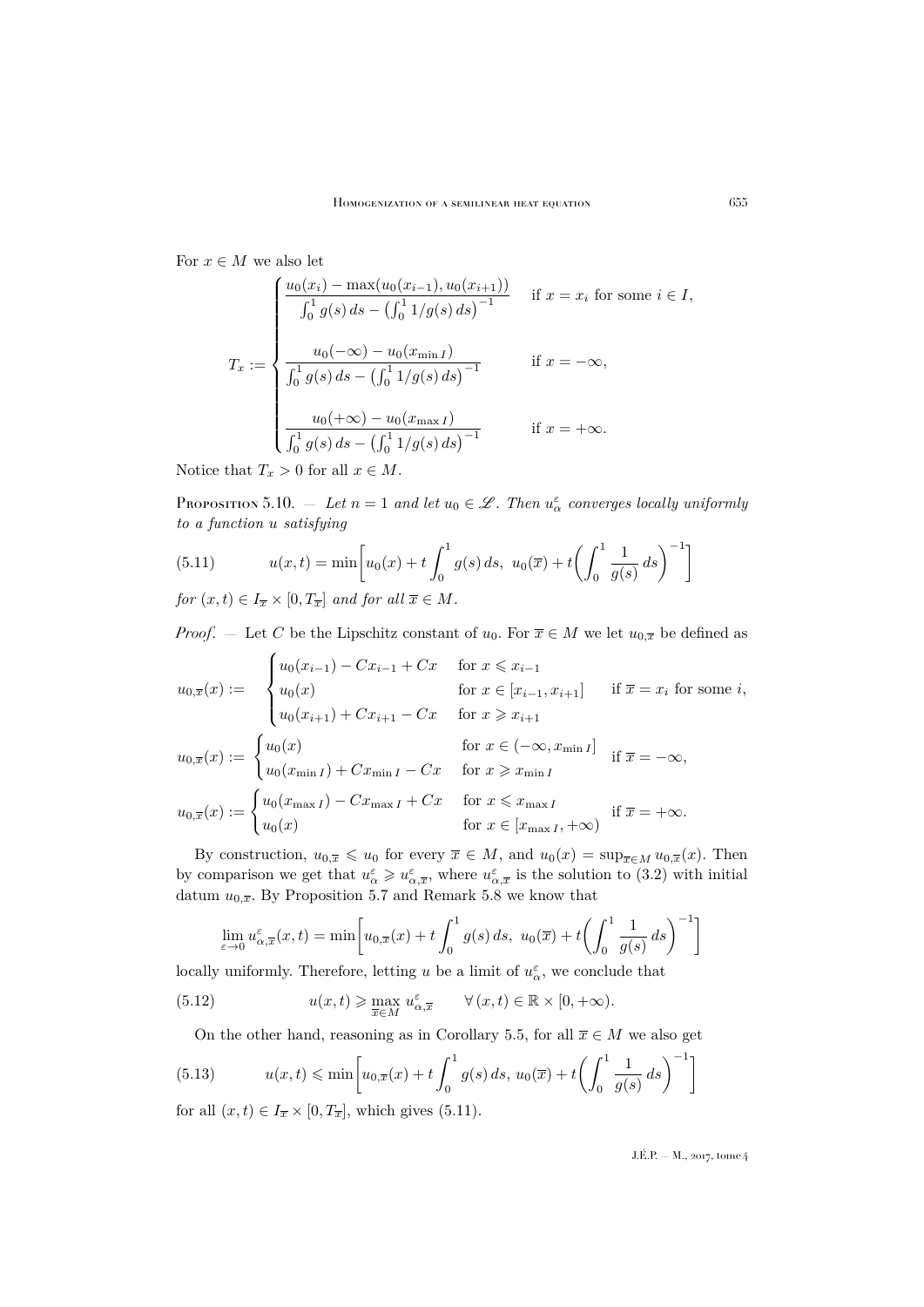656 A. Cesaroni, N. Dirr & M. Novaga



FIGURE 5.1. Example of the solution [\(5.11\)](#page-23-0) selected as  $\varepsilon \to 0$ , with initial datum  $u_0$ .

<span id="page-24-1"></span>Indeed, by Corollary [5.5](#page-19-1) we know that

(5.14) 
$$
u(x,t) \leq u_0(x) + t \int_0^1 g(s) ds = u_{0,\overline{x}}(x) + t \int_0^1 g(s) ds
$$

for all  $(x, t) \in I_{\overline{x}} \times [0, T_{\overline{x}}]$ . By the comparison principle, it follows that

<span id="page-24-2"></span>(5.15) 
$$
u(x,t) \leq u_0(\overline{x}) + t \left( \int_0^1 \frac{1}{g(s)} ds \right)^{-1} \quad \forall (x,t) \in I_{\overline{x}} \times [0, T_{\overline{x}}].
$$

Inequality [\(5.13\)](#page-23-1) then follows from [\(5.14\)](#page-24-1) and [\(5.15\)](#page-24-2), and the proof is concluded.  $\square$ 

Given  $\delta > 0$ , we denote by  $\mathscr{L}_{\delta} \subset \mathscr{L}$  the class of functions  $u_0 \in \mathscr{L}$  such that

(i)  $T_x \geq \delta$  for any  $x \in M$ ;

(ii) for any  $x, y \in M$  either  $T_x = T_y$  or  $|T_x - T_y| \ge \delta$ .

Notice that, for  $u_0 \in \mathscr{L}_{\delta}$ , there exists an increasing sequence of times  $T_i$ , with  $T_0 = 0$ , such that  $T_{i+1} \geq T_i + \delta$  and for any  $x \in M$  there exist an index  $i(x)$  such that  $T_x = T_{i(x)}$ .

Proposition [5.10](#page-23-2) enables us to obtain the uniqueness of the limit function  $u$  for initial data in  $\mathscr{L}_{\delta}$ .

<span id="page-24-3"></span>COROLLARY 5.11.  $\cdots$  Let  $n = 1$  and let  $u_0 \in \mathscr{L}_{\delta}$  for some  $\delta > 0$ . Then  $u_{\alpha}^{\varepsilon}$  converges *locally uniformly in*  $\mathbb{R} \times [0, +\infty)$  *to a unique function u.* 

*Proof.* — For  $(x, t) \in \mathbb{R} \times [0, T_1]$  the result follows directly from Propositions [3.1](#page-6-7) and [5.10.](#page-23-2) Then, it is enough to observe that the function  $u(x, T_1)$ , given by the right-hand side in [\(5.11\)](#page-23-0), still belongs to  $\mathscr{L}_{\delta}$ , possibly with a smaller set M. Hence we can iteratively apply Proposition [5.10](#page-23-2) on all the sets of the form  $\mathbb{R} \times [T_i, T_{i+1}]$ , and obtain the thesis.  $\Box$ 

We now show an analogous result for general Lipschitz continuous initial data.

<span id="page-24-0"></span>THEOREM 5.12.  $\bar{a} = \bar{b}$  Let  $n = 1$ , let  $u_0$  be a Lipschitz function, and let  $u_{\alpha}^{\varepsilon}$  be the solution *to* [\(3.2\)](#page-6-3). Then  $u^{\varepsilon}_{\alpha}$  converges locally uniformly to a unique function u.

*Proof.* — By Corollary [5.11](#page-24-3) the result is true if  $u_0 \in \mathscr{L}_{\delta}$  for some  $\delta > 0$ . Fix now a Lipschitz function  $u_0$ , with Lipschitz constant  $C > 0$ . We observe that for any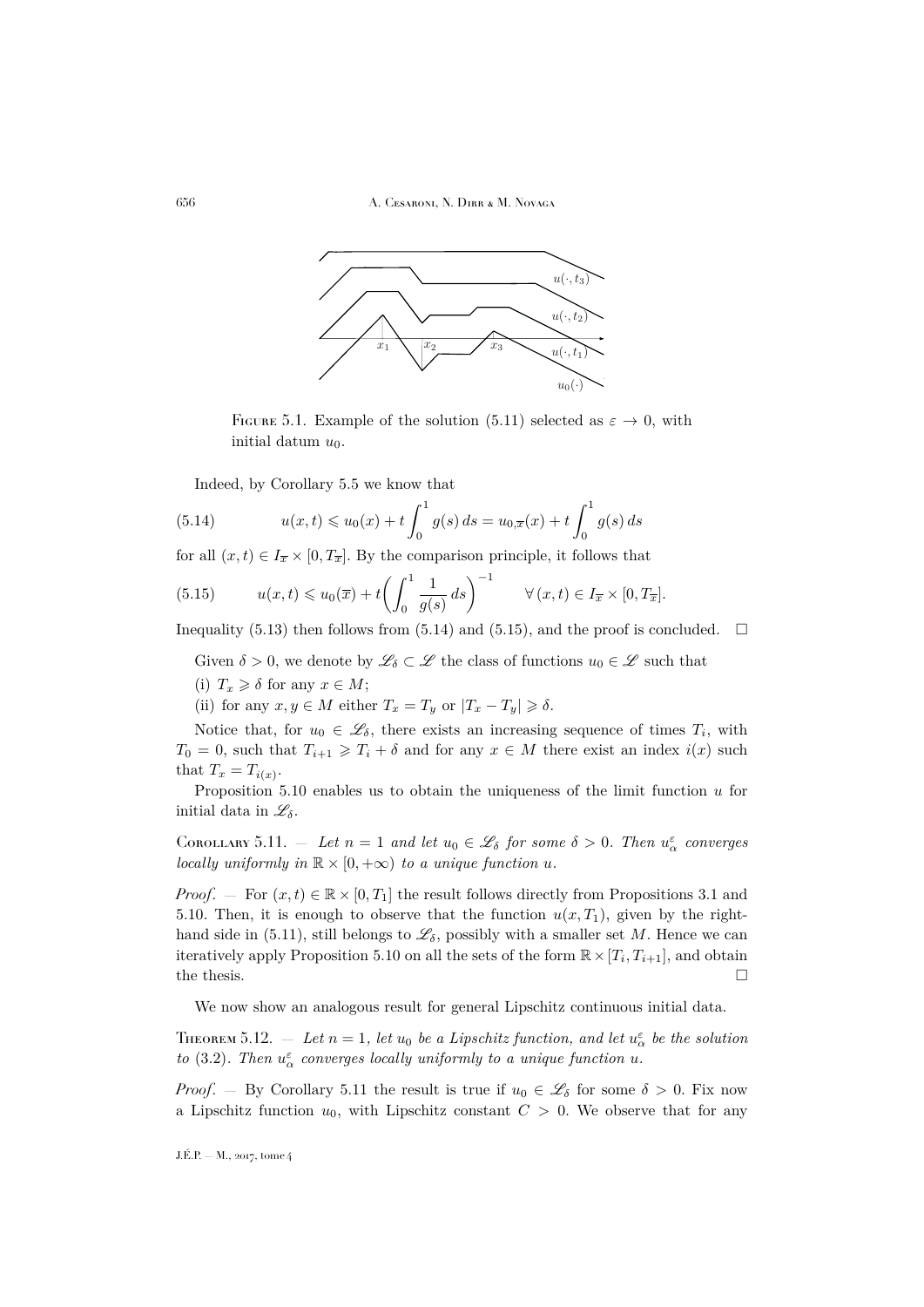$\delta > 0$  it is possible to construct a function  $u_{\delta}$ , with Lipschitz constant C, such that  $||u_0 - u_\delta||_\infty \leq 2\delta$  and  $u_\delta \in \mathscr{L}_{\delta'}$  with  $\delta' = \delta/(\int_0^1 g(s) ds - (\int_0^1 1/g(s) ds)^{-1})$ . Indeed, fix  $\delta > 0$  and let  $x_n = n\delta/C$ , for  $n \in \mathbb{Z}$ . We then define  $u_{\delta}$  as a piecewise linear function with slope  $\pm C$  on each interval of the form  $[x_{n-1}, x_n]$ , satisfying  $u_0(x_n)-\delta \leq$  $u_{\delta}(x_n) \leq u_0(x_n) + \delta$  for every  $n \in \mathbb{Z}$ . This in turn implies that  $u_{\delta} \in \mathscr{L}_{\delta'}$ , and  $u_{\delta}(x) - 2\delta \leq u_0(x) \leq u_{\delta}(x) + 2\delta$  for every  $x \in \mathbb{R}$ .

Let now  $\overline{u}_{\alpha,\delta}^{\varepsilon}$ ,  $\underline{u}_{\alpha,\delta}^{\varepsilon}$  and  $u_{\alpha}^{\varepsilon}$  be the solutions to [\(3.2\)](#page-6-3) with initial data  $u_{\delta}+2\delta$ ,  $u_{\delta}-2\delta$ and  $u_0$  respectively. By the comparison principle we get that

$$
\underline{u}_{\alpha,\delta}^{\varepsilon}(x,t) \leqslant u_{\alpha}^{\varepsilon}(x,t) \leqslant \overline{u}_{\alpha,\delta}^{\varepsilon}(x,t) \qquad \forall (x,t) \in \mathbb{R} \times [0,+\infty).
$$

By Corollary [5.11,](#page-24-3) we knnow that there exist two functions  $\underline{u}_{\delta}$  and  $\overline{u}_{\delta}$  such that

$$
\lim_{\varepsilon \to 0} \underline{u}_{\alpha,\delta}^{\varepsilon}(x,t) = \underline{u}_{\delta}(x,t) \quad \text{and} \quad \lim_{\varepsilon \to 0} \overline{u}_{\alpha,\delta}^{\varepsilon}(x,t) = \overline{u}_{\delta}(x,t) \quad \text{locally uniformly.}
$$

Moreover, by the explicit formula [\(5.11\)](#page-23-0) we have that  $\overline{u}_{\delta} = \underline{u}_{\delta} + 4\delta$ . Hence, if u is a locally uniform limit of  $u^{\varepsilon}_{\alpha}$  given by Proposition [3.1,](#page-6-7) then it satisfies

$$
\underline{u}_\delta(x,t)\leqslant u(x,t)\leqslant \overline{u}_\delta(x,t)=\underline{u}_\delta(x,t)+4\delta\qquad\text{for every }(x,t)\text{ and every }\delta>0.
$$

Letting  $\delta \to 0$ , this implies that, if  $u_1$  and  $u_2$  are uniform limits of  $u_{\alpha}^{\varepsilon}$ , then  $u_1 = u_2$ .  $\Box$ 

5.4. Case  $\alpha = 0$ . — The case  $\alpha = 0$  is completely analogous to the case  $\alpha \in (0,1)$ , the only difference is that in this case the limit problem [\(1.5\)](#page-3-0) is of second order. The differential operator  $\overline{F}$  appearing in the limit problem is defined as follows:

$$
\overline{F}(p, X) = \begin{cases} \text{tr}\, X + \int_0^1 g(s) \, ds & p \neq 0 \\ \min \left( \text{tr}\, X + \int_0^1 g(s) \, ds, \left( \int_0^1 g(s)^{-1} \, ds \right)^{-1} \right) & p = 0. \end{cases}
$$

In particular,  $\overline{F}^*(p, X) = \text{tr } X + \int_0^1 g(s) ds$  and  $\overline{F}_*(p, X) = \overline{F}(p, X)$  for every  $(p, X)$ .

According to the definition recalled in Section [2,](#page-5-0)  $u$  is a viscosity solution of the limit problem [\(1.5\)](#page-3-0) if the following holds: if  $\phi$  is a smooth test function such that  $u(x_0, t_0) = \phi(x_0, t_0)$  and  $u \leq \phi$ , then

$$
\phi_t(x_0, t_0) - \Delta \phi(x_0, t_0) \leqslant \int_0^1 g(s) \, ds.
$$

If, on the other hand,  $u \geq \phi$ , then

$$
\phi_t(x_0, t_0) - \Delta \phi(x_0, t_0) \geqslant \int_0^1 g(s) \, ds \qquad \text{if } \nabla \phi(x_0, t_0) \neq 0
$$

and

$$
\phi_t(x_0, t_0) \ge \min\left(\Delta\phi(x_0, t_0) + \int_0^1 g(s) \, ds, \left(\int_0^1 g^{-1}(s) \, ds\right)^{-1}\right) \quad \text{if } \nabla\phi(x_0, t_0) = 0.
$$

THEOREM 5.13.  $-$  Let  $u^{\varepsilon}_{\alpha}$  be the solution to [\(3.2\)](#page-6-3) with  $\alpha = 0$  and with  $u_0 \in C^{1,1}$ . Every *locally uniform limit u of*  $u^{\varepsilon}_{\alpha}$  *is a Lipschitz continuous function which satisfies* [\(3.5\)](#page-6-5)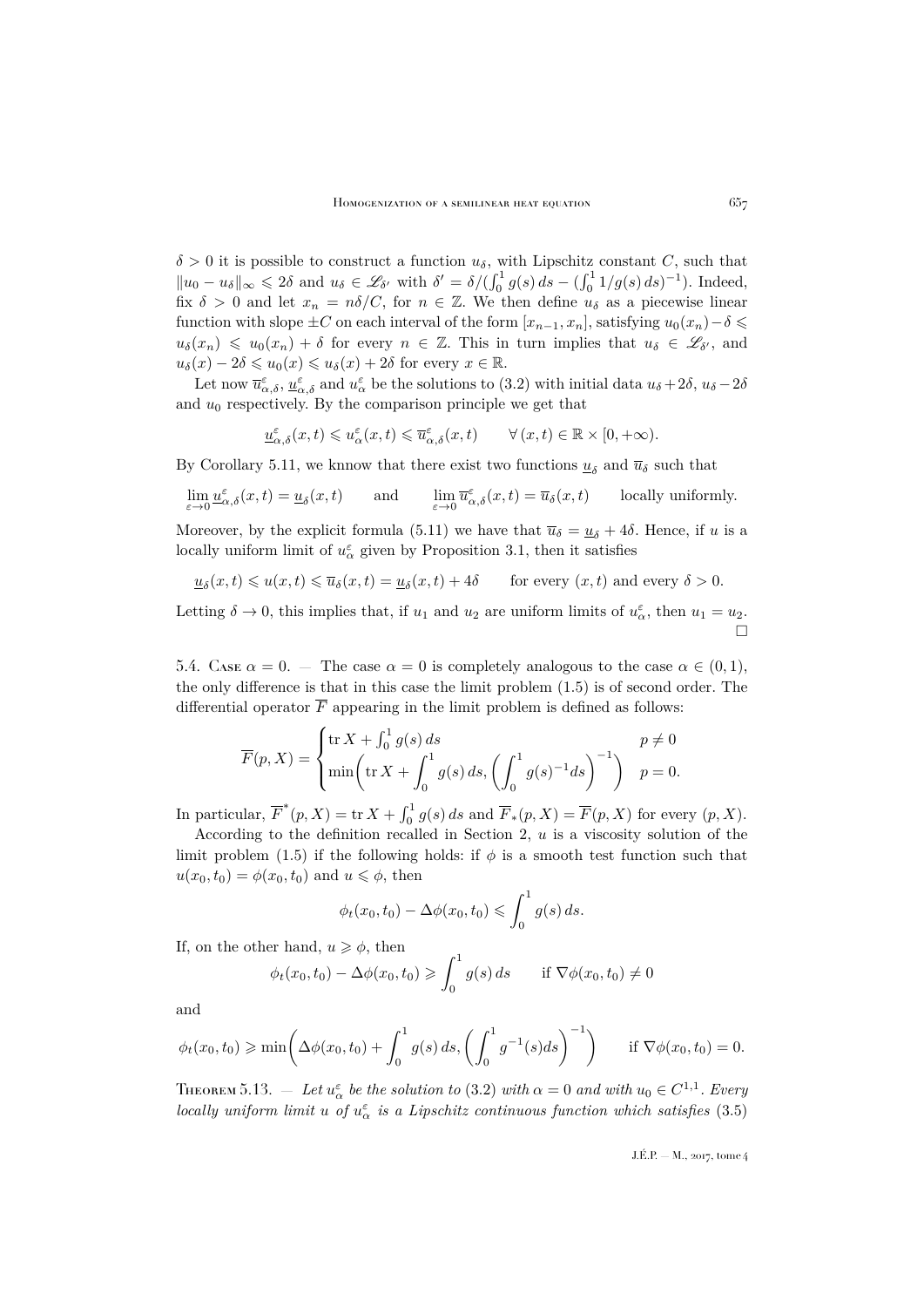*and solves in the viscosity sense the Cauchy problem*

$$
\begin{cases} u_t - \overline{F}(\nabla u, \nabla^2 u) = 0 & \text{in } \mathbb{R}^n \times (0, +\infty) \\ u(x, 0) = u_0(x) & \text{in } \mathbb{R}^n. \end{cases}
$$

*Moreover,*

(i) u *is a viscosity solution to*

$$
u_t - \Delta u = \int_0^1 g(s) \, ds
$$

*in every open set*  $\Omega \subset \mathbb{R}^n \times [0, +\infty)$ *, such that*  $\nabla u \neq 0$  *a.e. in*  $\Omega$ *.* 

(ii) u *is a viscosity subsolution to*

$$
u_t = \left(\int_0^1 \frac{1}{g(s)} ds\right)^{-1}
$$

*at every point*  $(x_0, t_0)$  *such that*  $(0, X, \lambda) \in J^+u(x_0, t_0)$  *with*  $X < 0$  *in the sense of matrices.*

(iii) u *is a viscosity supersolution to*

$$
u_t - \Delta u = \int_0^1 g(s) \, ds
$$

*at every point*  $(x_0, t_0)$  *such that*  $(0, X, \lambda) \in J^{-}u(x_0, t_0)$ *, and there exist*  $\eta \in \mathbb{R}^n$ *,*  $\delta > 0$ *, such that*  $\eta^t X \eta > \delta |\eta|^2 > 0$ *.* 

 $(iv)$  *If*  $u_0$  *is as in Corollary* [5.6](#page-19-2)*, then u is the solution to* 

(5.16) 
$$
\begin{cases} u_t - \Delta u = \int_0^1 g(s) ds \\ u(x, 0) = u_0(x). \end{cases}
$$

*Proof*. — The proofs are completely analogous to those of Theorem [5.4](#page-16-0) and Corollary [5.6.](#page-19-2) We just note that we need to use the fact that  $\chi'_{p^{\varepsilon}} \to 1$  uniformly, as  $\varepsilon \to 0$ .  $\square$ 

#### 6. Open problems

<span id="page-26-0"></span>We list some open problems which could be interesting to investigate in future works.

 $(1)$  An important question is the complete characterization of the limit function u in the case  $0 \le \alpha < 1$ , and its uniqueness given the initial datum  $u_0$ . At the moment, we are able to show uniqueness only in one-dimension, for  $0 < \alpha < 1$ . We recall that in general there is no uniqueness of viscosity solutions to the equations [\(1.4\)](#page-2-3) and [\(1.5\)](#page-3-0), due to the discontinuity of the operators  $\bar{c}_-$  and  $\bar{F}$ .

(2) In this paper we only consider the case  $g > 0$ . We expect that the same results are still valid in the case that  $\int_0^1 g(s) ds > 0$ . We also expect that the cell problem could still be solved using an ODE argument, possibly more involved. Note that if  $\min q \leqslant 0$ , we get  $\overline{c}(0) = 0$ .

In the limiting case  $\int_0^1 g(s) ds = 0$ , it is possible to solve the cell problem [\(4.3\)](#page-8-1), with  $\bar{c}(p) \equiv 0$  for every p, which means that the solutions  $u^{\varepsilon}_{\alpha}$  to  $(3.2)$  converge locally uniformly to the initial datum  $u_0(x)$  for every  $\alpha > 0$ , and to the solution of the heat equation with initial datum  $u_0$  for  $\alpha = 0$ .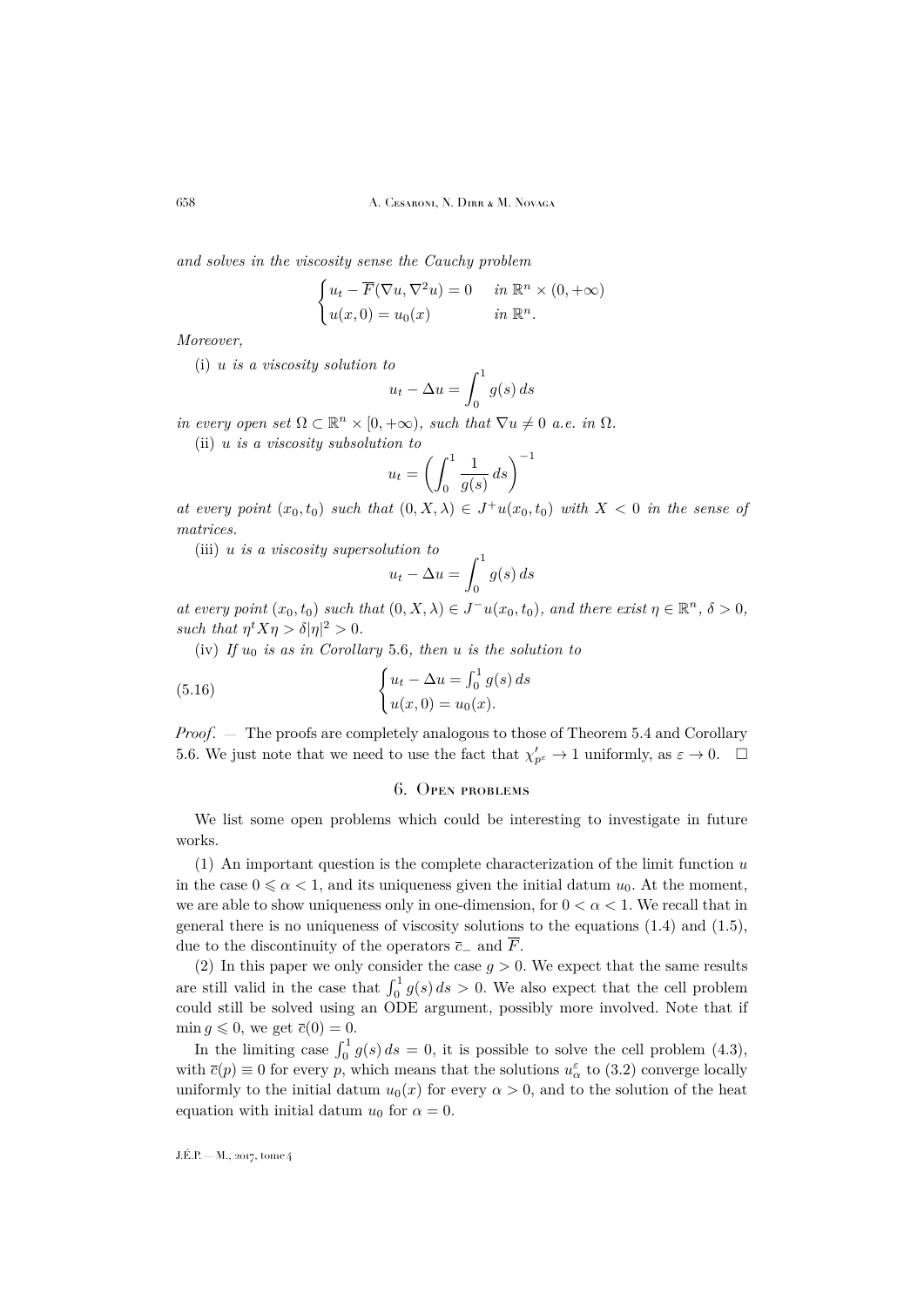(3) In [\[15\]](#page-28-2) the long time rescaling [\(1.6\)](#page-4-1) of [\(3.2\)](#page-6-3) has been considered, with  $\int_0^1 g(s) ds = 0$  and  $\alpha \geq 1$ . In particular, the author proved that  $u_{\alpha}^{\varepsilon}$  converge locally uniformly to a solution of a quasilinear parabolic equation, which in the case  $\alpha > 1$  coincides the level set equation of the mean curvature flow. For  $\alpha = 1$ , in [\[15,](#page-28-2) Th. 1.1] it is proved that there exists a function  $\theta : [0, +\infty) \to \mathbb{R}$  with  $\theta(0) = 1$ and  $\theta(s) \in (0,1)$  for every  $s > 0$  such that the solutions to [\(1.6\)](#page-4-1) with initial datum  $u^{\varepsilon}(x,0) = u_0(x)$  converge locally uniformly to the solution to

<span id="page-27-2"></span>(6.1) 
$$
\begin{cases} u_t - \text{tr}\Big(I - \theta(|\nabla u|^2)\frac{\nabla u}{|\nabla u|} \otimes \frac{\nabla u}{|\nabla u|}\Big) \nabla^2 u = 0 & \text{in } \mathbb{R}^n \times (0, +\infty) \\ u(x, 0) = u_0(x) & \text{in } \mathbb{R}^n. \end{cases}
$$

In [\[1\]](#page-27-1), the 1-dimensional case has been considered, for  $\alpha = 1$ . In particular, it is proved that  $\lim_{|p| \to +\infty} \theta(|p|) = l > 0$  (see [\[1,](#page-27-1) Th. 1.1]). The description of the long time rescaling in the case  $\int_0^1 g(s) ds = 0$  and  $\alpha < 1$  is completely open.

(4) Another interesting issue is the case in which the forcing term  $q$  depends on both variables x and u. In particular, if we assume that  $g : \mathbb{R}^{n+1} \to \mathbb{R}$  is Lipschitz continuous,  $\mathbb{Z}^{n+1}$ -periodic, and strictly positive, then the homogenization problem reads as follows

<span id="page-27-6"></span>(6.2) 
$$
u_t^{\varepsilon} = \varepsilon^{\alpha} \Delta u^{\varepsilon} + g(x/\varepsilon, u^{\varepsilon}/\varepsilon) \quad \text{in } (0, +\infty) \times \mathbb{R}^n
$$

with initial data  $u^{\varepsilon}(0, x) = u_0(x)$ , where  $u_0$  satisfies [\(3.3\)](#page-6-2).

When  $\alpha = 1$ , we obtain the following cell problem for [\(6.2\)](#page-27-6):

for every  $p \neq 0$  there exists a unique  $\overline{c}(p)$  such that there exists a solution to

(6.3) 
$$
\begin{cases}\n-\Delta_y \chi - |p|^2 \chi_{zz} - 2p \cdot \nabla_y \chi_z + \overline{c}(p) \chi_z(y, z) - g(y, \chi(y, z)) = 0 & (y, z) \in [0, 1]^{n+1} \\
\chi(y, z + 1) = \chi(y, z) + 1 \\
\chi(\cdot, z) \text{ periodic,} & \n\end{cases}
$$

for  $p = 0$  there exists a unique  $\bar{c}(0)$  such that there exists a solution to

$$
\begin{cases}\n-\Delta_y \chi + \overline{c}(0)\chi_z(y, z) - g(y, \chi(y, z)) = 0 & (y, z) \in (0, 1)^{n+1} \\
\chi(y, z + 1) = \chi(y, z) + 1 \\
\chi(\cdot, z) \text{ periodic.} & \end{cases}
$$

Existence of traveling wave solutions for such problem and a homogenization result for plane-like initial data have been proved in [\[6\]](#page-28-10).

#### <span id="page-27-0"></span>**REFERENCES**

- <span id="page-27-1"></span>[1] N. Alibaud, A. Briani & R. Monneau – "Diffusion as a singular homogenization of the Frenkel-Kontorova model", *J. Differential Equations* **251** (2011), no. 4-5, p. 785–815.
- <span id="page-27-5"></span>[2] M. BARDI & I. CAPUZZO-DOLCETTA – *Optimal control and viscosity solutions of Hamilton-Jacobi-Bellman equations*, Systems & Control: Foundations & Applications, Birkhäuser Boston, Inc., Boston, MA, 1997.
- <span id="page-27-4"></span>[3] G. Barles – "Some homogenization results for non-coercive Hamilton-Jacobi equations", *Calc. Var. Partial Differential Equations* **30** (2007), no. 4, p. 449–466.
- <span id="page-27-3"></span>[4] L. A. CAFFARELLI & R. MONNEAU – "Counter-example in three dimension and homogenization of geometric motions in two dimension", *Arch. Rational Mech. Anal.* **212** (2014), no. 2, p. 503–574.